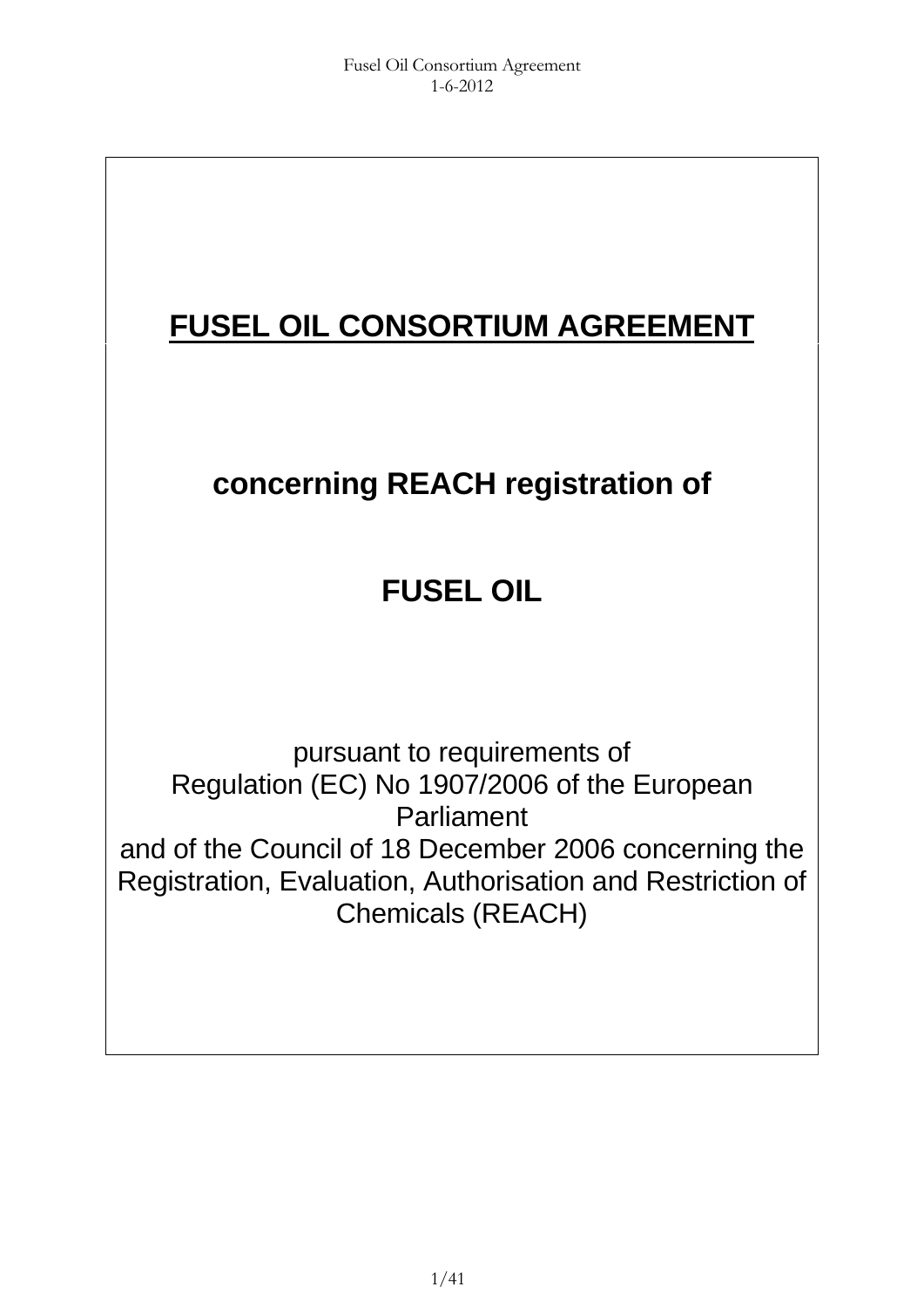### **TABLE OF CONTENT**

| <b>PREAMBLE</b>    |                                                                            |  |
|--------------------|----------------------------------------------------------------------------|--|
| <b>ARTICLE 1.</b>  |                                                                            |  |
| <b>ARTICLE 2.</b>  |                                                                            |  |
| <b>ARTICLE 3.</b>  |                                                                            |  |
| 3.1                |                                                                            |  |
| 3.2                |                                                                            |  |
| 3.3                |                                                                            |  |
| 3.4                |                                                                            |  |
| 3.5                |                                                                            |  |
| 3.6                |                                                                            |  |
| 3.7                |                                                                            |  |
| 3.8                |                                                                            |  |
| 3.9                |                                                                            |  |
| <b>ARTICLE 4.</b>  | CONFIDENTIALITY, NON-DISCLOSURE AND NON-USE OF                             |  |
|                    |                                                                            |  |
| <b>ARTICLE 5.</b>  |                                                                            |  |
| <b>ARTICLE 6.</b>  |                                                                            |  |
| 6.1                |                                                                            |  |
| 6.2                |                                                                            |  |
| 6.2.1              |                                                                            |  |
| 6.2.2              |                                                                            |  |
| 6.2.3              |                                                                            |  |
| 6.2.4              |                                                                            |  |
| 6.2.5              |                                                                            |  |
| <b>ARTICLE 7.</b>  |                                                                            |  |
| 7.1                |                                                                            |  |
| 7.2                |                                                                            |  |
| 7.3                | Data sharing and submission and of the Joint Registration Dossier(s)  24   |  |
| 7.3.1              |                                                                            |  |
| 7.3.2              |                                                                            |  |
| 7.3.3              |                                                                            |  |
| 7.3.4              | Access to the Joint Registration Dossier(s) granted to Non-Lead Members 25 |  |
| 7.4                |                                                                            |  |
| <b>ARTICLE 8.</b>  |                                                                            |  |
| <b>ARTICLE 9.</b>  |                                                                            |  |
| <b>ARTICLE 10.</b> | DEFINITION OF DATA AND COST SHARING POLICY, ADMINISTRATION                 |  |
|                    |                                                                            |  |
| 10.1               |                                                                            |  |
| 10.1.1             |                                                                            |  |
| 10.1.2             |                                                                            |  |
| 10.1.3             | Cost sharing rules for submission of Joint Registration Dossier(s)  28     |  |
| 10.2               |                                                                            |  |
| <b>ARTICLE 11.</b> |                                                                            |  |
| <b>ARTICLE 12.</b> |                                                                            |  |
| <b>ARTICLE 13.</b> |                                                                            |  |
| <b>ARTICLE 13.</b> |                                                                            |  |
| <b>ARTICLE 14.</b> |                                                                            |  |

PAGES OF SIGNATURE

APPENDICES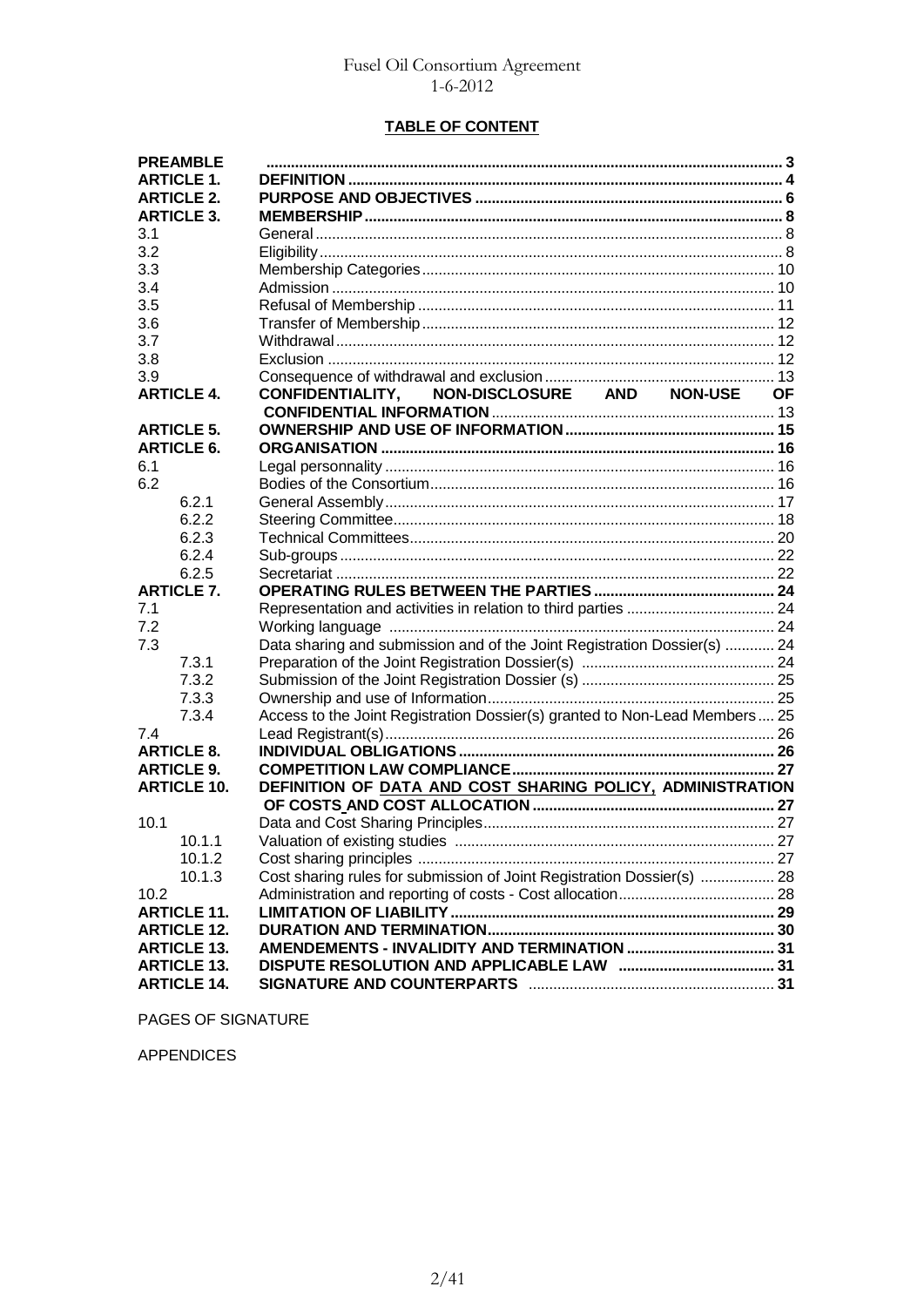#### **CONSORTIUM AGREEMENT**

This Consortium Agreement (hereinafter **"Consortium Agreement" or "Agreement")** is made by and among the Parties listed in **Appendix 1**.

#### **PREAMBLE**

- **WHEREAS** EU Regulation 1907/2006/EC on Registration, Evaluation and Authorization and restriction of Chemicals (hereinafter the "**REACH Regulation**") aims at ensuring a high level of protection for human health and environment, while promoting the efficient functioning of the EU internal market and stimulating innovation and competitiveness in the chemical industry;
- **WHEREAS** REACH Regulation imposes on manufacturers and importers as well as on only representatives, an obligation to register the Substances as such, in preparation or, under certain conditions, in articles within the prescribed deadlines.
- **WHEREAS** REACH further imposes rights and obligations on legal entities that are not manufacturers or importers but for instance downstream users or distributors and therefore also affected by REACH Regulation;
- **WHEREAS** REACH Regulation requires, subject to certain exceptions, multiple registrants of the same substance to share certain data and jointly submit part of the registration relating to the substance(s);
- **WHEREAS** The Members are, as the case may be, manufacturers, importers, only representatives and/or third party representatives of Non EU manufacturers, downstream users*,* distributors, Industry associations and/or third parties holding information on the substance(s) (Data Holder), as defined in Reach Regulation, concerned by the Substance(s) (as defined hereafter) on their own, in preparations or in articles, and therefore, all affected by REACH Regulation.
- **WHEREAS** The Members are all adherents of EtOH REACH ASSOCIATION and have agreed to carry out certain preliminary discussions within a special interest group under EtOH REACH ASSOCIATION umbrella in order to prepare the creation of the Fusel Oil Consortium herein (hereinafter referred to as "**Consortium**") and the EtOH REACH ASSOCIATION has proposed to host the Fusel Oil Consortium and to provide its Secretariat.
- **WHEREAS** With a view to fulfilling their regulatory obligations under the REACH Regulation in respect to the Substance(s) as listed in **Appendix 2**, the Members have agreed to cooperate, join force and share human and financial resources in order to establish a set of legal and technical policies that will facilitate, for the benefit of all Parties involved, the building and submission of Joint Registration Dossier(s), in order to comply with the requirements of the REACH Regulation for the purpose of the registration of the Substance(s), in form of a consortium concerning REACH registration of Fusel Oil, in accordance with the terms and conditions stipulated herein in the present Fusel Oil Consortium Agreement (hereinafter referred to as "**Consortium Agreement**" or "**Agreement**") and in order to legally structure their cooperation via fundamental operating rules (hereinafter the "**Purpose**"). Such Consortium being open to any other interested third parties subject to the criteria defined hereunder.
- **WHEREAS** The Members agree that the discussions and work required to achieve the Purpose of the Fusel Oil Consortium defined hereunder may benefit from the use of a secretariat (hereinafter referred to as "**Secretariat**") to ensure effective discussions and organization of the work contemplated to take place in the Consortium.
- **WHEREAS** Et-OH REACH Association has proposed LEJEUNE ASSOCIATION MANAGEMENT to host the services of Secretariat to the Consortium, through M.S. Macaré, and the Parties are willing to accept such offer.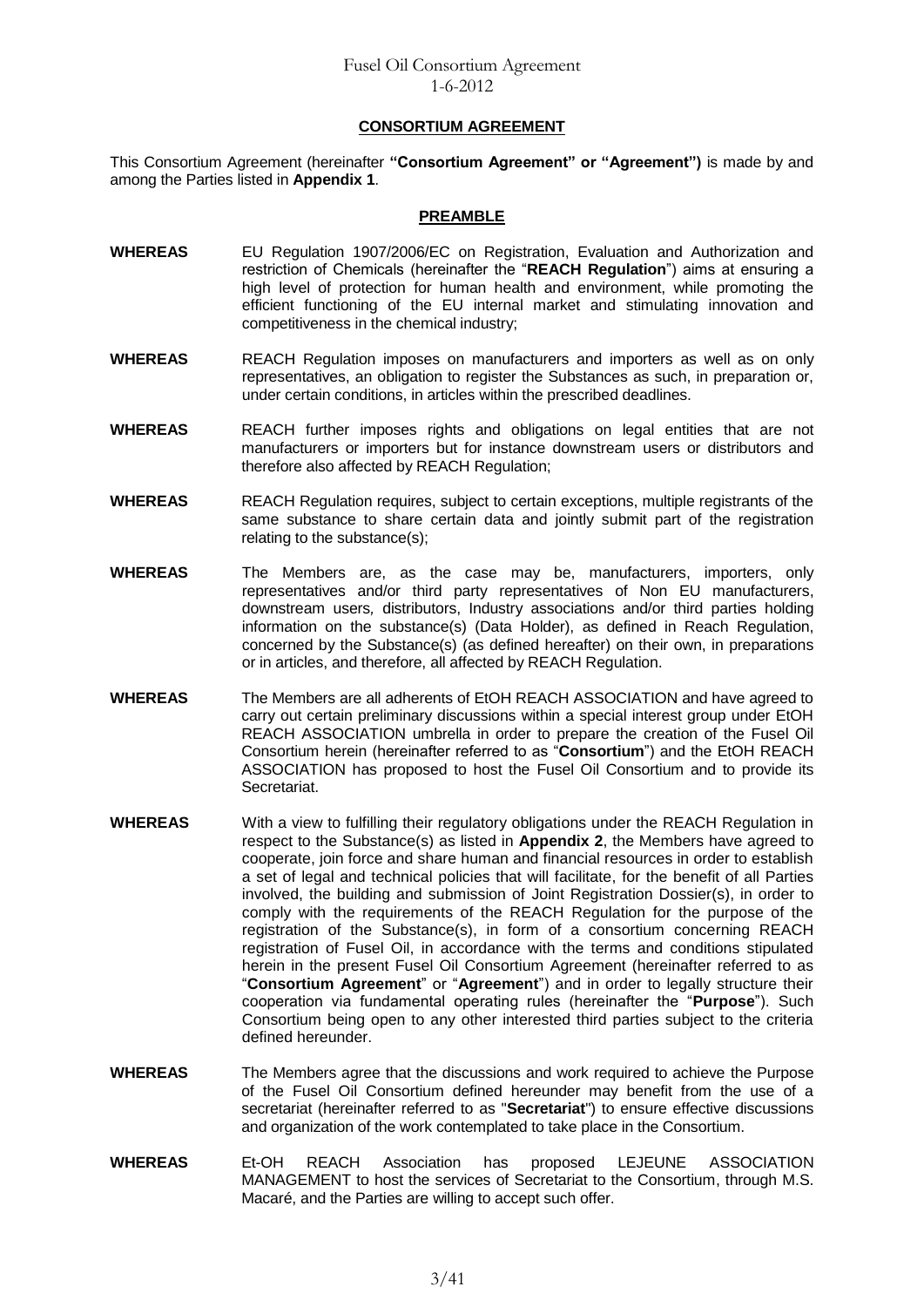**NOW THEREFORE**, the Parties have agreed to the following Agreement (this Agreement including all its Appendices and Addenda)

# **AGREEMENT**

# **ARTICLE 1. DEFINITIONS**

Terms written in capital letters are defined in the Preamble above, in this **Article 1** or in other parts of this Agreement. To the extent not otherwise defined in this Agreement, any definition specified in REACH Regulation, in particular in its Article 3, shall apply to this Agreement:

Furthermore, in this Agreement, the following terms shall have the following meanings:

| "Affiliate"                   | means any legal entity, company or other business entity<br>controlling, controlled by, or under common control with a Party,.<br>For these purposes, "control" shall refer to : (i) the possession,<br>directly or indirectly, of the power to direct the management or<br>policies of an entity or a person, whether through the ownership<br>of voting rights, by contract or otherwise; or (ii) the ownership,<br>directly or indirectly, of 50% or more of the voting rights or other<br>ownership interest of an entity or a person, or otherwise having<br>the right to exercise a dominant influence over such an entity or a<br>person at issue.                                                                                                                                                                                                                     |
|-------------------------------|-------------------------------------------------------------------------------------------------------------------------------------------------------------------------------------------------------------------------------------------------------------------------------------------------------------------------------------------------------------------------------------------------------------------------------------------------------------------------------------------------------------------------------------------------------------------------------------------------------------------------------------------------------------------------------------------------------------------------------------------------------------------------------------------------------------------------------------------------------------------------------|
| "Agreement"                   | means this Consortium Agreement, as the case may be modified<br>from time to time, including any Appendices or Addenda.                                                                                                                                                                                                                                                                                                                                                                                                                                                                                                                                                                                                                                                                                                                                                       |
| "Agency"                      | means the European Chemicals Agency (ECHA).                                                                                                                                                                                                                                                                                                                                                                                                                                                                                                                                                                                                                                                                                                                                                                                                                                   |
| "Associate Consortium Member" | means any natural or legal person which:<br>- is a Downstream user, Distributor, third party holding<br>information, of one or more Substance(s), and/or industry<br>association or trade federation representing the interests of<br>entities or individuals that are themselves entitled to<br>membership,<br>- who is not subject to the registration requirements pursuant to<br>REACH Regulation but who has an identified and reasonable<br>interest in contributing to the Purpose pursued by the<br>Consortium, in particular by providing scientific and technical<br>data and data on Use, and<br>- is a Party to this Agreement, as an as Initial Associate<br>Consortium Member, or is subsequently admitted as new<br>Associate Consortium Member by the Steering Committee.<br>(and "Associate Consortium Membership" shall have the<br>corresponding meaning). |
| "Association"                 | means the EtOH REACH Association.                                                                                                                                                                                                                                                                                                                                                                                                                                                                                                                                                                                                                                                                                                                                                                                                                                             |
| "Chemical Safety Report"      | means the report described in Article 14 of the Reach<br>Regulation.                                                                                                                                                                                                                                                                                                                                                                                                                                                                                                                                                                                                                                                                                                                                                                                                          |
| "Confidential Information"    | shall have the meaning given to that term under Article 4.1.1 to<br>this Agreement.                                                                                                                                                                                                                                                                                                                                                                                                                                                                                                                                                                                                                                                                                                                                                                                           |
| "Consortium"                  | means the consortium of the Members formed pursuant to this<br>Agreement.                                                                                                                                                                                                                                                                                                                                                                                                                                                                                                                                                                                                                                                                                                                                                                                                     |
| "Core Data"                   | means data to be submitted by Registrants pursuant to the<br>Reach Regulation, and which include in particular:<br>- Classification and Labelling of Substances;<br>- Study Summaries of Information derived from the application of<br>Annexes VII to XI to the Reach Regulation.                                                                                                                                                                                                                                                                                                                                                                                                                                                                                                                                                                                            |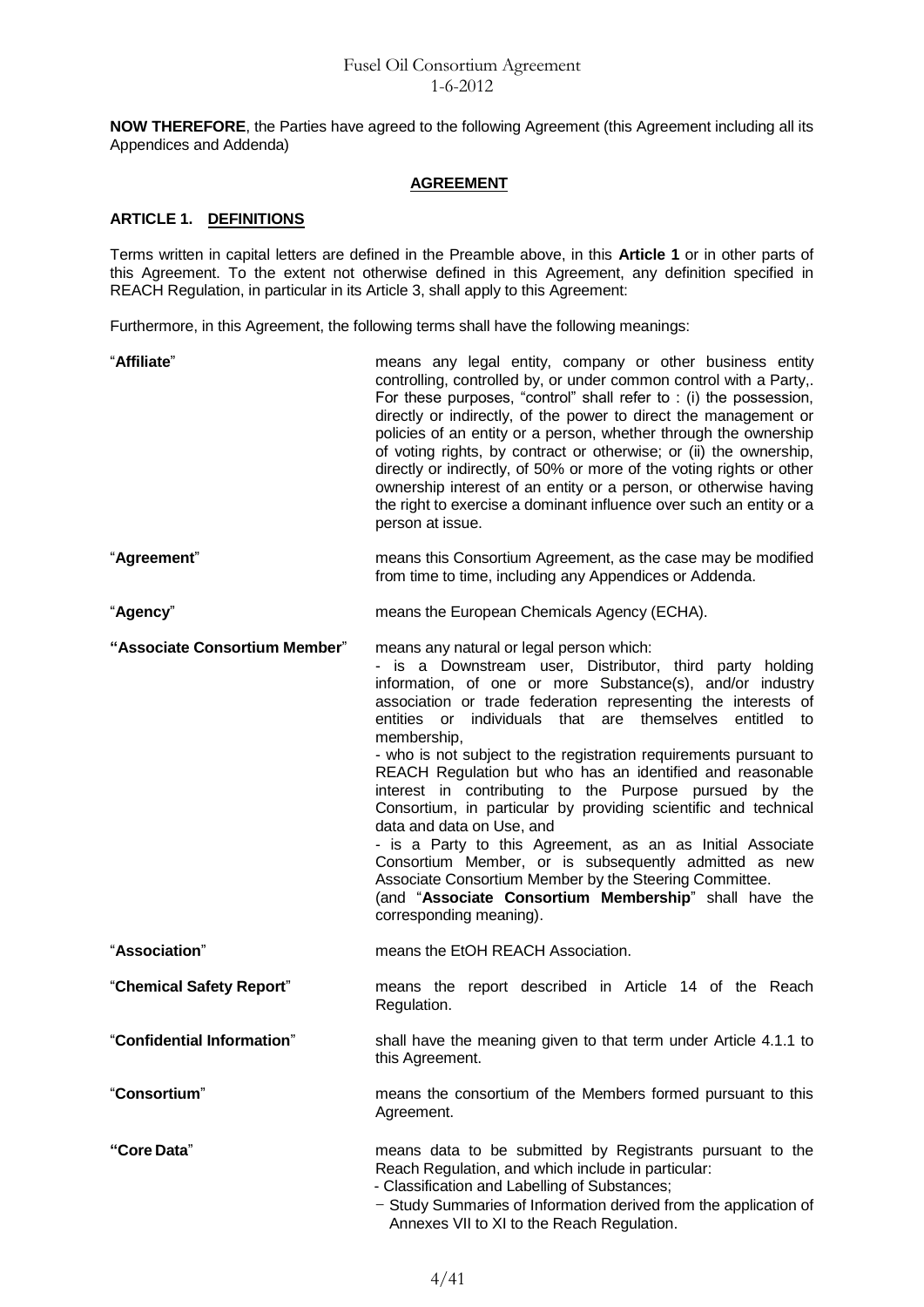|                             | - Robust Study Summaries of Information derived from the<br>application of Annexes VII to XI, if so required under Annex 1<br>to the Reach Regulation;<br>$-$ Testing Proposals where listed in Annexes IX and X to the<br>Reach Regulation;<br>- The Chemical Safety Report where required under Article 14 of<br>the Reach Regulation, in the format specified in Annex I of the<br>Reach Regulation including the relevant use and exposure<br>categories and if the substance(s) meets the criteria for<br>classification as hazardous or is assessed to be a PBT or a<br>vPvB substance, including exposure assessment (exposure<br>scenarios and risk characterisation);<br>$-$ waiving argumentation per end-point<br>- hazard assessment as specified art 10b) and 14 of the REACH<br>regulation<br>- The Guidance on safe use of the Substance as specified in<br>section 5 of Annex VI of the Reach Regulation;<br>being understood that the scope of the Core Data shall<br>correspond to the requirements of Reach applicable to a<br>Member manufacturing or importing the specified highest<br>tonnage band of any Substance covered by this Agreement. |
|-----------------------------|-----------------------------------------------------------------------------------------------------------------------------------------------------------------------------------------------------------------------------------------------------------------------------------------------------------------------------------------------------------------------------------------------------------------------------------------------------------------------------------------------------------------------------------------------------------------------------------------------------------------------------------------------------------------------------------------------------------------------------------------------------------------------------------------------------------------------------------------------------------------------------------------------------------------------------------------------------------------------------------------------------------------------------------------------------------------------------------------------------------------------------------------------------------------------|
| "Deadline for Registration" | means the date by which the Substance(s) covered by this<br>Consortium Agreement must be registered at the latest as<br>specified in Article 23 of the Reach Regulation.                                                                                                                                                                                                                                                                                                                                                                                                                                                                                                                                                                                                                                                                                                                                                                                                                                                                                                                                                                                              |
| "Disclosing Party"          | means any natural or legal person that discloses Information in<br>the framework of this Consortium Agreement.                                                                                                                                                                                                                                                                                                                                                                                                                                                                                                                                                                                                                                                                                                                                                                                                                                                                                                                                                                                                                                                        |
| "Information"               | means Studies or other tests, data and information including but<br>not limited to composition, characteristics, properties and<br>processes and applications, and any information in any form<br>- made available to the Parties by a Member or any third party, or<br>- generated by the Consortium within the framework of this<br>Consortium Agreement, whether in writing, by email, by other<br>tangible electronic storage medium, orally or visually.<br>It also includes all statistics, information, data or conclusions that<br>could be deduced from such Studies and other tests, data and<br>information, which might be written, oral or visual information.                                                                                                                                                                                                                                                                                                                                                                                                                                                                                           |
| "Lead Registrant"           | means the Regular Consortium Member who is responsible for<br>submitting the Joint Registration Dossier relative to a Substance<br>to the Agency on behalf of of the SIEF participants, including the<br>Regular Consortium Members, assuming it has been legitimately<br>appointed as lead registrant by the SIEF participants pursuant to<br>Article 11(1) of the Reach Regulation.                                                                                                                                                                                                                                                                                                                                                                                                                                                                                                                                                                                                                                                                                                                                                                                 |
| "Letter of Access"          | a letter granting the rights to refer to a Study submitted to the<br>Agency.                                                                                                                                                                                                                                                                                                                                                                                                                                                                                                                                                                                                                                                                                                                                                                                                                                                                                                                                                                                                                                                                                          |
| "Members"                   | mean the members of the Consortium being the initial members<br>to this Agreement listed in Appendix 1 as well as any other legal<br>entity which becomes new member to this Agreement in the<br>future, including Regular Consortium Members and Associate<br>Consortium Members.<br>Consortium membership shall have the corresponding meaning.                                                                                                                                                                                                                                                                                                                                                                                                                                                                                                                                                                                                                                                                                                                                                                                                                     |
| "Only Representative"       | has the meaning as per Article 8 of the Reach Regulation.                                                                                                                                                                                                                                                                                                                                                                                                                                                                                                                                                                                                                                                                                                                                                                                                                                                                                                                                                                                                                                                                                                             |
| "Parties"                   | any natural or legal person who is a Party to this Agreement, as<br>an initial signatory of this Agreement (Initial Parties), or is<br>subsequently admitted as new Parties.                                                                                                                                                                                                                                                                                                                                                                                                                                                                                                                                                                                                                                                                                                                                                                                                                                                                                                                                                                                          |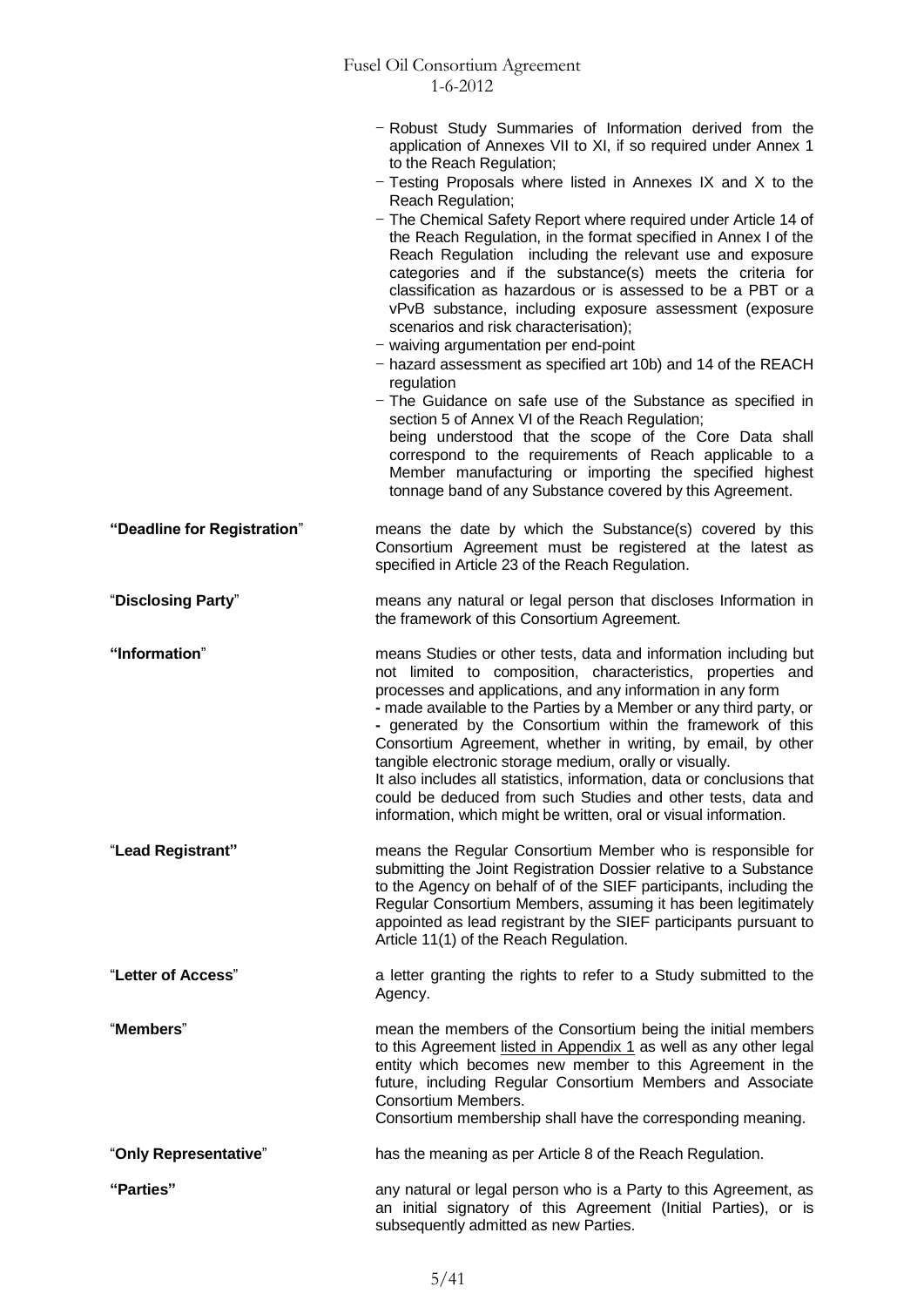| "Purpose"                    | means the purpose as defined under the Preamble and Article<br>2 of this Consortium Agreement.                                                                                                                                                                                                                                                                                                                                                                                                                                                                                                                                                                                          |
|------------------------------|-----------------------------------------------------------------------------------------------------------------------------------------------------------------------------------------------------------------------------------------------------------------------------------------------------------------------------------------------------------------------------------------------------------------------------------------------------------------------------------------------------------------------------------------------------------------------------------------------------------------------------------------------------------------------------------------|
| "Receiving Party"            | means any Party to this Agreement to which Information is made<br>available in any manner whatsoever in the framework of this<br>Consortium Agreement.                                                                                                                                                                                                                                                                                                                                                                                                                                                                                                                                  |
| "Representative"             | means a natural or legal person authorized to represent and act<br>on behalf of a Member.                                                                                                                                                                                                                                                                                                                                                                                                                                                                                                                                                                                               |
| "Regular Consortium Members" | means any natural or legal person which :<br>- is a EU-based Manufacturer or Importer of Substance(s) and<br>their Third Party Representative; or<br>- is a Non-EU-based Manufacturer and formulators of<br>preparations containing one or more Substances and their Only<br>Representative;<br>- who is a SIEF participant, subject to the registration<br>requirements pursuant to REACH Regulation; and<br>- is a Party to this Agreement, as an initial Consortium Regular<br>Member signatory of this Agreement, or is subsequently admitted<br>as new Regular Consortium Member by the Steering Committee.<br>(and "Regular Membership" shall have the corresponding<br>meaning). |
| "Secretariat"                | means the natural or legal person, tasked with the daily<br>management of the activities of the Consortium and reporting to<br>the Steering Committee according to article 6.2.5.1.                                                                                                                                                                                                                                                                                                                                                                                                                                                                                                     |
| "Steering Committee"         | Steering Commitee as defined in Article 6.2.2 (Bodies)                                                                                                                                                                                                                                                                                                                                                                                                                                                                                                                                                                                                                                  |
| "Study(ies)"                 | means report, in written or electronic form, on investigations,<br>tests, or other examinations (excluding or including vertebrate<br>animals), which relate to intrinsic Substance(s) properties or to<br>the exposure assessment and risk characterisation in the<br>Chemical Safety Report, and as such are of relevance for<br>registration pursuant to the Reach Regulation; these also include<br>Study Summaries and Robust Study Summaries of the reports.                                                                                                                                                                                                                      |
| "Sub-groups"                 | means grouping of similar Substances, within the overall core<br>data scope, that improve the cost effectiveness of dossier<br>development and enable a more equitable distribution of costs<br>amongst the Members.                                                                                                                                                                                                                                                                                                                                                                                                                                                                    |
| "Substance"                  | means the substances covered by this Consortium agreement<br>listed in Appendix 2B, amongst others associated substances to<br>Ethanol as defined under Article 3.3 of the Association Bylaws.                                                                                                                                                                                                                                                                                                                                                                                                                                                                                          |
| "Trustee"                    | An independent third party who in view of the exchange of<br>sensitive individual data, is appointed by the Steering Committee<br>and who is a legal or natural person not directly or indirectly<br>linked to a Member.                                                                                                                                                                                                                                                                                                                                                                                                                                                                |

# **ARTICLE 2. PURPOSE AND OBJECTIVES**

2.1. The Members undertake to cooperate, join force and share human and financial resources in order to establish a set of legal and technical policies that will facilitate, for the benefit of all Parties involved, the building and submission of Joint Registration Dossier(s), in order to comply with the requirements of the REACH Regulation for the purpose of the registration of the Substance(s) covered by this Agreement as listed in **Appendix 2**, and in order to legally structure their cooperation via fundamental operating rules, always in full compliance with competition law**,** (hereinafter "the **Purpose**")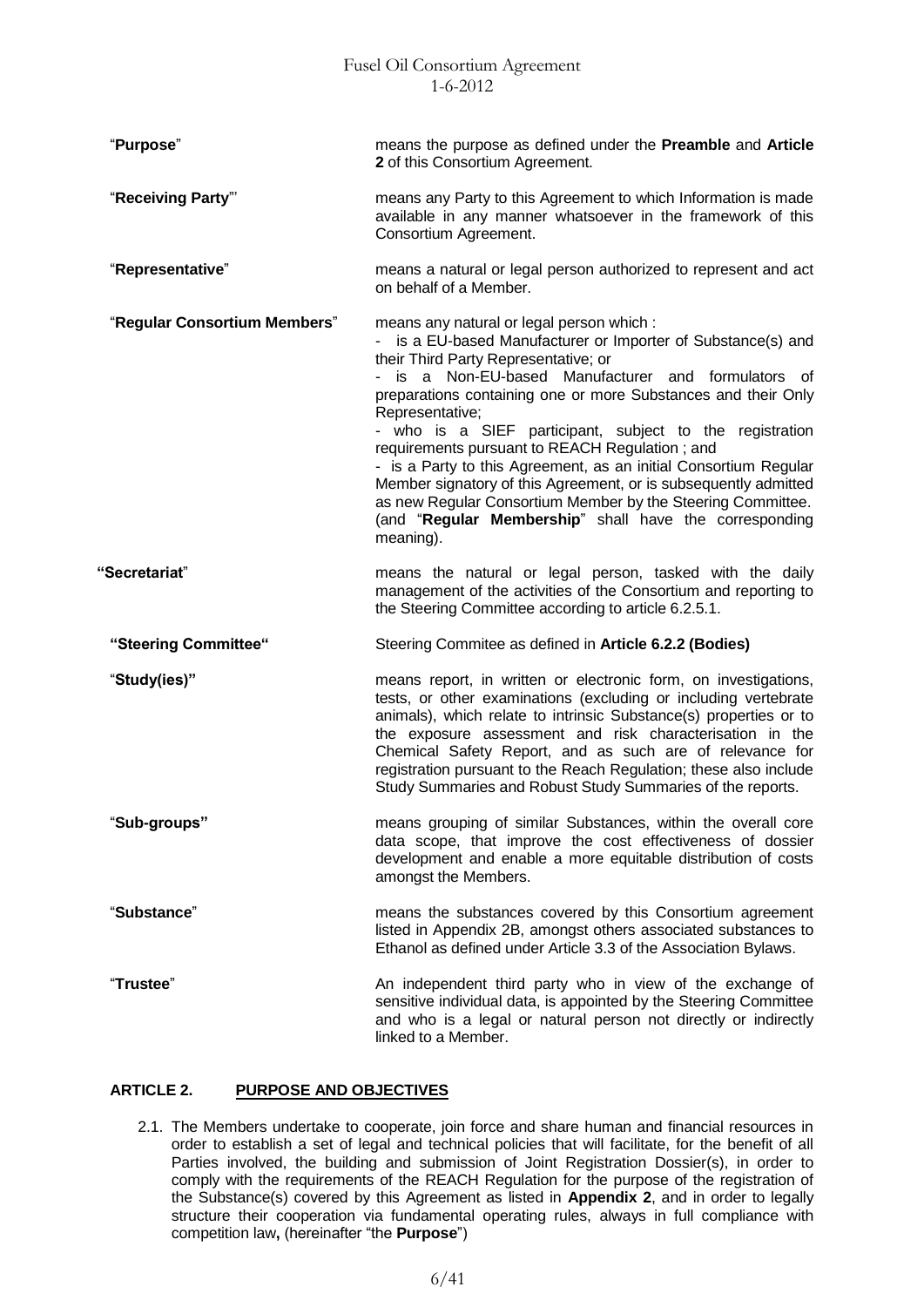- 2.2. The main objectives of the Agreement are to agree on :
	- **-** the operating rules governing the exchanges of information and cooperation among the Parties in the phase of joint preparation of the dossier(s).
	- **-** the allocation of tasks among Members, in particular the way to commission the technical work
	- **-** the rules regarding the data sharing and costs sharing among Members.
	- **-** the right to participate in the process of submission of the Joint Registration Dossier(s) commonly developed and compiled between the Members
	- **-** the right to exchange information in the process of submission of the individual dossier(s) developed and compiled by each Member
	- **-** confidentiality obligations
	- **-** proxy given to the Lead Registrant(s) to represent the Members in the SIEFs and in the **Consortium**
	- **-** proxy given to the Secretariat to act on behalf of the Consortium Members.
- 2.3 The Members undertake to pursue jointly the following objectives, issues, general principles and policies, in particular:
	- 2.3.1 Agreement on the identity and the sameness of the Substance(s) and its regulatory status, as well as on other substances for which the available Information might be relevant for the Substance of interest for the Members.

#### 2.3.2 Building of Joint Registration Dossier(s)

- 2.3.2.1 Exercising the rights to the Studies and development of the Core Data for the Substance(s), in particular
	- Inventory and assessment of available data;
	- Development of read-across approach based on surrogate data where possible; data waiving assessment, data-sharing and cost-sharing activities, making decisions about Data Waiving possibilities;
	- Gathering and assessing Existing Studies on the Substance individually held by the Members or third parties as well as any data in the public domain (literature, etc.);
	- Identification of data gaps between the Existing Studies gathered pursuant the previous point and the requirements of Annexes VI to XI of the REACH Regulation;
	- Selection of the key studies;
	- Prepare proposals for new testing not involving vertebrate animals and have such tests performed;
	- Identify, propose and perform jointly vertebrate animal Studies for the registration purpose, when absolutely necessary and required according to the REACH regulation;
	- Subiect to obligations under Art. 30 of REACH Regulation, carrying out of testing to close the data gaps identified in relation to Annexes VI to VIII of the REACH Regulation taking into account Annex XI;
	- Development of testing proposals as required according to Annexes IX and X of the REACH Regulation taking into account Annex XI;
	- Preparation of study summaries and robust study summaries, where appropriate;
	- Development of uniform classification and labelling;
	- Required parts of the hazard assessment pursuant Annex I of the REACH regulation for non hazardous substance over 10 t/y will be prepared jointly: (establishment of DNEL(s)/PNEC(s), if relevant, and PBT/vPvB assessment, etc.), and if the Substance is confirmed to meet the criteria for classification as hazardous or is assessed to be a PBT or vPvB, the chemical safety assessment shall include exposure assessment including exposure scenario(s) and risk characterization;
	- Assessment of opportunities for exposure-based waivers;
	- Gathering information on use and exposure categories of the Substance, conditions of use and exposure to humans and environment;
	- Identified uses of the Substance to be assessed in the Chemical Safety Report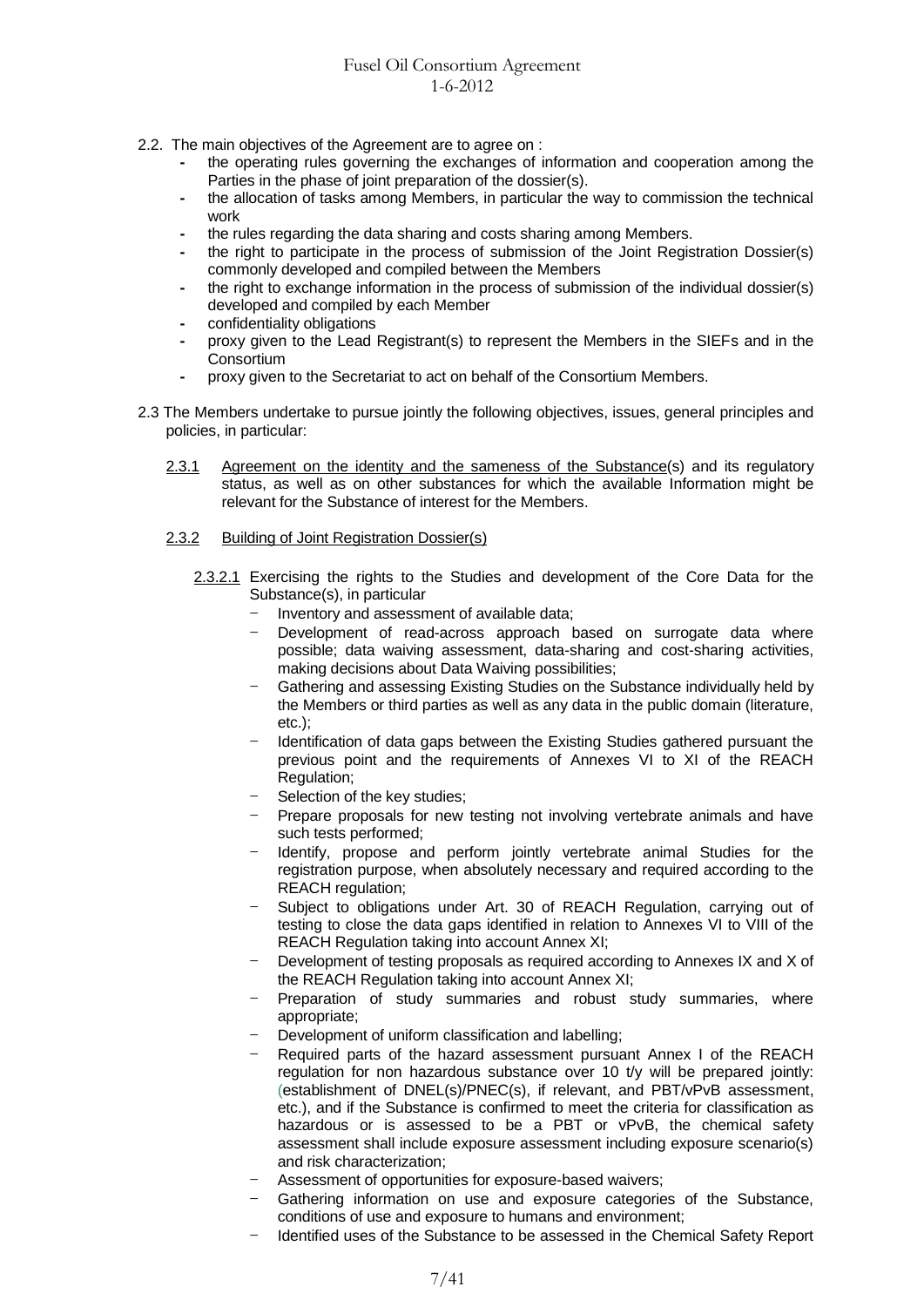shall be listed. (only uses which are common to all the Regular Consortium Members based on information transmitted and aggregated by a Trustee);

- Performing a risk assessment according to the scientific principles as agreed by the Core group with the intention to demonstrate safe manufacturing and use of the Substance(s) in the defined application areas [and develop guidance on safe use];
- Initiating testing where a higher tier risk assessment is needed to demonstrate a safe use in a specific application or specific conditions of use in an application.

### 2.3.2.2 Preparation of the IUCLID 5 registration dossiers;

- prepare the Core Data;
- address technical issues in relation to registration;
- template dossiers for the Substances;
- 2.3.3 Submission of the Joint Registration Dossier(s) for the purpose of Registration to the Agency by the Lead Registrant(s) pursuant to Article 11 REACH on behalf of Regular Consortium Members and on behalf of their Affiliates.
- 2.3.4 Addressing technical and legal issues in relation to the Purpose.
- 2.4 The list under **Article 2.2** and **2.3** above is considered non-exhaustive and other subjects of relevance to meeting the REACH objectives may be discussed, all subject to *Articles 4 (confidentiality) and 6.2.2 (Steering Committee).*
- 2.5 The Members undertake to use all reasonable efforts to ensure the appropriate and timely achievement of the Purpose
- 2.6 Provided all Members agree unanimously, certain subjects may be referred to a selected group of appointed Members if such limited forum is deemed convenient by the Members, merely to ensure speedy and effective discussions and work in the Fusel Oil Consortium.

# **3 MEMBERSHIP**

# **3.1 General**

- Members of the Consortium are the initial members, all listed in this Agreement, as well as any other legal entity or individual which becomes Member to this Consortium Agreement in the future.
- Membership shall be open to any applicant who fulfils the membership criteria and is committed to pay the financial contribution as laid down in this Agreement.

# **3.2 Eligibility**

3.2.1 The following are eligible to be Parties of the Consortium:

# 3.2.1.1 **As Consortium Members**:

- As **Regular Consortium Member** : any natural or legal person which is a:
	- EU-based Manufacturer or Importer of Substance(s) and their Third Party Representative; or
		- Non-EU-based Manufacturer and formulators of preparations containing one or more Substances through their Only Representative; and
	- Member to this Agreement, as an initial signatory of this Agreement as **Initial Regular Consortium Member**, or is subsequently admitted as **new Regular Consortium Member** by the Steering Committee.

that include **the Lead Registrant(s)**.

- As **Associate Consortium Member** any natural or legal person which is :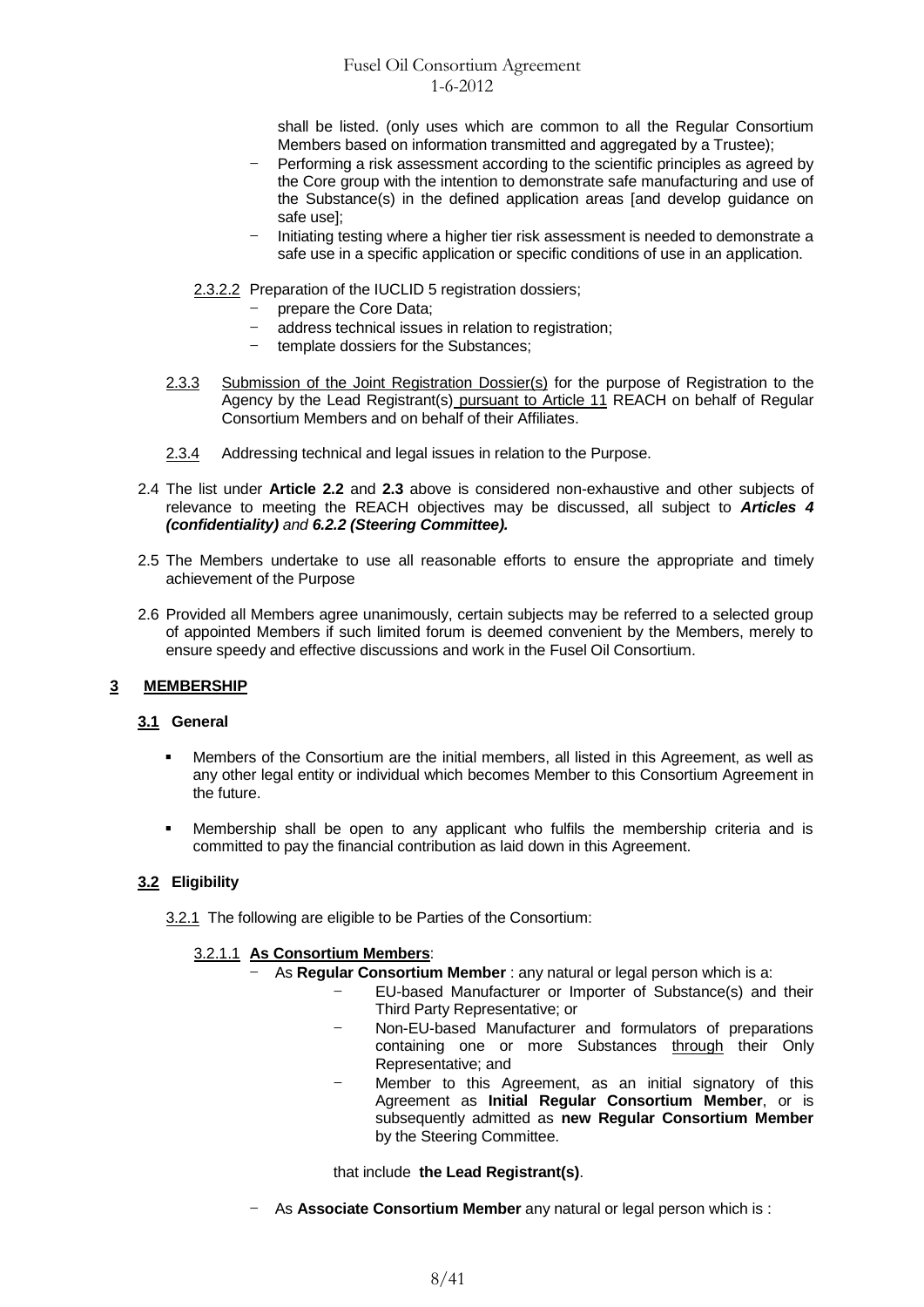- A Downstream user, Distributor, third party holding information, of one or more Substance(s) that are entitled to be members of the SIEF for the Substance(s), and/or industry association or trade federation representing the interests of entities or individuals that are themselves entitled to membership; and
- Not subject to the registration requirements pursuant to REACH Regulation but who has an identified and reasonable interest in contributing to the Purpose pursued by the Consortium, in particular by providing scientific and technical data and data on Use; who will receive SIEF progress reports, and
- A Member to this Agreement, as an initial signatory of this Agreement as **Initial Associate Consortium Member**, or is subsequently admitted as **new Associate Consortium Member** by the Steering Committee.

# 3.2.1.2 **As other Parties of the Consortium** : non SIEF Members such as

- the Secretariat
- the Association, and
- Other natural or legal persons engaged in a professional way with one or more Substance(s) not falling into the previous categories but complying with the eligibility criteria.
- 3.2.2 For the avoidance of any doubt, applicant to Regular Consortium Membership or Associate Consortium Membership must be Member of the Association, as provided by the "Application for Membership of Fusel Oil Consortium under the umbrella of the EtOH-REACH Association".
- 3.2.3 All applicant to Membership as Regular or Associate Consortium Member must separately become a Member of the Consortium and of the Association, either directly or through a Third Party Representative or an Only Representative, as the case may be.
- 3.2.4 All Affiliate of a Member that wish to register one or more Substance(s) must separately become a Member of the Consortium and of the Association, either directly or through a Third Party Representative or an Only Representative, as the case may be.
- 3.2.5 All rights and obligations of a Member and all issues, in particular, regarding the membership of the Association (eligibility, admission, termination, withdrawal….) shall be treated in accordance with the provisions the Association's Bylaws. Should any provision of these Association's Bylaws contradict the provisions of the Consortium Agreement, the provisions of the Association's Bylaws shall prevail, as far as the rights, obligations and membership of a member of the Association is at stake.
- 3.2.6 All rights and obligations of a Member and all issues, in particular, regarding the membership of the Consortium (eligibility, admission, termination, withdrawal….), and regarding the achievement of the **Purpose** and objectives of the **Consortium,** shall be treated in accordance with the provisions this Consortium Agreement. Should any provision of this Consortium Agreement contradict the provisions of the Association's Bylaws, the provisions of the Consortium Agreement shall prevail, as far as the rights, obligations and membership of a Member of this Consortium Agreement is at stake.

# **3.3 Membership categories**

- 3.3.1 The Consortium is made up of Members and others parties. Within the category of Members, a distinction is made between Regular Consortium Members and Associates Consortium Members
- 3.3.2 **Regular Consortium Members** are or have the intention to be EU-based manufacturers and importers of one ore more Substance(s) and Non-EU-based manufacturers of one ore more Substance(s) and formulators of preparations containing one ore more Substance(s) and Third Party Representatives and Only Representatives intending to register one ore more Substance(s) under the Reach Regulation.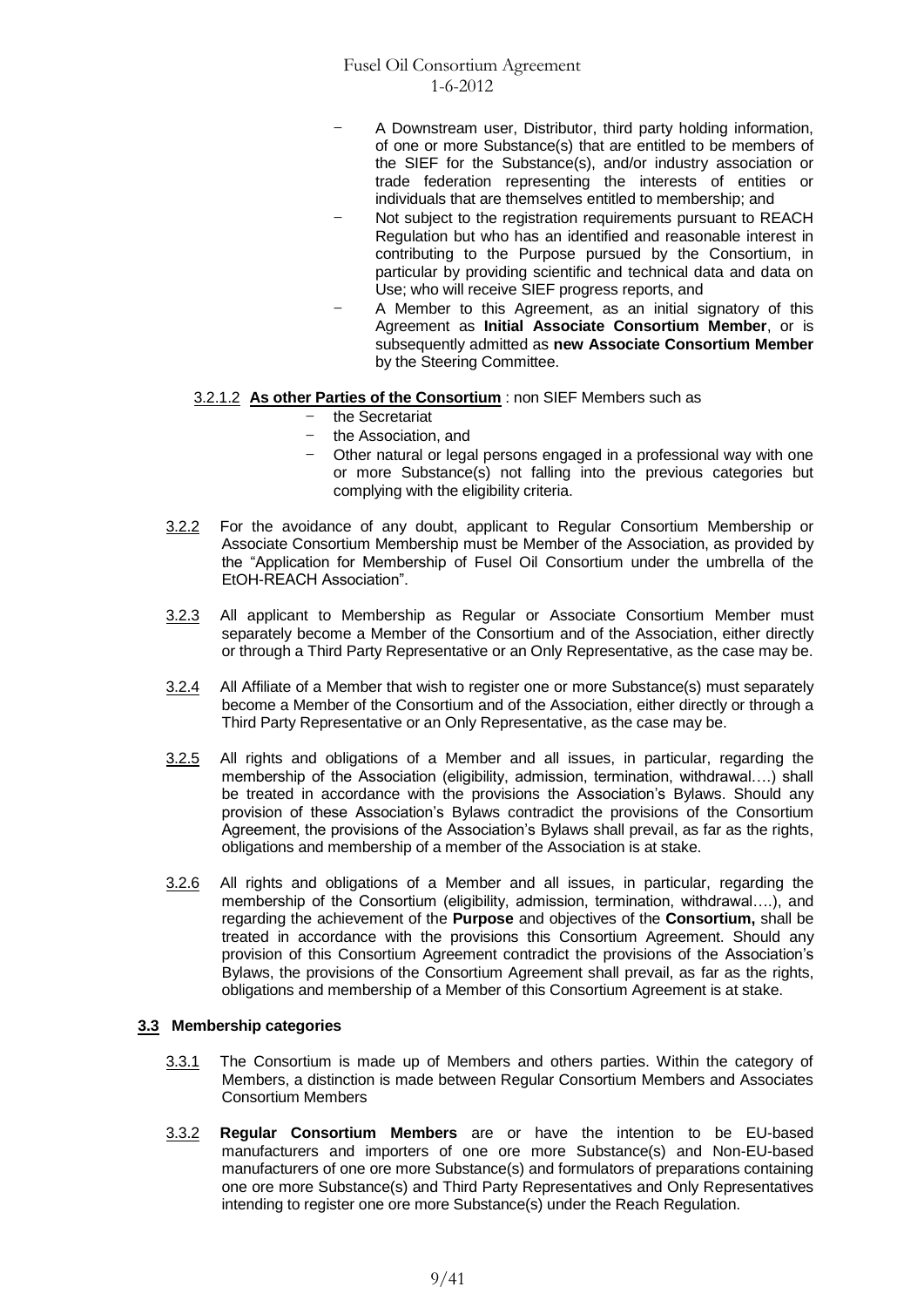3.3.3 Within the category of Regular Consortium Members of this Consortium Agreement, a distinction is made between

- Large Regular Consortium Members intending to register one or more Substance(s) in the tonnage band greater than 1000 metric tonnes per annum;

- Small Regular Consortium Members intending to register one or more Substance(s) in the tonnage band above 100 and up to 1000 metric tonnes per annum;

- Micro Regular Consortium Members intending to register one or more Substance(s) in the tonnage band from 1 to 100 metric tonnes per annum;

- 3.3.4 Only Representatives and Third Party Representatives will provide the Secretariat with an up-to-date list of all the manufacturers and/or importers that they represent for the purposes of the Reach Regulation. Third Party Representatives and Only Representatives will pay a membership fee for each manufacturer and/or importer that they represent in accordance with their respective tonnage band.
- 3.3.5 The Steering Committee will require proof of the correctness of the number of manufacturers and/or importers that the Third Party Representative and Only Representatives represent and whether they are Large, Small or Micro Regular Member, to be updated at least twice a year.
- 3.3.6 **Associate Consortium Members** are those Members who are not Regular Members in the Consortium Agreement. Within the category of Associate Consortium Members, a distinction is made between:
	- Non-Registration Members: manufacturers and importers of one or more Substance(s) who are not subject to a registration requirement of one or more Substance(s);
	- SIEF Members: any natural or legal person not falling into one of the membership categories above who is entitled to be a member of the SIEF for one or more Substance(s);
	- Trade federation Members: trade associations or federations of companies or natural persons engaged in a professional way with one or more Substance(s);
	- Other Associate Consortium Members: natural or legal persons engaged in a professional way with one or more Substance(s) not falling into the previous categories but complying with the eligibility criteria.

# **3.4 Admission**

- 3.4.1 Any application for Membership shall be in writing and shall be sent to the Secretariat. Upon receipt of the application, the Secretariat will send a message confirming its receipt, which officially marks the start of the application process.
- 3.4.2 The applicant shall declare that it agrees to comply with the Consortium Agreement and its membership obligations, and in addition for applicant to Regular or Associated Consortium membership to the Association's bylaws.
- 3.4.3 The Secretariat will propose acceptance of the applicant :
	- as member of the Association in accordance and pursuant to the Association's Bylaws. As far as the Association membership is concerned, the provisions of the Association's Bylaws shall apply.
	- as Member or Party of the Consortium, to the Steering Committee, which shall take a decision within one (1) month after this proposal.
- 3.4.4 The admission of a new Party or new Member shall be subject to the *majority vote* of the Steering Committee, it being understood that such consent shall not be unreasonably withheld or delayed. The admission shall not be denied if the applicant fulfils the Membership criteria specified above and has committed to pay the financial contribution referred to below :
	- Financial contribution in relation to the adhesion to the Association as set out in the Association Bylaws;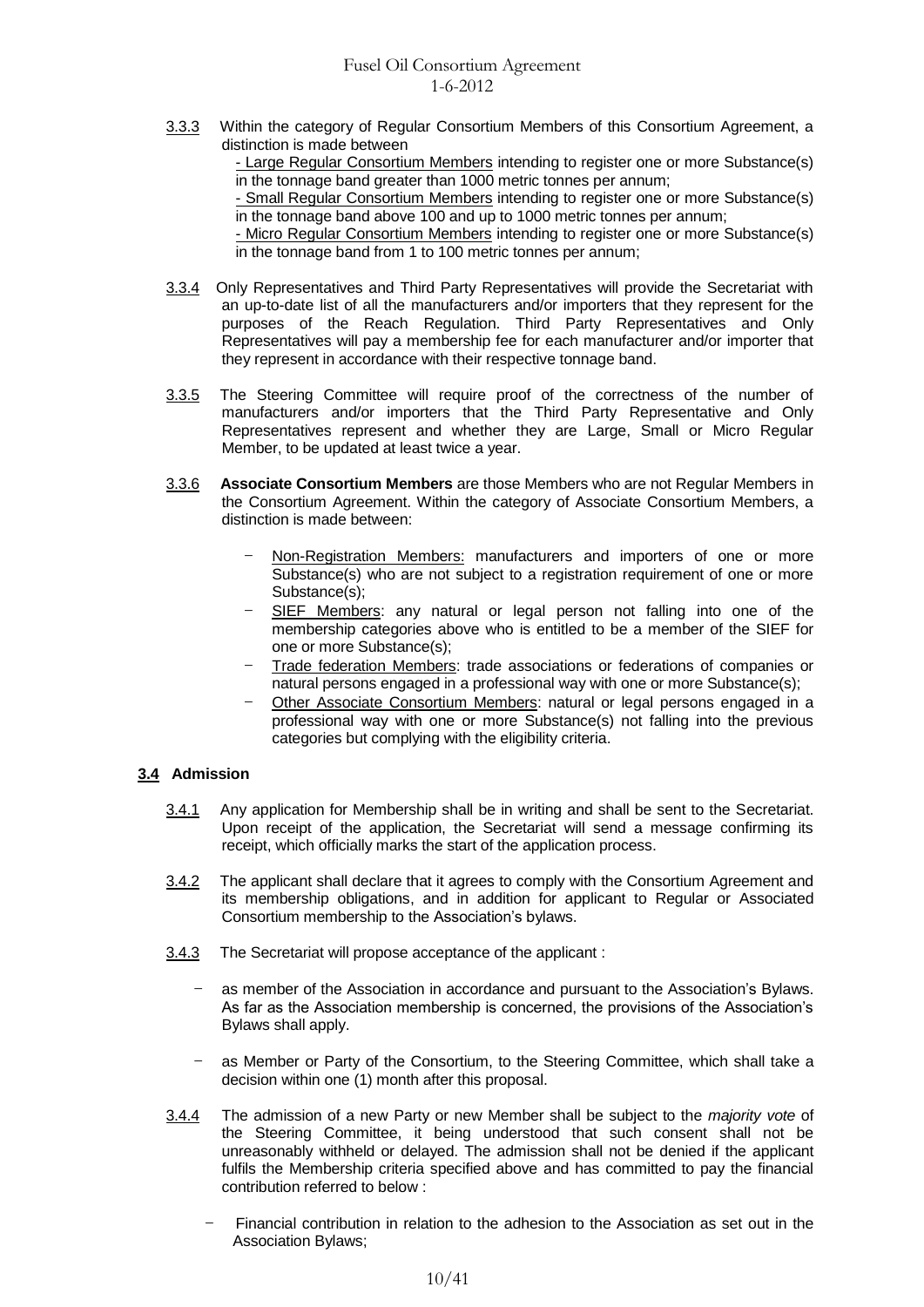- Financial contribution in relation to the Consortium membership, as set out in this Agreement.
- 3.4.5 Matters concerning adherence of an applicant shall be handled in a fair and nondiscriminatory way, be based on objective criteria and be handled in accordance with applicable competition law and more generally in compliance with applicable laws, which could be reminded appropriately by the Secretariat when necessary.
- 3.4.6 To the extent required to comply with applicable competition law, the Parties shall discuss and establish reasonable means of bringing attention to the existence of the Consortium to other potentially interested third parties.
- 3.4.7 A new Party shall fully adhere to the terms and conditions set out in this Agreement. The new Party shall have the same rights and obligations as any existing Parties with respect to its membership category.

#### **3.5 Refusal of membership**

- 3.5.1 The applicant for membership waives all legal rights on privacy and secrecy regarding the information provided to the Association and the Secretariat during the application procedure.
- 3.5.2 In the case of a refusal of membership of the Consortium, the applicant will receive the decision by letter. Any decision refusing membership shall clearly state the reasons why the membership is not granted. The applicant whose application was turned down has the right to object to the refusal by registered letter within *two (2)* weeks providing additional information and explanation. It can request a personal hearing by the Steering Committee. The cost of the hearing will be born by the applicant. The Steering Committee shall review the observations and reply in writing within one (1) month.
- 3.5.3 The non admitted applicant may be offered by the Steering Committee a Letter of Access to the Studies or Core Data necessary to fulfil his registration requirements in accordance with **Articles 7 and 10** of this Agreement or may be included in the joint submission of data for the Substance(s), subject to the financial compensation of an appropriate contribution towards the cost, as determined by the Steering Committee.
- 3.5.4 The Steering Committee will refrain from any decision that would bring the Association or any of its members (including Members of the Consortium) in violation of European competition law.

# **3.6 Transfer of Membership**

- 3.6.1 A Regular Consortium Member shall be entitled to transfer its membership, including all rights and obligations, to a new Regular Consortium Member who belongs to the same group of companies.
- 3.6.2 Subject to the consent of the Steering Committee, a Regular Member shall be entitled to transfer its membership, including all rights and obligations, to a new Regular Member who does not belongs to the same group of companies.
- 3.6.3 The Steering Committee will publish its intention to give its consent to a transfer of Regular Membership and allow members to file objections against this decision within two (2) weeks. The Steering Committee may, before taking a decision, formally hear the persons involved, organise an internal arbitration or mediation.
- 3.6.4 The Member shall notify the Secretariat by registered letter at least thirty (*3*0) days before the transfer of membership. In any case, Regular Members affected by the above provisions will not be entitled to any refund of monies.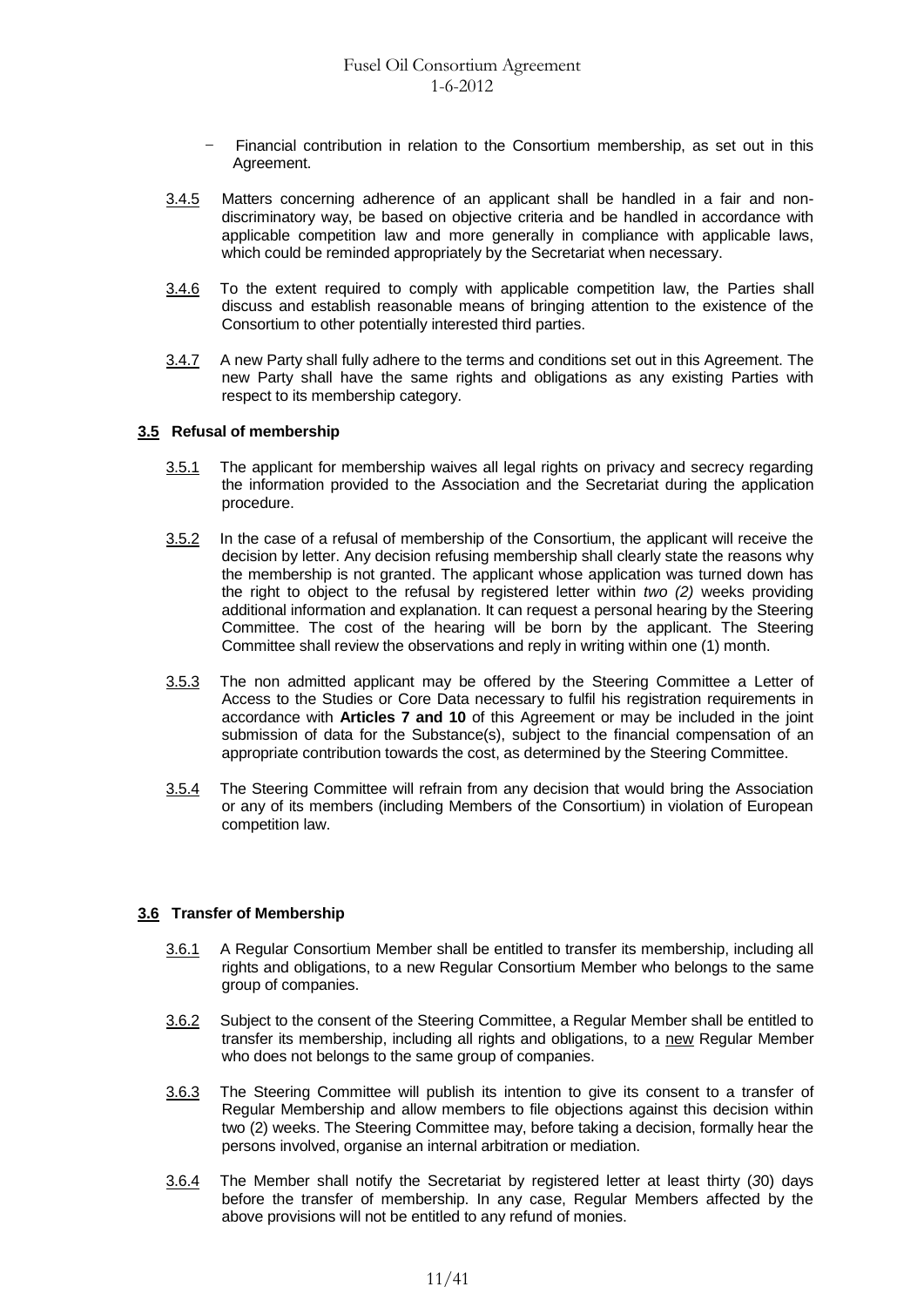- 3.6.5 Associate Consortium Members are not allowed to transfer their membership in the Consortium.
- 3.6.6 Other Parties of the Consortium are not allowed to transfer their membership in the Consortium.

# **3.7 Withdrawal**

- 3.7.1 A Member can terminate its membership in the Consortium, upon completion of the first phase of the Consortium work, that is Substance(s) sameness check and the data-gap analysis, once the estimate of the costs for the second phase of registration have been presented, by registered mail to the Secretariat. In this case, Membership shall be terminated as of the date of receipt of the termination notification to the Secretariat.
- 3.7.2 At any time, a Member can terminate its membership in the Consortium without giving reason by registered mail to the Secretariat with a notice period of *six (6) months* at the end of the calendar year.
- 3.7.3 At any time, a Member can terminate its membership in the Consortium by registered mail to the Secretariat with a notice period of *three (3) months* at the end of the calendar year, if due to circumstances involving the Member, the Member is no longer subject to registration requirements or in the event that other serious reasons arise which make continued membership in the Consortium Agreement unreasonable.
- 3.7.4 In any event, the effectiveness of termination is subject to the terminating Member having fulfilled all of its financial obligations up to the date of termination.

#### **3.8 Exclusion**

- 3.8.1 Any Party may be excluded from the Consortium with *immediate effect* in the event of breach of this Consortium Agreement or Competition Law, or in the event of unacceptable behaviour possibly affecting the interests of the other Parties, or causing a direct or indirect damage or potential threat. Such exclusion shall be without prejudice to any other rights the Parties may have against the defaulting Party under the applicable law.
- 3.8.2 The defaulting Party shall be excluded by a decision of the Steering Committee with a majority vote of the Members present or represented. The defaulting Party shall have the right to object to decision of the Steering Committee. This objection shall defer the decision of the Steering Committee until Steering Committee takes a new decision which will be final. The decision of the Steering Committee shall be immediately notified to the Party by registered mail and the exclusion shall be effective upon the date of receipt of this letter.

#### 3.9 **Consequences of withdrawal and exclusion**

- 3.9.1 Subject to Article 3.9.4 hereunder, withdrawal or exclusion of a Party is without prejudice to the rights and obligations of the Party that is withdrawing or is excluded (hereafter exiting Party) which have accrued up to the date of effective withdrawal or exclusion provided that the exiting Party meets his payment obligations, including all payments related to Studies agreed on, which have arisen during the time of his membership. In particular, the exiting Party shall remain liable for the activities undertaken under this Agreement for the period of his membership, it being understood that Regular Members who terminate their membership in accordance with **Article 3.7**, shall only be liable for any costs in accordance to the provisions set out in **Article 10**. The exiting Party shall have no further rights to any results arising out of this Agreement in respect of which he has not fulfilled his financial contribution or to any compensation from new Parties who have subsequently joined the Consortium for Studies developed before cessation of his membership.
- 3.9.2 The other Parties shall continue to be entitled to make use of the Information and contribution made available by the exiting Party on the conditions specified in this Agreement and provided that that Party has been fairly and duly compensated under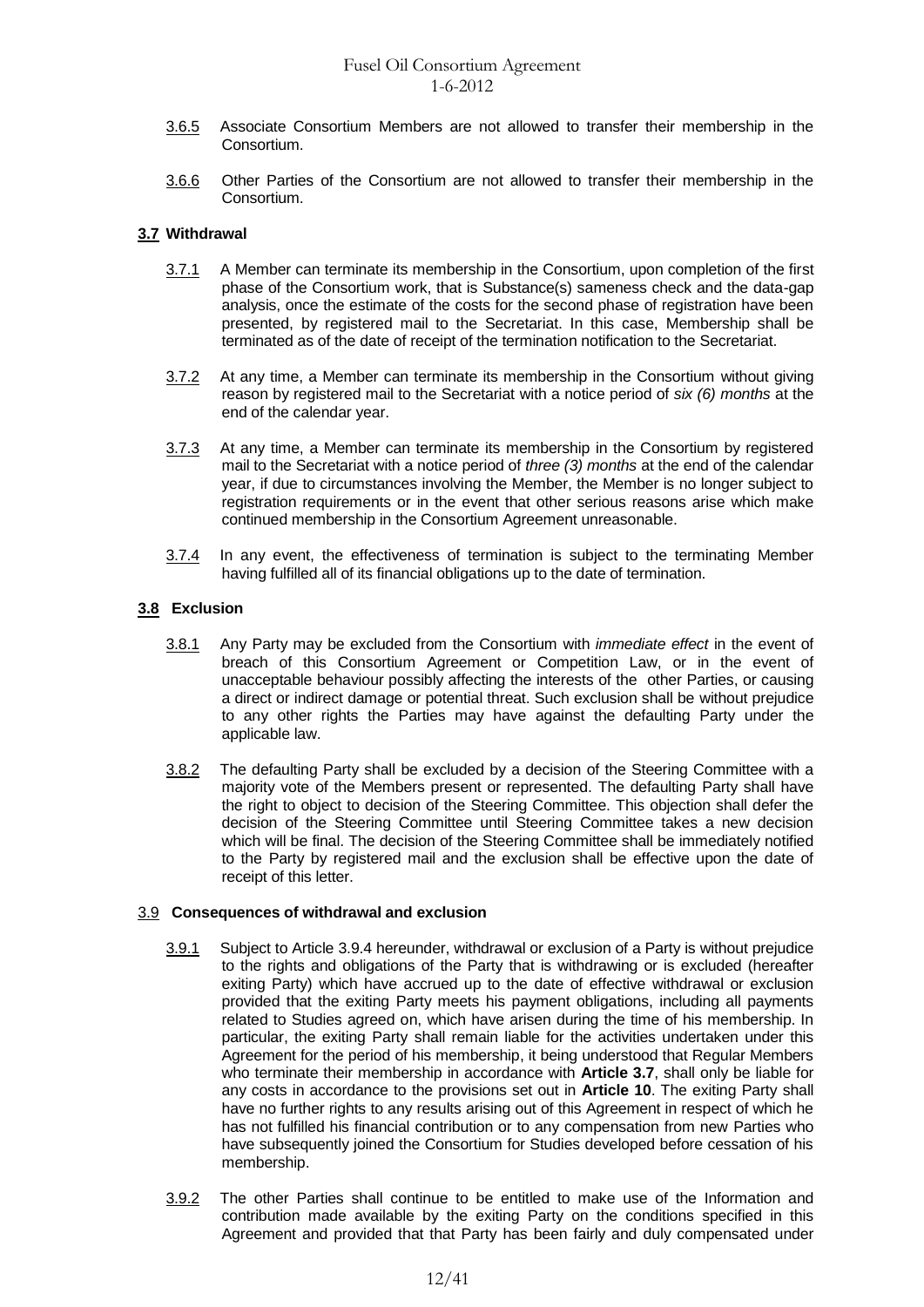the conditions defined in this Agreement. Any recoverable collective damages suffered by the remaining Parties as a result of the defaulting Party's actions shall be off set against any compensation payable to the exiting Party.

- 3.9.3 The exiting Party shall have no claims for reimbursement of his financial contribution to the Consortium for the period prior to his effective withdrawing or exclusion.
- 3.9.4 With regard to on-going Studies to which the exiting Party committed, the exiting Party *shall* financially contribute to all further costs of the Study as well as to all administrative costs incurred until the Study is completed and thereby acquire a joint ownership of the Study.
- 3.9.5 With regard to the Studies, the obligations specified in **Article 4** of this Agreement shall continue to apply to the exiting Party for a period of twelve (12) years following the initial submission to the Agency by a Party. With regard to all other Information, the obligations specified in **Article 4** shall continue to apply for a period of twelve (12) years as of the execution by a Party of the Confidentiality obligations.

# **4 CONFIDENTIALITY, NON-DISCLOSURE AND NON-USE OF CONFIDENTIAL INFORMATION**

- 4.1. Each Party to this Agreement, agrees to be bound by the following provisions of confidentiality, non-disclosure and Non-Use of the Information (as defined in article 1) and other information, which are considered as confidential (hereinafter "Confidential Information").
	- 4.1.1. The Parties shall :
		- treat all Confidential Information as confidential and not disclose it to third parties, unless regulatory disclosure requirements apply (specified in **Article 4.4**).
		- use the Confidential Information only for the Purpose or otherwise as permitted under or in accordance with this Agreement, and for no other purpose.
		- disclose the Confidential Information to their employees, Affiliates, internal and external experts and/or consultants and if a Party is an only representative, the non-EU manufacturer(s) or the legal entity(ies) represented by any of them, only on a need to know basis and only to the extent absolutely necessary for the Purpose or otherwise as permitted under or in accordance with this Agreement and who agree to be bound by obligations regarding confidentiality and restrictions of use not less strict than the terms of this Agreement.
	- 4.1.2. The obligations specified in **Article 4.1.1** above shall not apply to Information and other information for which the receiving Party can reasonably demonstrate that such Information and other information:
		- was known to the receiving Party on a non-confidential basis prior to its disclosure pursuant to this Agreement;
		- is publicly known at the time of disclosure or thereafter becomes publicly known without breach of the terms of this Agreement on the part of the receiving Party;
		- becomes known to the receiving Party through disclosure by sources other than the disclosing Party, having a right to disclose such Information,
		- was independently developed by the receiving Party without access to the disclosing Party's Information, as evidenced by documentary records,
	- 4.1.3. Specific items of Confidential Information shall not fall within any exception merely because they are combined with more general information falling within any exception. Likewise, any combination of specific items of Confidential Information shall not fall within any exception merely because the specific items fall within any exception, but only if the combination itself, and its principles of operation, fall within any exception.
- 4.2. Should, in spite of the operation of the Secretariat, a Party to this Agreement obtain, as Receiving Party, access to Confidential Information from any other Party, the Receiving Party undertakes to return the Confidential Information to the Secretariat and not to use or disclose such Confidential Information to other Parties to this Agreement or to third parties. The same applies to Confidential Information explicitly declared confidential by a Party and provided by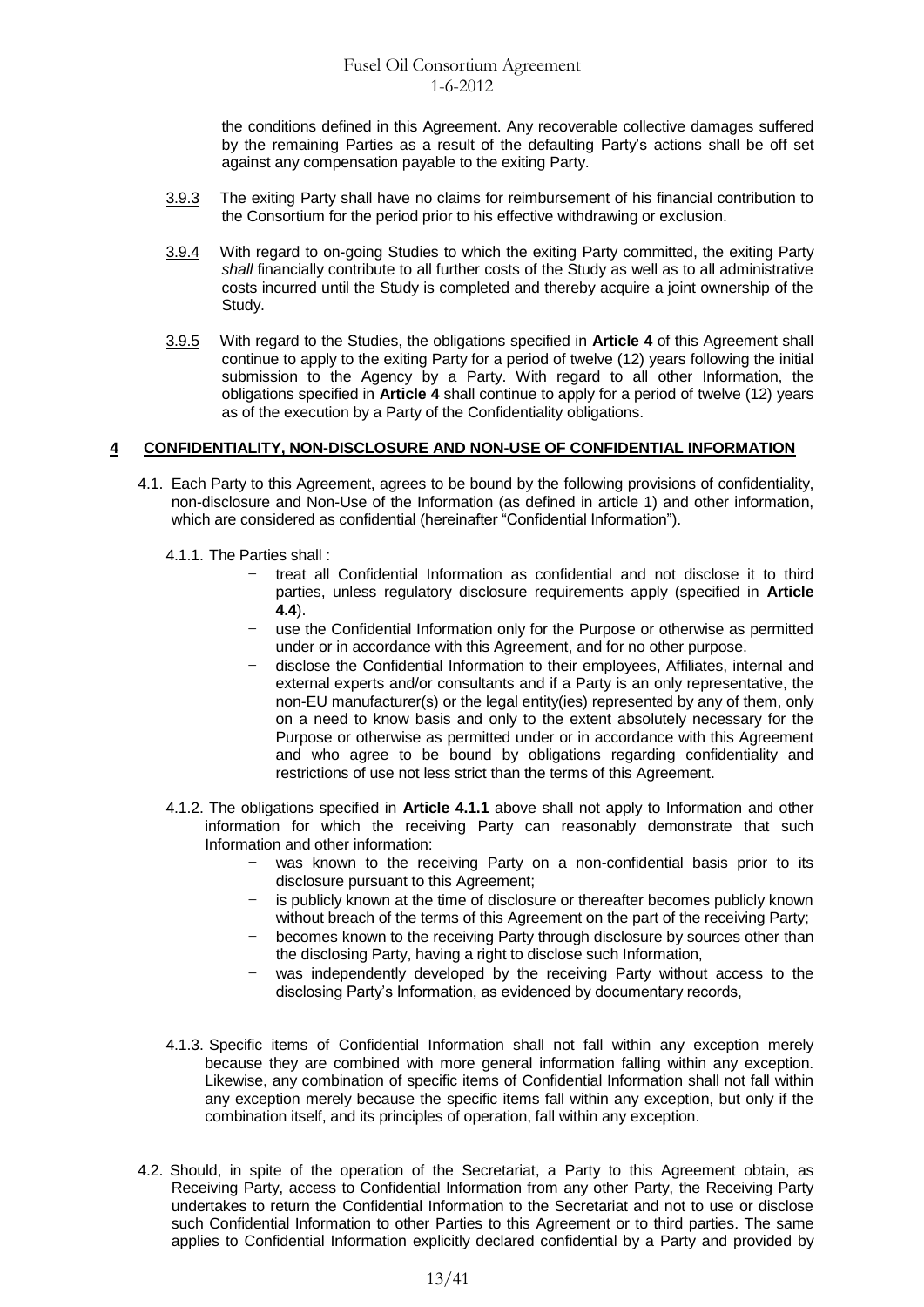that Party to the other Parties, unless prior written consent is obtained from the Disclosing Party.

- 4.3. Non disclosure among the Parties and vis-a-vis third parties shall apply only to the extent permitted under the REACH Regulation, and provided that no other legal disclosure requirement applies. The Parties agree to use the Confidential Information disclosed to them exclusively for the Purpose of the present Agreement.
- 4.4. Each Party undertakes to advise immediately the other Parties in writing of any unauthorised disclosure or misuse by any Party or third party of Confidential Information, as well as any request by competent authorities relating to the disclosure of that Confidential Information. Disclosure of Confidential Information as required for legal and/or regulatory purposes including the REACH Regulation, shall only take place by the Parties in a form (for example short summaries where possible) reflecting the minimum Confidential Information required to be disclosed. This restriction does not apply to the Party who has provided the Confidential Information.
- 4.5. Each Party to the Agreement shall submit Confidential Information, which could be deemed to be sensitive in respect of commercial confidentiality and/or EU competition law, but which is necessary to achieve the purpose of the Consortium. Such submission shall be effected only through the Secretariat and/or a Trustee, which shall be obliged to make only non confidential parts of such Confidential Information known to the other Parties. The Secretariat must adopt procedures for receiving, recording and aggregating sensitive Confidential Information that effectively protects commercial confidentiality. The Secretariat and/or a Trustee shall be bound by a Confidentiality Agreement as set out in **Article 4** and shall only disclose such data in aggregate form.
- 4.6. The Receiving Party agrees and acknowledges that the exchange of Confidential Information does not imply any transfer of title and/or ownership to Confidential Information or the creation of any intellectual property rights, and thus title and ownership to Confidential Information shall remain vested at all times in the Disclosing Party. Further, no license is hereby granted directly or indirectly under patent, invention, discovery, copyright or other industrial property right held or licensable by either Party.
- 4.7. Confidential Information will be provided without any warranties and representations as to its accuracy or suitability to reach the Purpose of this Agreement. The Disclosing Party shall not be liable for any damage or loss, incurred by the Receiving Party as a result of the use of such Confidential Information.
- 4.8. Each Party acknowledges that damage alone would not be an adequate remedy for any material breach of this Agreement and agrees that a Party shall be entitled to the remedies of injunction, specific performance or other equitable relief of other remedies available. Failure by a Party in exercising any right, power or privilege hereunder shall not act as a waiver, nor shall any single or partial exercise thereof preclude any further exercise of any right, power or privilege.
- 4.9. In the event of breach of the confidentiality and non-use obligations set out in Article 4.1 , the Steering Committee is entitled to exclude the breaching Party from any further cooperation and activities under this Agreement.
- 4.10. The Receiving Party agrees to return all Confidential Information at the Disclosing Party's request except that the Receiving Party may retain for its records one confidential copy of such Confidential Information for purposes of evidencing compliance with this Agreement.
- 4.11. Each Party shall have the right (but not the obligation) to mark its Confidential Information as "confidential". In case Confidential Information is disclosed in oral form each Member shall have the right to announce before disclosure that the Confidential Information is considered confidential and/or to confirm in writing to the other Parties after disclosure that such Confidential Information is considered confidential. Further, each Party may request that it is stated in the minutes that specific Confidential Information was disclosed by a Party under a given Consortium meeting. However, neither of the actions described in this Clause shall be a condition or requirement of confidentiality.

# **ARTICLE 5.OWNERSHIP AND USE OF INFORMATION**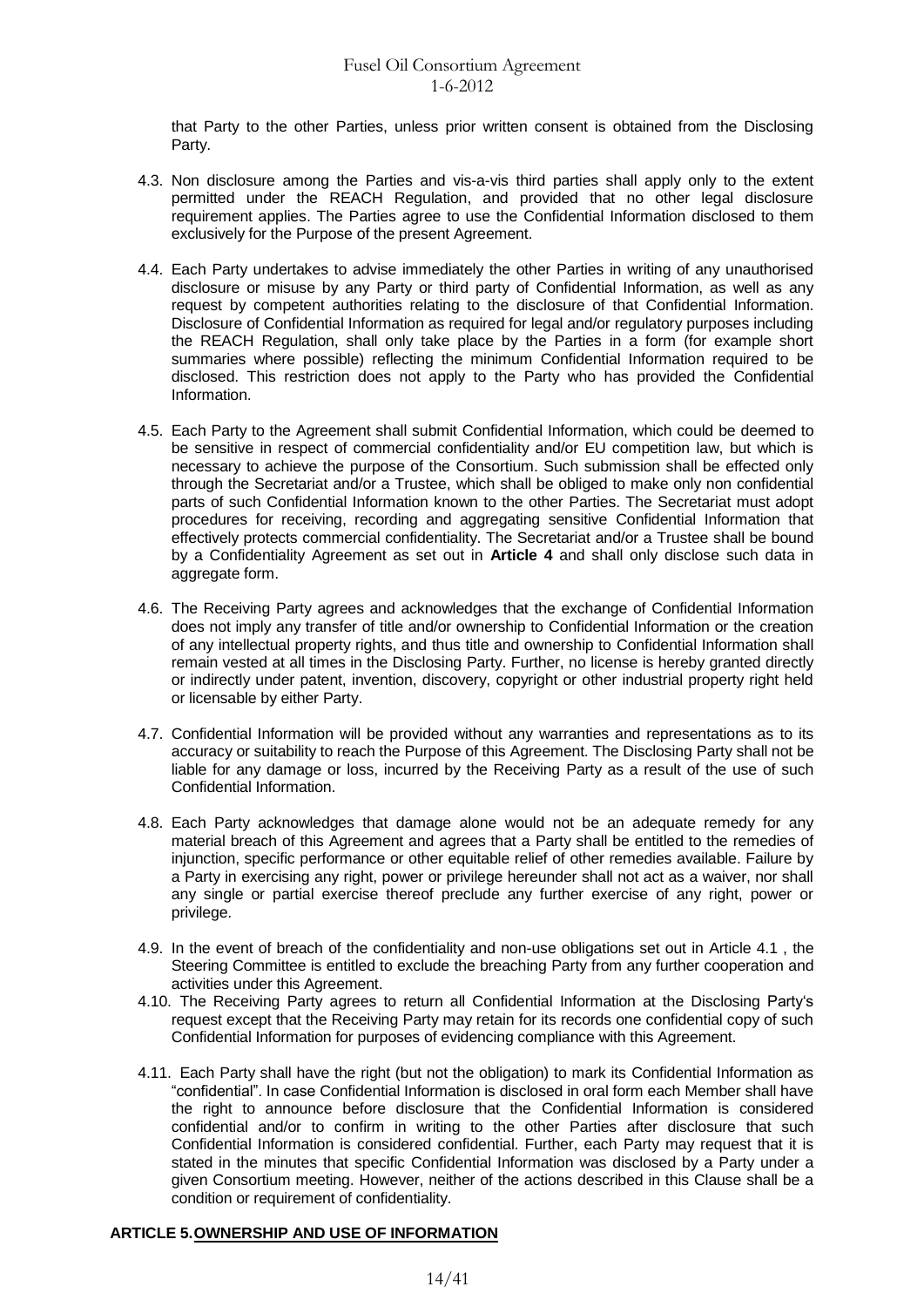- 5.1. Within two (*2)* weeks of the entry into effect of this Agreement, or within two (*2)* weeks after joining the Consortium subsequently to the entry into effect of this Agreement, all Regular or Associate Consortium Members shall make available to the Secretariat a list of their existing Studies. The Secretariat shall make a list of these Studies and shall make the necessary arrangements for the access and review of these Studies according to the data and cost sharing principles, and cost allocation agreed upon under **Article 10** of this Agreement and according to the detailed Data and Cost sharing Policy to be agreed by the Steering Committee.
- 5.2. The Secretariat shall make a list of the other studies made available by data owners to the Lead Registrant(s) via a Letter of Access, in order for him to complete the Joint Registration Dossier.
- 5.3. Any intellectual property or ownership rights to any existing Information independently developed by a Party or any third party and made available to the Parties in accordance with this Agreement shall remain unaffected by this Agreement. The other Members shall have for an indefinite period of time the non-transferable right to use the Information for the Purpose pursuant to the REACH Regulation, including the right to refer to the full Study report, provided that they share in its cost in accordance with the Data and Cost Sharing Principles agreed upon under **Article 10** of this Agreement and the detailed Data and Cost sharing Policy to be agreed by the Steering Committee.
- 5.4. The Study made available by a Party or a third party to other Parties may not be sub-licensed or otherwise made available to third parties without prior written approval of the Party or a third party who provided the Study*.*
- 5.5. The Party who provided a Study to other Parties may extend, at a cost or free of charge, the right to other Parties to use or refer to the Study for other purposes; the extension of the right has according to **Article 9** of this Agreement to be in full compliance with competition law.
- 5.6. Existing Studies which are owned by several Parties or by one or several Parties and one or several third parties can only be made available to the other Parties with the prior written approval of all owners unless otherwise agreed among the owners of the Study.
- 5.7. In case of admission of new Parties usage rights as defined in **Article 5.3** above shall be granted to new Parties by the Secretariat who is entitled to do so by the respective Parties owning the Study.
- 5.8. With regard to any new Information generated or developed jointly by the Parties pursuant to or in the course of this Agreement, the Secretariat shall transfer joint ownership rights to the Members provided that the individual Members have contributed to the costs thereof in accordance with the cost allocation method set out in **Article 10** of this Agreement. Each of the joint owners shall obtain a copy of the full Study report. The Information referred to in the first sentence may be used by the Members who have contributed to the costs thereof for the Purpose and shall not for the period of twelve (12) years from the date of initial submission to the Agency be sold, licensed or otherwise made available to third parties by any Member without prior written approval of all remaining owners who have financially contributed to the costs thereof unless otherwise agreed by the Members.
- 5.9. In case of admission of new Members, rights of new Information shall be granted to the new Member by the Secretariat who is entitled to do so by the Members jointly owning the Study.
- 5.10. Upon request, Associate Consortium Members, other Parties of the Consortium and any potential registrants of the Substance, including the applicants for the Membership whose application was refused may be granted a non-exclusive and non-transferable right to use or to refer to the parts or all of the Joint Registration Dossier including to particular Studies to the extent the Parties of the Consortium are entitled to do so.
- 5.11. The Steering Committee shall take all decision whether or not to grant such rights and determine the amount of compensation payable in accordance with **Article 10** by a majority vote of the Members present or represented without undue delay. The Secretariat shall provide the requesting party the proof of cost within one (1) week of the decision of the Steering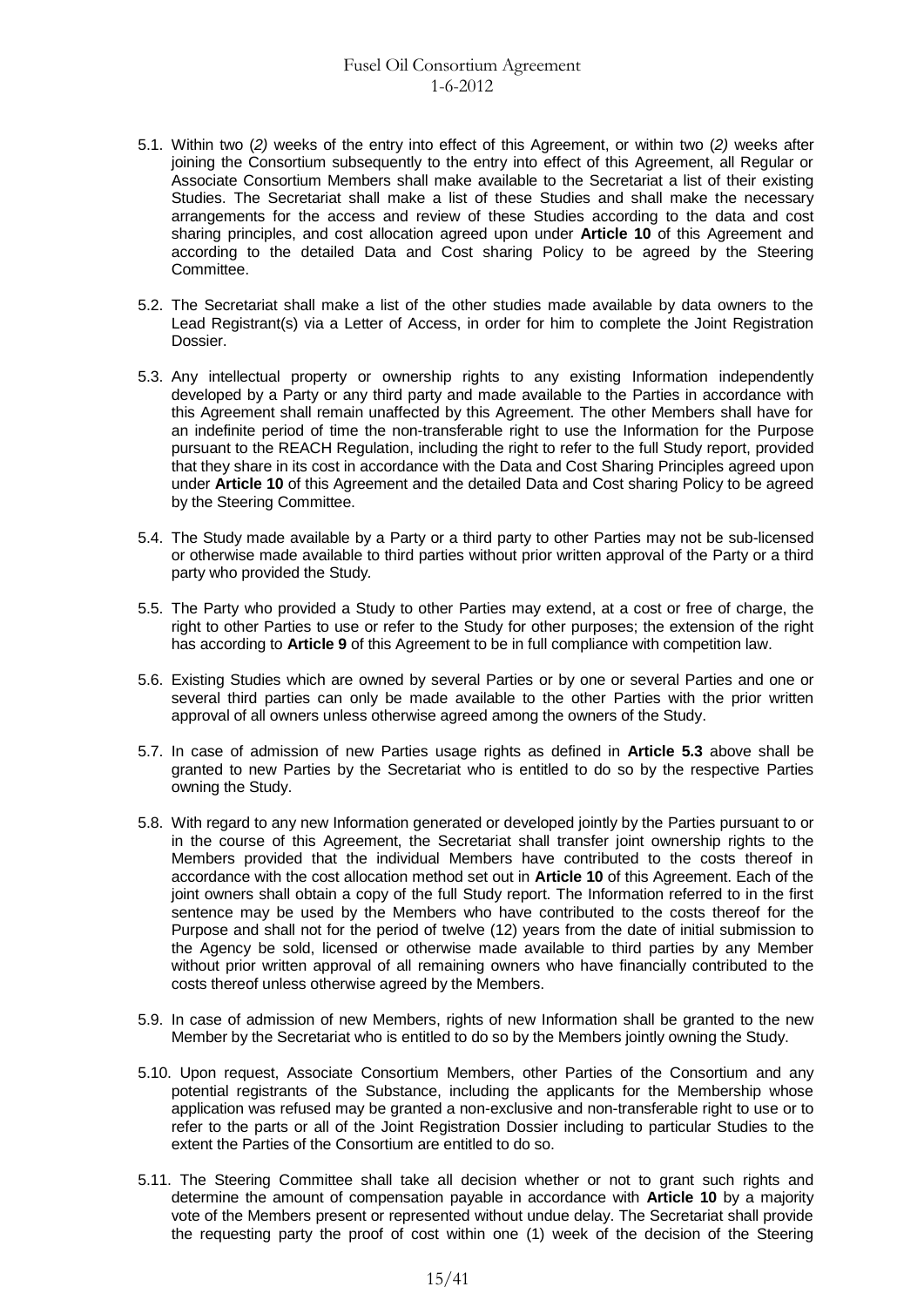Committee. The Secretariat shall issue a Letter of Access within two (2) weeks of receipt of payment of the compensation*.*

- 5.12. The terms and conditions of access will be set out in each case specifying the exact scope in accordance with the Letter of Access.
- 5.13. Neither this Agreement nor any disclosure of Information shall be deemed by implication or otherwise to vest in one Party any present or future rights in any patents, trade secrets or property rights in data belonging to another Party and no licence is granted except as explicitly stated in this Agreement.

# **ARTICLE 6.ORGANISATION**

# 6.1. **Legal personality**

- 6.1.1. This Agreement, the Consortium or the cooperation contemplated herein shall not constitute or be deemed to constitute a legal entity, joint-venture or partnership between the Parties nor make a Party or Member the agent or representative of another Party or Member unless expressly stated otherwise. In its external relations, the Consortium will not act under its own name.
- 6.1.2. Each Party appoints the Secretariat to act in the Secretariat's own name but on behalf and on account of all Parties concerned.
- 6.1.3. No contractual commitments in relation to the Purpose of this Agreement shall be entered into by any Member on behalf of the other Members with third parties without the prior approval of the Steering Committee
- 6.1.4. The Lead Registrant(s) and the Secretariat shall act with respect to the third parties on behalf of all Parties concerned pursuant to the Steering Comittee decisions.

# 6.2. **Bodies of the Consortium**

There shall be the General Assembly and Technical Committees and other sub-groups when necessary.

# **6.2.1. General Assembly**

In order to take strategic decisions related to the Consortium, its objectives and activities and those decisions which are a more specifically referred to as being under its competence, all Parties are entitled to appoint a Representative to meet in the General Assembly.

Such Representative shall have authority to commit the Parties(s) he/she represents in General Assembly decisions. Each Party Representative is entitled to one weighted vote, as specified below, in the General Assembly :

- Regular Consortium Members
	- o Large Regular Members are each assigned ten (10) votes
	- o Small Regular Members are each assigned eight (8) votes.
	- o Micro Regular Members are each assigned three (3) vote.
- Associate Consortium Members are allowed to participate in the meetings of the General Assembly without any voting rights.
- Other Parties are allowed to participate in the meetings of the General Assembly without any voting rights.

A Representative may be appointed and may represent more than one Member. Substitutes for representatives may also be appointed. Replacements of Representatives, proxies or substitutes shall be possible and shall be communicated in writing or electronically to the Secretariat who shall promptly advise the other Parties of the change*.*

The Representatives may be accompanied by internal or external experts/ consultants in meetings of the General Assembly.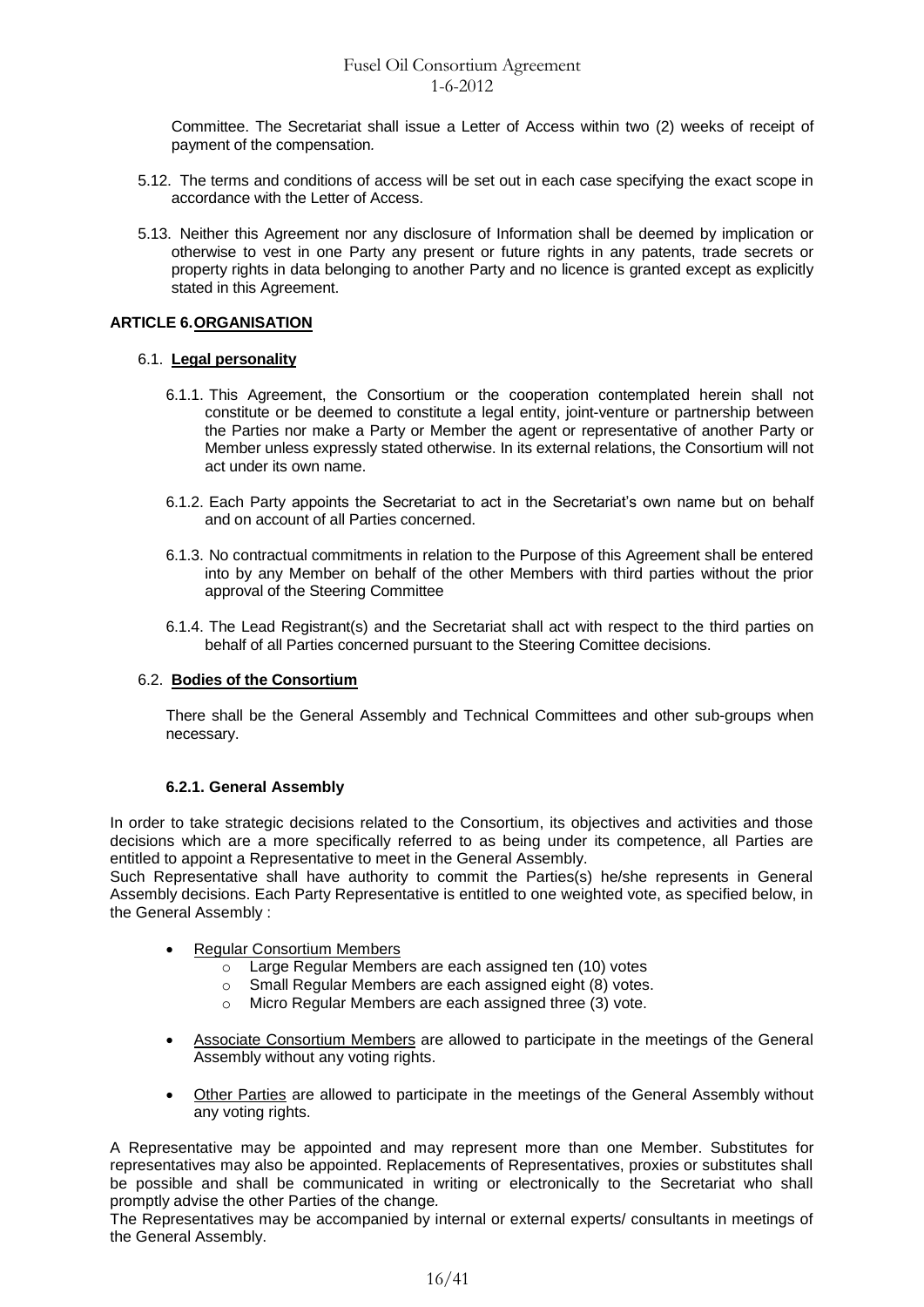The Secretariat or One of Lead Registrant(s') Representatives shall be the Chairman of the General Assembly.

Ordinary Meetings of the General Assembly shall be convened every twelve (12) months to review, on the basis of the technical and financial progress reports of the Secretariat and the progress relative to the work schedule and the budget.

Extraordinary meetings of the General Assembly will be convened by the Secretariat at the request of the Steering Committee, or wherever the agreed deadlines or estimated budget are overrun or when other extraordinary circumstances occur.

The Members shall have the opportunity on that occasion to consider their participation in the cooperation based on documented reasons.

The General Assembly shall have all powers and make all decisions necessary to ensure that the Purpose is achieved.

The Members Representatives shall meet in the General Assembly in person, by telephone or video conference in order to take decisions on the overall organisation and activities.

Minutes of General Assembly meetings, to include all decisions made, shall be written by the Secretariat which shall issue them promptly, for comments and/or approval, to the General Assembly. Comments and/or approval shall be returned to the Secretariat within fourteen (14) calendar days. The absence of a Party response will be noted, but will be recorded as a positive vote or approval of

the minutes.

Decisions can be taken by the General Assembly if at least half of the Regular Consortium Members are present or represented

Decisions of the General Assembly shall be taken by a majority of the voting Representatives present or represented unless otherwise provided for in this Agreement.

Blank votes, incorrect or incomplete votes or abstentions are not valid

If a Party is an only representative, such Party should declare to the Lead Registrant the number of non-EU manufacturers it represents. For cost sharing and voting rights calculation purposes, each non-EU Manufacturer and its affiliates will separately count for one and the combined share will be allocated to the only representative.

# **6.2.2. Steering Committee**

#### **6.2.2.1.** Composition of the Steering Committee

In order to take strategic decisions related to the Consortium, its objectives and activities and those decisions which are a more specifically referred to as being under its competence, the Steering Committee shall consist of:

- The Representatives of Regular Consortium Members
- The Secretariat

Such Representative shall have authority to commit the Regular Consortium Members he/she represents in Steering Committee decisions.

Each Representative is entitled to one (1) vote, in the Steering Committee.

The Secretariat is allowed to participate in the meetings without any voting rights.

A Representative may be appointed and may represent more than one Member. Substitutes for representatives may also be appointed. Replacements of Representatives, proxies or substitutes shall be possible and shall be communicated in writing or electronically to the Secretariat who shall promptly advise the other Parties of the change*.*

The Representatives may be accompanied by internal or external experts/consultants in meetings of the Steering Committee.

The Secretariat or One of Lead Registrant(s') Representatives shall be the Chairman of the Steering Committee.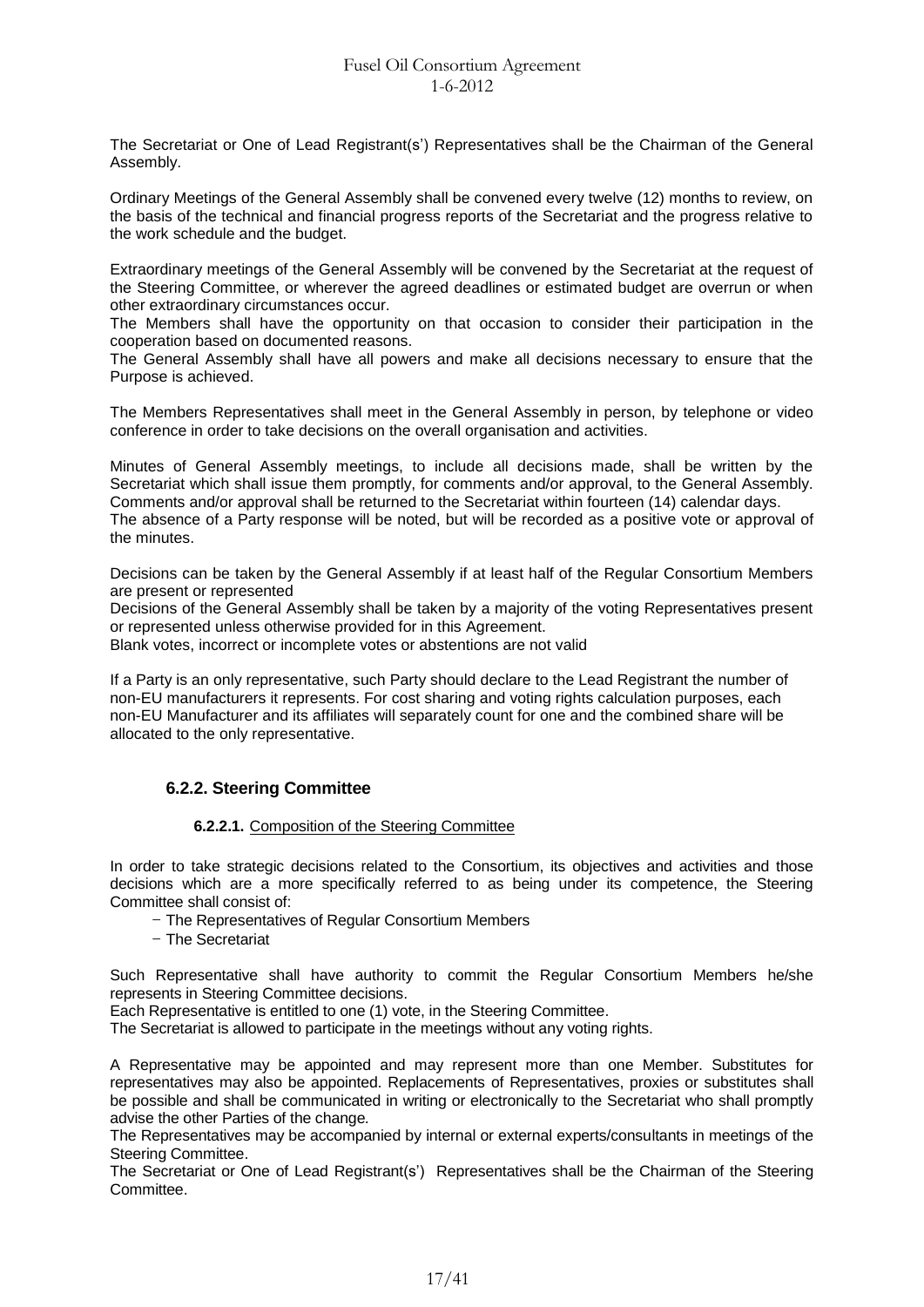# **6.2.2.2.** Meetings of the Steering Committee

Ordinary Meetings of the Steering Committee shall be convened as frequent as necessary and at least every twelve months to review, on the basis of the technical and financial progress reports of the Secretariat and the progress relative to the work schedule and the budget.

Extraordinary meetings of the Steering Committee will be convened by the Secretariat at the request of the majority of the Members, or wherever the agreed deadlines or estimated budget are overrun or when other extraordinary circumstances occur. The Members shall have the opportunity on that occasion to consider their participation in the cooperation based on documented reasons.

The Members Representatives shall meet in the Steering Committee in person, by telephone or video conference in order to take decisions on the overall organisation and activities.

Minutes of Steering Committee meetings, to include all decisions made, shall be written by the Secretariat which shall issue them promptly, for comments and/or approval, to the Steering Committee. Comments and/or approval shall be returned to the Secretariat within fourteen (14) calendar days. The absence of response will be noted, but will be recorded as a positive vote or approval of the minutes.

# **6.2.2.3.** Tasks of the Steering Committee

The Steering Committee shall take necessary decisions related to the Consortium, its objectives and activities, and in particular decide on the proposals from the Technical Committees or on other subject matters the Steering Committee wishes to treat per its agenda. It shall have all powers and make all decisions necessary to ensure that the Purpose is achieved.

The tasks of the Steering Committee may include inter alia the following :

- o Removal and Appointment of a Secretariat where appropriate;
- o Designation of a Lead Registrant for each Substance;
- o Coordination and supervision of activities of the Lead Registrants and the Secretariat;
- o General coherence between the Parties, the various Bodies of the Consortium (General Assembly, Steering Committee, Technical Committees, Subgroups, Secretariat) and the activities carried out therein;
- o Designation of the Member representatives participating in the Technical Committees and directing it;
- o Decision regarding the establishment, terms of reference and composition of Sub-groups and approval of the rules on cost sharing mechanisms for Sub-groups;
- o Decisions on working and finance plan and management of financial resources of the Consortium, including budgeting, funding collection and accountancy;
- o Decisions on funding, scope and matters of policy;
- $\circ$  Decisions on coordination of and quidance for data collection concerning the Substance(s):
- o Decisions to carry out and on proposals for testing;
- o Arbitration in cases of disagreement or disparities within the Technical Committees and Sub-groups;
- $\circ$  Resolving of disputes and arbitration in cases of disagreement or disparities with the Secretariat;
- o Approval of the Core Data and Joint Registration Dossiers to be submitted jointly to the Agency; as well as determination of the Information which shall be subject to a request for confidentiality according to Article 119 of the REACH Regulation;
- o Approval of items to be jointly submitted, namely the Chemical Safety Report and the Guidance on safe use of the Substance(s);
- o Decision regarding transfer of Membership;
- o Endorsement of decisions on admission to the Consortium of new Party and determination of the financial contribution of such new Party; and of expulsion of a Party, including specification of the conditions of such expulsion, in particular as to any funding obligation and right to use, cite or refer to Information
- o Decision for right(s) to use new Information jointly owned by Consortium Members (possible granting of Letters of Access);
- o Appointment of a Trustee;
- $\circ$  Decision of modification or amendment to any provision to this Consortium Agreement and its Appendices;
- o Decision to end the Consortium and terminate the Consortium Agreement.
- $\circ$  Approval of the Member representatives participating in the Technical Committees;
- o Revocation or modification of the Secretariat;
- $\circ$  Approval of financial affairs of the Consortium, including its budget, funding and accounts;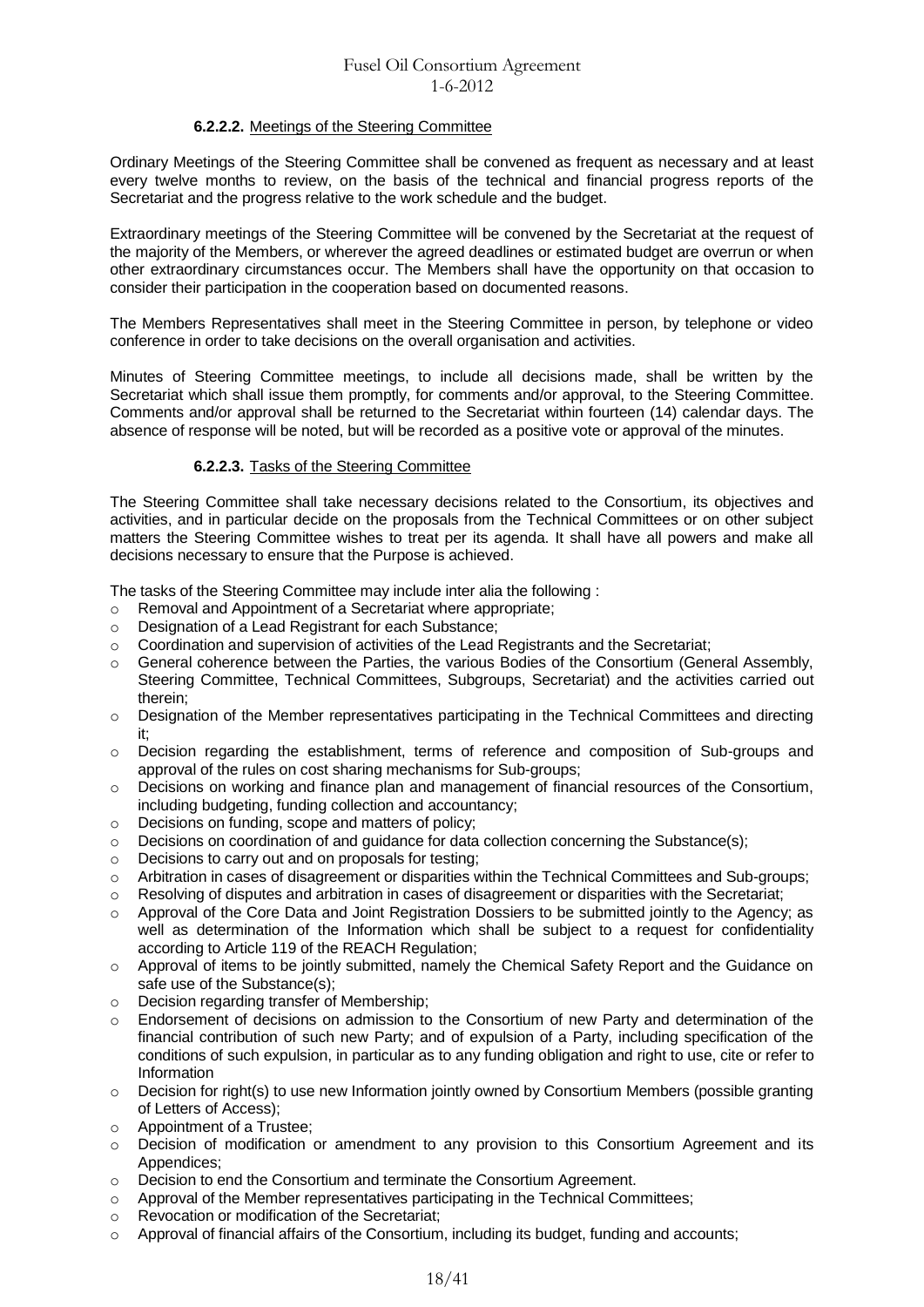- o Coordination of, and guidance for, Information collection and sharing concerning Substance covered by this Agreement
- $\circ$  process for defining Information gaps, including the development of waivers and use of surrogate Information
- o Compilation of Core Data
- o Defining test programs;
- o Analysis of tests results;
- o Approval for possible protection of intellectual property rights ("IPR");
- o Response to request(s) for further information by the Agency.
- o Internal and external communication
- o Proper communications between all Parties (Member and third) involved;
- o Proposal for adaptation of the Agreement in light of legislative and technical adaptation of the REACH requirements
- o Approval of the proposals to be made to the General Assembly

In addition, in order to fulfill the Purpose, the Steering Committee shall be empowered to set up Subgroups, task forces or consultancy (including appointment of external consultants), the composition, mandate, duration and rules of which shall be determined by the Steering Committee in accordance with the rules specified hereunder.

# **6.2.2.4.** Decisions Protocols

Decisions can be taken by the Steering Committee if at least half of the concerned Representatives are present or represented.

Upon *majority d*ecision, the Steering Committee is entitled to modify the Appendices of this Agreement. Decisions of the Steering Committee *concerning the following aspects shall always be adopted on the basis of a* 2/3 majority of the voting Representatives present or represented unless otherwise provided for in this Agreement.

- Designation of the Lead Registrants;
- Decisions to carry out and on proposals for testing;
- Approval of the Core Data and Joint Registration Dossiers to be submitted to the Agency;
- Exclusion of a Member:
- Appointment *of the Trustee if necessary for compliance with competition law.*

Other Decisions of the Steering Committee *shall be adopted on the basis of a* majority of the voting Representatives present or represented. Blank votes, incorrect or incomplete votes or abstentions are not valid.

A Representative shall be excluded from voting in the event of a vote on the exclusion of that Member of the Consortium or on matters in which he has no vested interest, including a vote on testing proposals which he is not required to provide for the purpose of registration and in which he does not intend to participate, in particular in accordance with the establishment of Sub-groups for the Substances, if applicable.

All contracts with further external service providers, including laboratories, to perform technical and scientific tasks, shall, upon prior approval of the Steering Committee, be concluded by the Secretariat, in its own name and on account of all Parties.

If a Party is an only representative, such Party should declare to the Secretariat the number of non-EU manufacturers it represents.

For cost sharing and voting rights calculation purposes, each non-EU Manufacturer and its affiliates will separately count for one and the combined share will be allocated to the only representative.

# **6.2.3.Technical Committee(s)**

- **6.2.3.1.** Technical Committees could be active for the daily management of the Consortium, if needed
	- a Committee for the sameness statement and (eco-)toxicological assessments, sample coordination etc. constituted of
		- The Representatives of each Lead Registrant.
		- The Representatives of Regular Consortium Members representing a fair cross section of the Sub-groups of Substance(s).
		- The Secretariat
		- External consultant(s) if relevant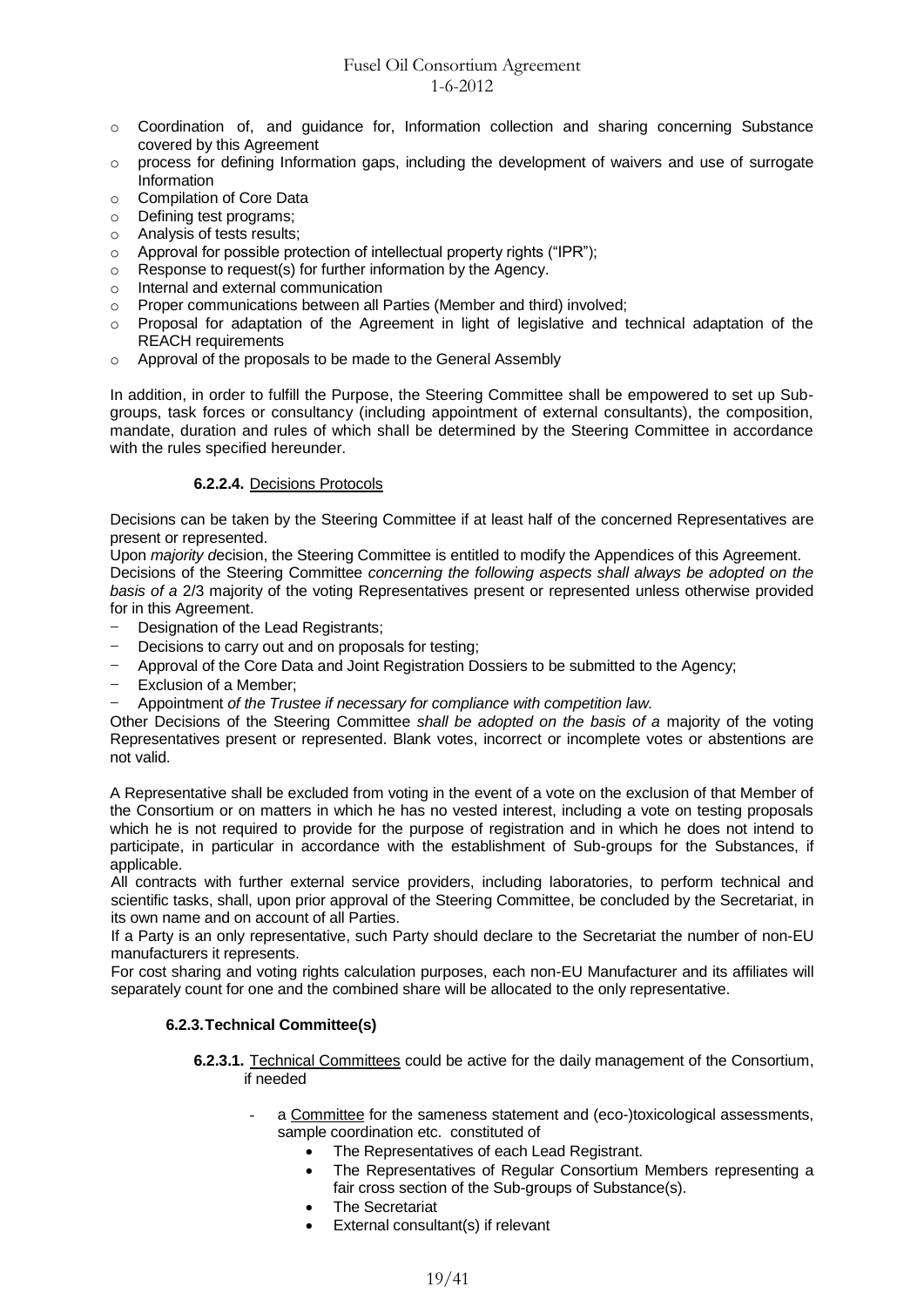- a Legal Committee to further develop agreements and policies constituted of
	- The Representatives of each Lead Registrant.
	- The Representatives of two (2) Regular Consortium Members
	- The Secretariat

### **6.2.3.2.** Organization of the Technical Committees

Each Technical Committee, in coordination with the Secretariat, shall submit to the Steering Committee any proposals for Steering Committee decisions.

Notice of each Steering Committee meeting and the agenda shall be transmitted to each Member by the Secretariat at least seven (*7)* days in advance.

No decision can be taken on an item which does not appear on the circulated agenda.

A Representative of a Member who is prevented from attending may be represented only by another Representative of another Member. The written proxy shall be presented to the Secretariat, before the meeting.

Members of the Technical Committee shall elect amongst themselves a Chairman.

The Chairman shall organise meetings and the work of the Technical Committee with the assistance of the Secretariat. The Chairman shall report to the Steering Committee.

#### **6.2.3.3.** Tasks of the Technical Committees

The tasks of the Technical Committees shall be directed by the Steering Committee.

It shall in this regard particularly, but not exclusively, deal with the following:

- Steering the technical work;
- Developing work plans; Proposing test plans
- Delegating and directing sub-tasks;
- Selecting external consultants, if and when required and subject to approval of the Steering Committee;
- Proposing the establishment, terms of reference and composition of Sub-groups and rules on cost sharing mechanisms for Sub-groups
- Overseeing the progress reporting deviations to the Steering Committee;
- Coordinating, guiding and collecting and evaluating the Substance(s) related Information to be shared;
- Giving input/ guidance to the Secretariat on the value of knowledge developed;
- Estimating financial resources required to comply with REACH requirements;
- Preparing the Core Data for registration, including the determination of data gaps, waivers and surrogate data as well as completion of data gaps in compliance with the legal requirements laid down by the REACH Regulation regarding data sharing and submit them for approval to the Steering Committee;
- Preparing Chemical Safety Report, if appropriate; in particular collecting and evaluating the uses and exposure scenarios and submit them for approval to the Steering Committee*;*
- Collecting classification and labelling data from all Members and preparing harmonised classification and labelling in accordance with the GHS and submit them for approval to the Steering Committee;
- Supervising performance of the testing;
- Arbitration in cases of disagreement or disparities within the Sub-groups;
- Coordination and supervise the activities of the Secretariat and the Lead Company(ies) and any Sub-groups in coordination with the Steering Committee;
- Proposals for right(s) of use by third party of new Information jointly owned by Consortium Members (possible granting of Letters of Access); monitoring thereafter;
- Proposals regarding expulsion of a Member, including specification of the conditions of such expulsion, in particular as to any funding obligation and right to use, cite or refer to Information;
- Proposals for adaptation of the Consortium Agreement in light of legislative and technical adaptation of the Reach requirements;
- Proposals for modification or amendment to any provision of this Consortium Agreement, and its Appendices, if and when needed;
- And more generally, guidance on the day to day management of the Consortium carried out by the Secretariat, including the financial resources of the Consortium, including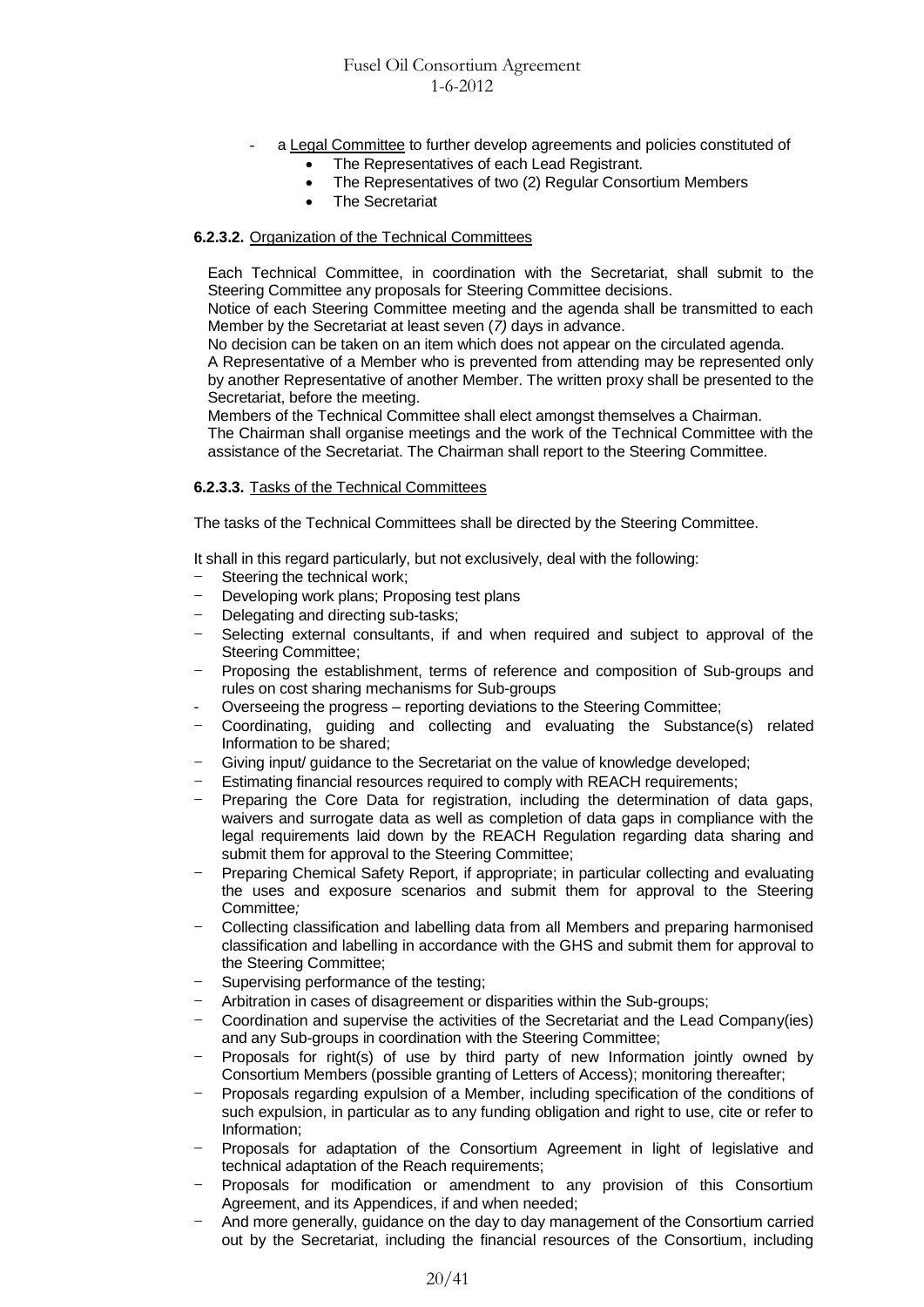proposals for budget, funding and accountancy, data and cost sharing policies, and proposals for licensing, from any third party, existing Studies or Information that can assist Consortium Members for the Purpose.

The Technical Committee may delegate, by specific mandates, certain tasks to designated party(ies), such as but not limited to, Sub-groups, acting within the limits defined in such mandate(s).

### **6.2.3.4.** Meetings of the Technical Committees

The meetings of the Technical Committees shall be convened by the respective Chairmen of the Technical Committees upon necessity to review the progress relative to the work schedule and the budget. The meetings of the Technical Committees shall be announced through prior notification by the Secretariat. Meetings may be held in person, by telephone or video conference.

Meetings of the Technical Committees shall approve the proposals to be made to the Steering Committee and to approve, after completion of relevant work by any Sub-groups.

Minutes of the Technical Committees meetings, to include all decisions made, shall be written by the Secretariat which shall issue them promptly, for comments and/or approval to the Technical Committees, and for comments to the Steering Committee. Comments and/or approval shall be returned to the Secretariat within fourteen (*14)* calendar days. The absence of a Member response will be noted, but will be recorded as a positive vote or approval of the minutes.

# **6.2.3.5.** Decisions Protocols

All decisions of the Technical Committees shall be recorded in the minutes and communicated to Membership.

Decisions can be taken by each Technical Committee if at least *half* of its Members are present or represented. In case such quorum is not reached, another meeting shall be deemed to have quorum, irrespective of the number of present or represented Members. Members of the Technical Committees may be represented by another Technical Committee members provided the latter is able to show a duly signed proxy of the former. TheTechnical Committees shall use its best endeavours to make decisions by consensus*.*

Each Member of the Technical Committees are entitled to one vote.

A Member shall not take part in a vote in the event of a conflict of interest or on matters in which such Member has no vested interests.

Decisions of the Technical Committees shall be taken by a majority vote of its members present or represented.

# **6.2.4.Sub-Groups**

- **6.2.4.1.** In order to pursue the Purpose of the Consortium, the Steering Committee may establish Sub-Groups, whenever necessary, including for but not limited to, for the development of Core Data required for each specific Substance(s) covered by the Consortium. The list of these sub-groups is set forth in Appendix 3A.
- **6.2.4.2.** The Steering Committee shall specify the scope, composition, organization, mandate, duration, rules and budget of the Sub-Groups in writing. All the elements provided in this article are set forth in the Appendix 3B.
- **6.2.4.3.** Each Sub-group shall be chaired by one of its members appointed for such task by the Steering Committee. The Sub-Groups may rely on the Secretariat to assist in the work which is entrusted to them, provided that the costs involved fall within the budget of the Sub-Groups as approved by the Steering Committee.

#### **6.2.5. The Secretariat**

**6.2.5.1.** The Secretariat shall be appointed by and accountable to the Steering Committee. The Secretariat may be changed at any time by the decision of the Steering Committee given a notice period of Three (3) months.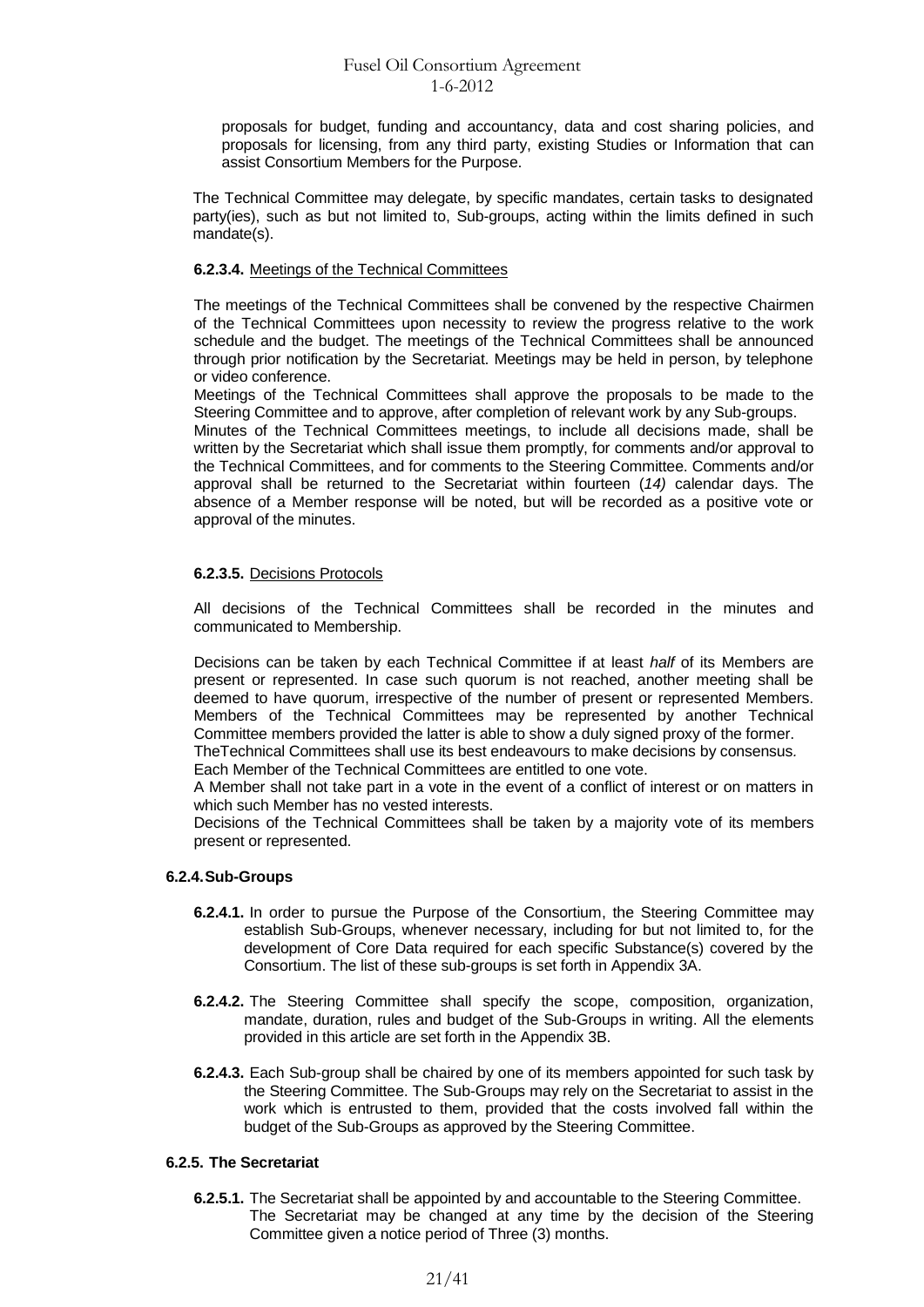- **6.2.5.2.** At the date of signature of this Agreement, the Steering Committee appoints LEJEUNE ASSOCIATION MANAGEMENT as Secretariat on proposal of the Association.
- **6.2.5.3.** The Secretariat shall be responsible for daily management and shall at all times act in the best interests of the Members of the Consortium, in strict compliance with the mandate(s) given by the Steering Committee. For such purposes, the Secretariat may make use of own staff or further external service providers
- . **6.2.5.4.** The Secretariat shall conduct all normal business of the Consortium, to the exclusion of strategic activities exclusively attributed to the General Assembly, Steering Committee and/or Technical Committee, and shall in this regard deal particularly with the following:
	- Proposing the working and finance plan;
	- Organising and convening meetings, distribution of agenda and making minutes, archiving, and distribution of information;
	- Keeping archives for a minimum period of twelve years and notifying the Members before the archive will be disposed of;
	- Ensuring compliance with competition laws;
	- Handling of Information (production volumes, capacities, markets etc.).
	- Supervising the external consultants and experts;
	- Following up the legislative and technical development of the REACH Regulation and informing the Technical Committee, Sub-groups and Steering Committee about relevant new developments;
	- Following up on progress in the technical activities of the Consortium and reporting on the technical and financial aspects to the bodies of the Consortium;
	- Providing technical and administrative support for the Technical Committee, Sub-groups;
	- Coordinating and providing guidance for data collection concerning the Substance(s):
	- Performing sub-tasks as agreed by the Technical Committee;
	- Processing of purchase orders/contracts for studies/work in line with the test plans approved by the Steering Committee of the Fusel Oil Consortium and the representative of EtOH-REACH;
	- Handling financial matters and being responsible for the accounting, including budgeting, invoicing, keeping track of costs/value of information;
	- Keeping an updated list of Regular Members, Associate Consortium Members and their Representatives;
	- Preparing the budget and the annual accounts of the Consortium.
	- Communicating to organisations, associations and potential new Members.
	- Planning and organising the subjects to be discussed by the relevant Members at relevant points of time in the Consortium;
	- Manage confidential information and share it through enforcing the transparent agreed-upon rules;
	- Reminding competition law and more generally other applicable law to the Members, Assisting in the process of setting-up and defining relevant Subgroups and defining the membership criteria of such groups;
	- General liaising between the Members as needed on a case by case basis; and
	- If required, on behalf of the Members, act as a trustee in order to look at, in confidentiality, whether an applicant fulfils the criteria membership and advise the Members in this respect
- **6.2.5.5.** The Secretariat is responsible for receiving, collecting, recording and aggregating any information, including confidential and proprietary information, as well as sensitive business secrets and other information which if disclosed to other Member(s) might be regarded as a breach of competition law, and thereafter circulating and disclosing sufficient and appropriate information, as required for the purposes of the Consortium Agreement.
- **6.2.5.6.** The Secretariat shall, upon prior written approval of the Steering Committee, sign all contracts with external consultants, experts, including the laboratories, to perform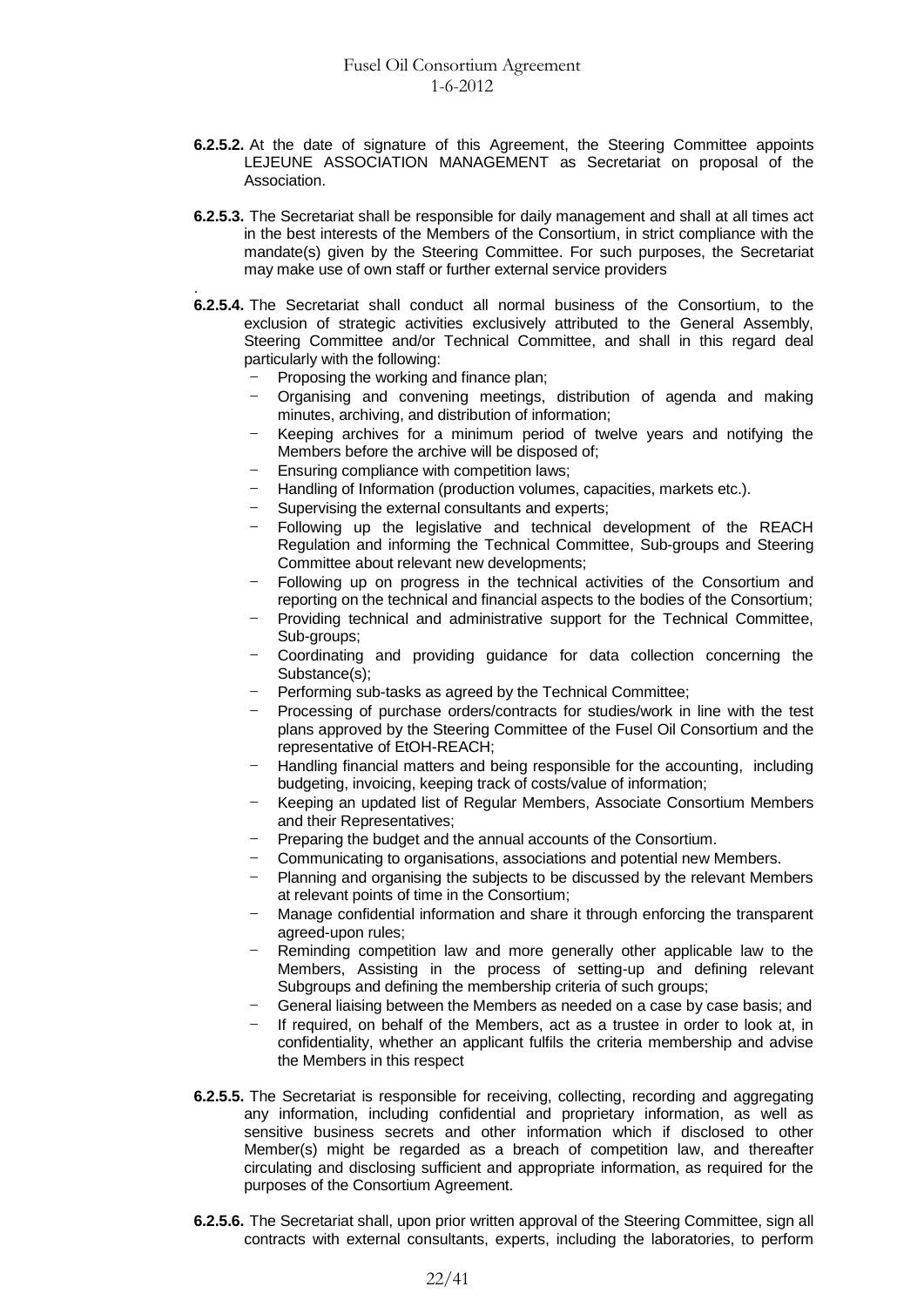technical and scientific tasks, in its own name but on behalf and on account of the Members who are required to submit the Study according to their tonnage band. Only the Members who are required to submit the Study according to their tonnage band shall be listed as parties to the agreement and shall be liable for the expenses incurred.

- **6.2.5.7.** The Secretariat is empowered to represent the Members for all acts necessary to achieve the Purpose, unless stated otherwise in this Agreement, and shall fully and timely comply, on behalf of Members, with the relevant provisions of REACH in this respect.
- **6.2.5.8.** The Secretariat may delegate by specific mandates certain tasks to the Association, such as but not limited to signing external provider agreement(s), acting within the limits of such mandates.

# **ARTICLE 7. OPERATING RULES BETWEEN THE PARTIES**

#### **7.1. Rep**r**esentation and activities in relation to third parties**

No contractual commitments in relation to the Purpose of this Agreement shall be entered into by any Member on behalf of the other Members of the Consortium with third parties without the prior approval of the Steering Committee.

The Secretariat shall act with respect to the third parties in its own name but on behalf and on account of all Members concerned pursuant to **Articles 6.1 and 6.2.5** of this Agreement.

#### **7.2. Working language**

The working language of the Consortium shall be English.

# **7.3. Data sharing and submission and of the Joint Registration Dossier(s)**

#### **7.3.1.** Preparation of the Joint Registration Dossier(s)

7.3.1.1. The Parties shall cooperate for the Purpose of this Agreement.

They will endeavour to assign resources and to monitor, control on progress, resources and agreed deliverables related to the joint preparation of the Joint Registration Dossier(s).

The Parties shall also handle jointly general SIEF management issues such as setting up agreements) between the Secretariat and consultants and laboratories, and will manage financials such as preparing a budget, sending invoices, bookkeeping, tracking invoices.

7.3.1.2. The Parties make available to the Secretariat a list of their existing Studies in accordance with **Articles 5 and 10**, and to the Lead Registrant the (robust) study summaries of the existing studies they own in order to prepare the joint registration dossier. The Secretariat shall make a list of these studies and shall make the necessary arrangements for the review of these studies according to the data and cost sharing principles, and cost allocation agreed upon under **Article 10** of this Agreement and the detailed Data and Cost sharing Policy to be agreed by the Steering Committee.

The Parties grant each other the limited, non-transferable and non-terminable right to refer to the (robust) study summaries via a Letter of Access .The permission to refer to the existing full study reports owned by the respective Party for the limited purpose of registration of the Substance(s) according to REACH is granted, provided that they share in its cost in accordance with the cost allocation method agreed upon under **Article 10**.

Any intellectual property or ownership rights to any existing Information independently developed by a Member or any third party and made available to the Members in accordance with this Agreement shall remain unaffected by this Agreement.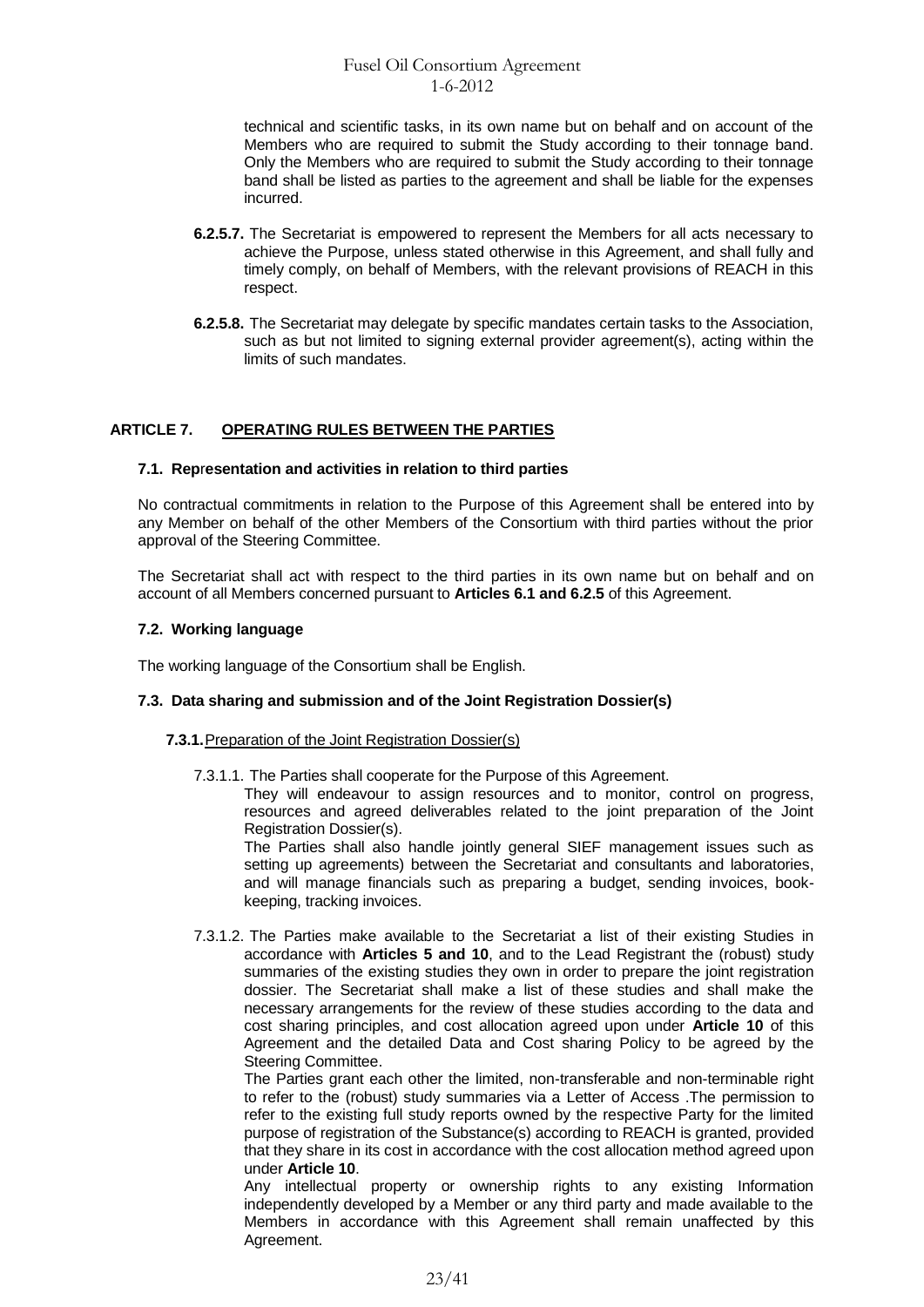The study summaries, made available by a Member or a third party to the Lead Registrant may not be sub-licensed or otherwise made available to third parties without prior written approval of the Member who provided the Study*.*

The Member who provided a Study to other Members may extend, at a cost or free of charge, the right to other Members to use or refer to the Study for other purposes.

Existing Studies which are owned by several Members or by one or several Members and one or several third parties can only be made available to the other Members with the prior written approval of all owners unless otherwise agreed among the owners of the Study.

- 7.3.1.3. In case of admission of new Members, joint ownership rights above shall be granted to the new Members by the Lead Registrant(s) who are entitled to do so by the respective Members owning the Study.
- 7.3.1.4. Affiliates of a Member who is not by itself a Member shall have no right on Information, unless otherwise agreed by the Parties.
- 7.3.1.5. Any Information that might have to be generated jointly in the context of registration and/or evaluation or other REACH requirements will be carried out by the Secretariat in its own name and on its own as well as on the other Parties' account. Each of the joint owners shall obtain a copy of the full study report. The Information referred to in the first sentence may be used by the Parties who have contributed to the costs thereof for own purposes and shall not for the period of twelve (12) years from the date of initial submission to the Agency be sold, licensed or otherwise made available to third parties by any Party without prior written approval of *all* remaining owners who have financially contributed to the costs thereof unless otherwise agreed by the Parties.
- 7.3.1.6. The Parties shall review and approve the Joint Registration Dossier(s) before its submission to the Agency by the Lead Registrant(s).
- **7.3.2.** Submission of the Joint Registration Dossier(s)
	- 7.3.2.1. The Lead Registrant(s)*,* assuming its legitimate appointment by the SIEF participants, shall submit to the Agency pursuant to Article 11 (1) REACH the Joint Registration Dossier(s) for the registration of the Substance(s) with the Agreement of and on behalf of the other Parties. If a Party requests the submission of the Joint Registration Dossier(s) on behalf of an Affiliate, that Party shall notify the Lead Registrant with its name, address and other relevant data documenting such status of Affiliate before the registration due date. Upon receipt of such information, the Lead Registrant(s) shall submit the Joint Registration Dossier(s) also on behalf of such Affiliate.
	- 7.3.2.2. The Lead Registrant(s) will complete the Registration Dossier(s) upon demand of ECHA if necessary, with the assistance of the Secretariat and other bodies of the Consortium.
	- 7.3.2.3. If agreed upon by the Parties, the Lead Registrant(s) shall duly apply for nondisclosure according to Article 10(a)(xi) REACH with respect to information which may be kept secret according to Article 119 (2) REACH.
	- 7.3.2.4. Notwithstanding anything to the contrary under this Agreement, the Parties remain individually responsible to comply with REACH, in particular, but not limited to, in relation to the individual submission of the information required under Article 11(1) REACH.
	- 7.3.2.5. After submission of the Joint Registration Dossier(s), the Lead Registrant(s) shall provide the other Parties with a complete set of copies of the Registration Dossier(s) submitted.

**7.3.3.** Ownership and use of Information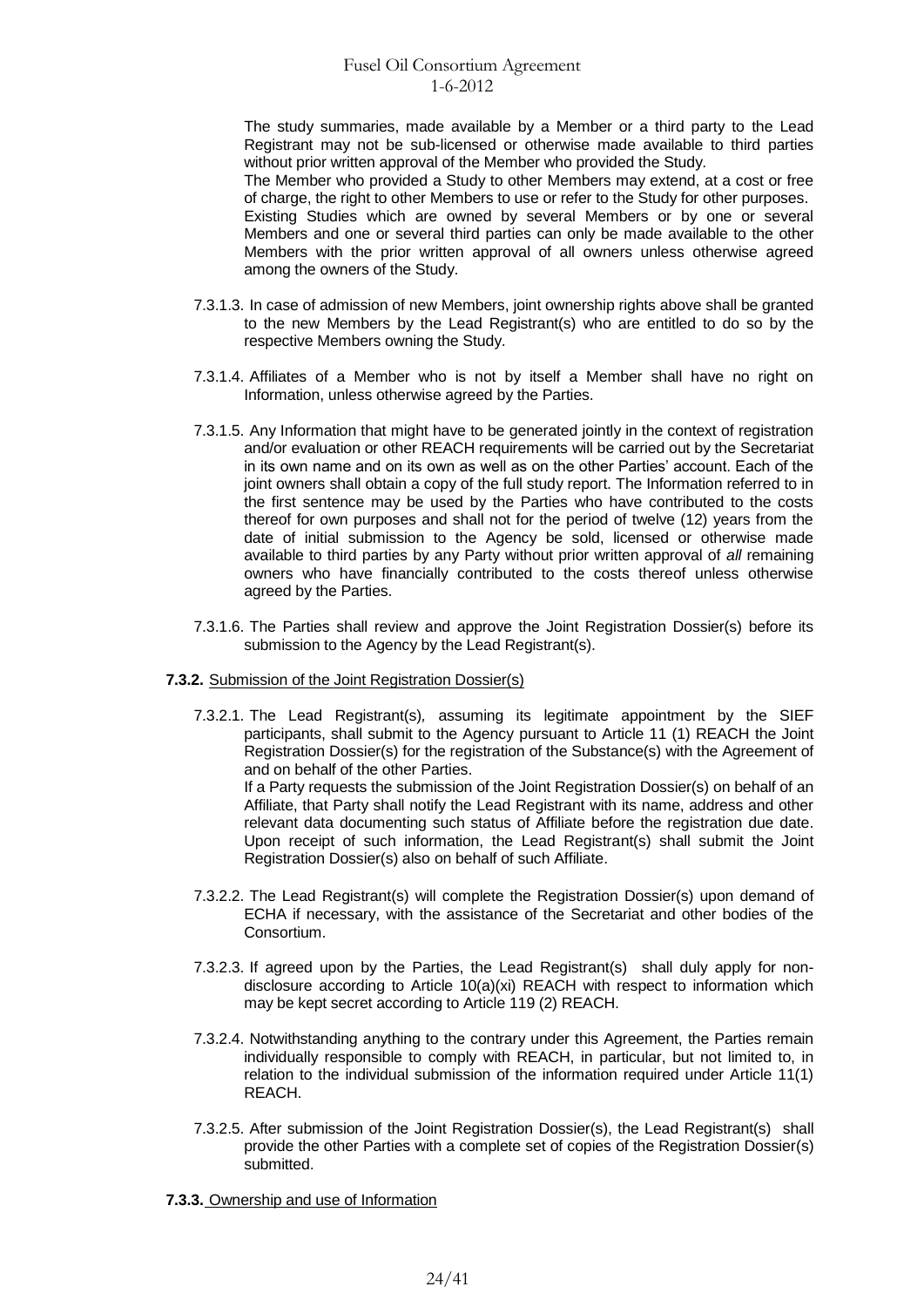- 7.3.3.1. This Agreement does not grant any ownership rights or change existing ownership rights to any of the Information provided under this Agreement by a Party.
- 7.3.3.2. Neither this Agreement nor any disclosure of Information shall be deemed by implication or otherwise to vest in one Member any present or future rights in any patents, trade secrets or property rights in data belonging to another Member and no license is granted except as explicitly stated in this Agreement.
- **7.3.4.** Access to the Joint Registration Dossier(s) granted to Non-Lead Members
	- 7.3.4.1. Access to the Joint Registration Dossier(s) to SIEF Non-Lead Members will be granted by the Parties *(*via the SIEF agreement process*)*.
	- 7.3.4.2. If the Parties have been granted by Data Owners the rights to sub-license the rights to use the (robust) studies summaries and to refer to the full study reports to the other SIEF participants, these rights shall also be transferred by the Parties (via the SIEF agreement process).

# **7.4. Lead Registrant(s)**

- **7.4.1.**The Steering Committee shall appoint one Lead Registrant per Substance from the Membership, in accordance with the establishment of Sub-groups*.* The Lead Registrant shall be a Regular Consortium Member who has been legitimately appointed as Lead Registrant pursuant to Article 11 (1) of REACH by the SIEF participants and shall be subject to the same rights and obligations as the other Members, in particular regarding confidentiality obligations.
- **7.4.2.**The decision to either terminate or change a Lead Registrant shall require a majority *of two thirds (2/3)* of the votes of the Members concerned by the Substance present or represented at the Steering Committee notwithstanding the right of the Lead Registrant to resign upon written notice to the Steering Committee with a notice period of six (6) months. Such resignation, however, is only admissible if not endangering the Purpose of the Consortium.
- **7.4.3.**The Lead Registrant(s), with the assistance of the Secretariat and other bodies of the Consortium, shall prepare and submit to the Agency, in the agreement of and on behalf of the concerned Members and in the format specified by the Agency, after approval by the Steering Committee, the Core Data and, if applicable the Chemical safety Report and /or Guidance on safe use for the purpose of registering the Substance(s).
- **7.4.4.** The Lead Registrant(s) shall pay its fee as invoiced by the Agency after submission of the Core Data.
- **7.4.5.**The Lead Registrant(s) undertakes to inform the concerned Consortium Members regularly on the developments of the registration dossier. In addition, the Lead Registrant shall forward in writing to the Secretariat any communication received from the Agency regarding the joint submission.
- **7.4.6.**The Lead Registrant(s) shall get the support from the Secretariat and other regular Consortium members for their tasks.

# **ARTICLE 8. INDIVIDUAL OBLIGATIONS**

- **8.1.** The Members undertake to make all reasonable efforts to ensure the appropriate and timely achievement of the Purpose. In particular, each Member shall:
	- Observe and comply with the provisions of this Agreement;
	- Timely provide any available Information, including existing Studies, on the Substance(s), its applications and areas of use, if applicable*,* to the extent necessary for the Purpose;
	- Critically assess the Information submitted to or generated by the activities contemplated herein;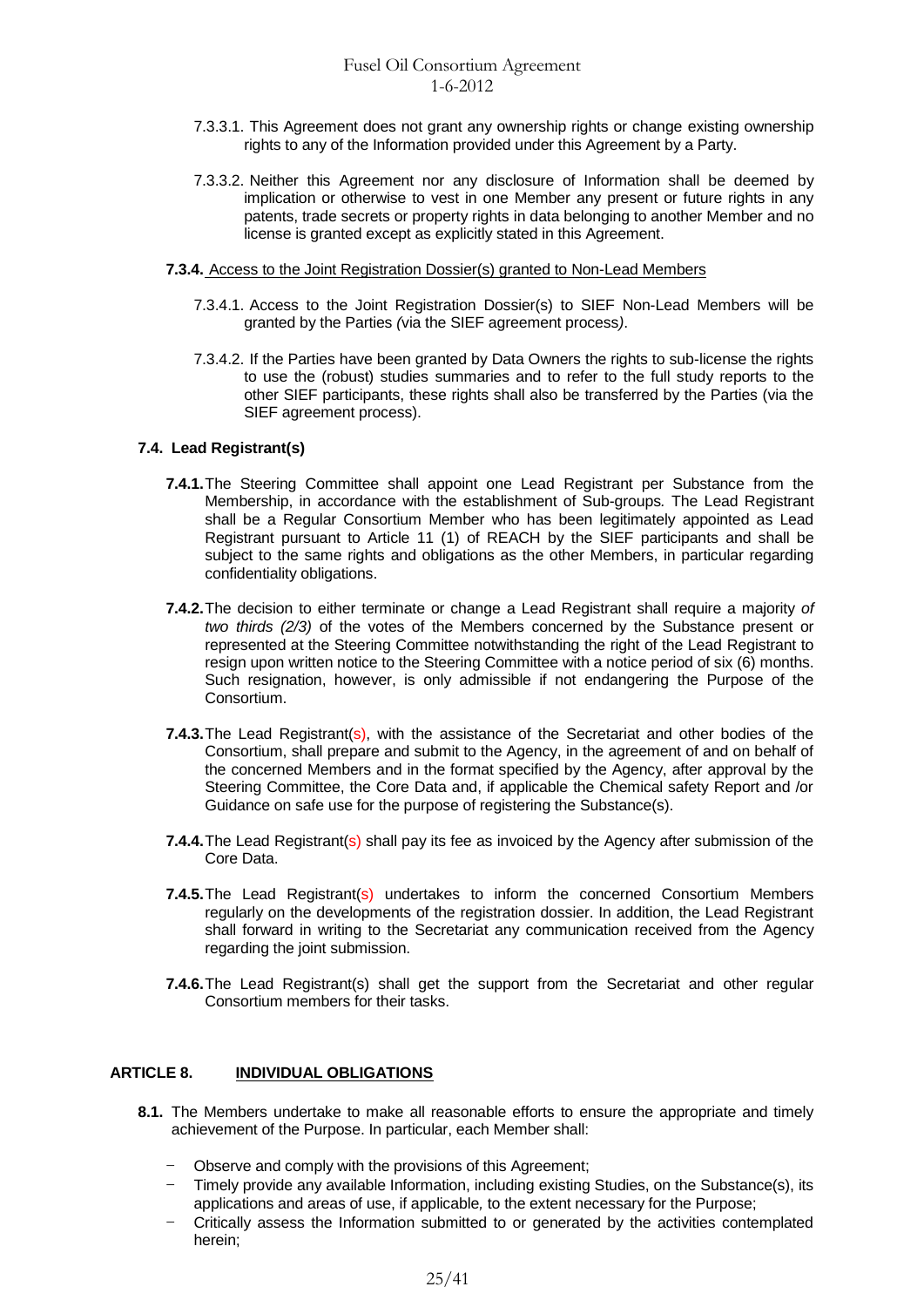- Allocate human and financial resources to the Steering and Technical Committees and other Consortium bodies;
- Participate in the work of the Steering, and Technical Committees as well as any Subgroups;
- Fund the agreed work plans and other agreed actions;
- Inform the Chairman of the Steering and Technical Committees and the Secretariat of any significant change with respect to legal status or organization;
- Keep the Chairman of the Steering Committee, the Technical Committee and the Secretariat continuously informed of a Representative and responsible contact person for the duration of this Agreement.
- **8.2.** Each Member is responsible for observing its rights and obligations pursuant to the REACH Regulation, in as much as these rights and obligations are not observed by the Members of the Consortium in accordance with this Agreement.

This applies, in particular, to information that is to be submitted to the Agency within the registration dossier in due time by each Member as well as any information communicated by the Members to customers, suppliers and other third parties, such as Safety Data Sheets.

**8.3.** This Agreement does not create any obligation on the Parties to enter into any subsequent agreement of whatever nature.

# **ARTICLE 9. COMPETITION LAW COMPLIANCE**

- **9.1.** The Members acknowledge that any activities carried out under this Agreement have to be carried out in full compliance with EU competition law, in particular but not limited to Articles 101 and 102 of the Treaty on the Functioning of the EU (formerly, Articles of 81 and 82 of EC Treaty) as well as any applicable national laws. The Members explicitly agree to observe Cefic REACH competition law compliance guidance.
- **9.2.** Should it become apparent at any time that this Agreement, any provision of this Agreement, or any activity or decision of the Parties of the Consortium, can have a potentially restrictive effect on open and fair competition, in breach of any statutory provision, each Party to this Agreement shall take immediate steps to remedy that situation.

#### **ARTICLE 10. DEFINITION OF COSTS, DATA AND COST SHARING, AND COST ALLOCATION**

#### **10.1. Data and Cost Sharing Principles**

#### **10.1.1.** Valuation of Existing Studies

The value of existing Studies made available by a Member to other Members shall be determined by the Steering Committee on the basis of an evaluation of the scientific quality, adequacy and relevance in relation to the achievement of the Purpose, in accordance with rules to be set out by the same Steering Committee, further to a proposal of the Technical Committees.

#### **10.1.2.** Cost sharing principles

The following costs shall be shared between the concerned Members, as the case may be, in accordance to the inclusion of the Sub-group:

- Administrative expenses reasonably incurred by the Parties for the management of the Consortium, including secretarial services, management of confidential data or external experts which have been approved by the Steering Committee. Any such costs shall not include any out-of-pocket expenses incurred by the Parties unless approved in advance by the Steering Committee.
- Acquisition of rights to existing Studies valued under conditions specified above provided that the Member needs to submit the Study according to its tonnage band and inclusion in Sub-groups;
- Costs for new Studies to be jointly developed according to Annexes VI to VIII of the REACH Regulation, provided that the Member needs to submit the Study according to its tonnage band, adhesion to Sub-groups and provided that no study will be initiated without a budget approved by the Steering Committee;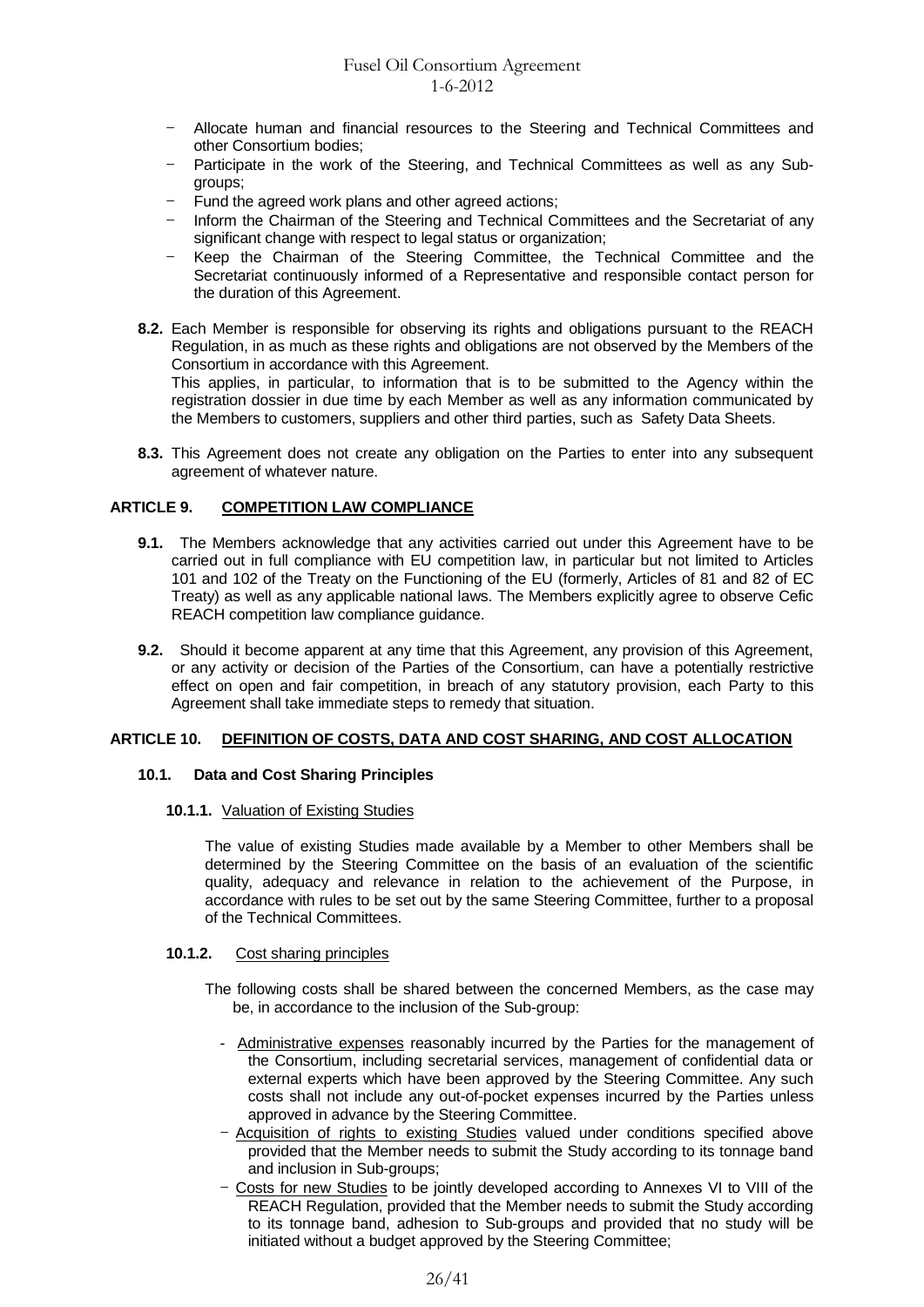- Costs for new Studies to be jointly developed pursuant to the evaluation of testing proposals by the Agency, provided that the Member needs to submit the Study according to its tonnage band, adhesion to Sub-groups and provided that no study will be initiated without a budget approved by the Steering Committee.
- Other costs incurred by the Members in the context of this Agreement shall not be compensated unless agreed by the Steering Committee.

The expenses shall be allocated to Members in accordance with the Cost sharing rule and allocation principles detailed in a Data and Cost sharing Policy that the Steering Committee shall approve, on the basis of a Technical Committee proposal and the rules previously agreed under the Association umbrella**.**

If a Member fails to meet its financial and other member obligations as basic member or associated member of EtOH-REACH Association and/or as Regular or Associate Consortium Member of the Fusel Oil Consortium, access to the dossier will be prohibited till company has met its commitments.

All payments due hereunder shall be net payments, i.e. free of any bank or transfer charges or similar charges and without deduction of any taxes, levies or other dues payable. If payer is required to withhold any tax or to make any other deduction from any such payments, then the said payments shall be increased to the extent necessary to ensure that, after making of the required deduction or withholding, payee receives and retains (free from any liability in respect of any such deduction or withholding) a net sum equal to the sum which it would have received and so retained had no such deduction or withholding been made or required to be made (gross-up amount). If upon application of the beneficiary any Withholding Tax can be reduced, or refunded, or an exemption from Withholding Tax is granted, payer shall file on behalf of payee for such reduction, refund or exemption. Payee shall render any assistance to payer to obtain such Withholding Tax reduction, refund or exemption. Payer shall be entitled to any refund of Withholding Taxes.

Indirect Taxes, including but not limited to Value Added Tax (VAT), Goods and Service Tax (GST), Service Tax, Business Tax, as applicable pursuant to the relevant tax law, shall be borne by payer. However, payer is entitled to withhold any payment of indirect taxes unless payee has provided payer with a sufficient invoice for purposes of indirect taxation.

*The payment settlement will be executed by*

- o *Secretariat – acting in it's own name but for the account of the Members – with regard to Administrative Expenses and other Costs*
- o *Secretariat – acting in it's own name but for the account of the interested Members – with regard to Costs for new studies ,*
- o *The owning Member with regard to Acquisition of rights to existing Studies.*

#### **10.1.3.** The Cost sharing rules for the submission of the Joint Registration Dossier(s)

Costs relative to Joint Registration Dossier for each Substance will be compensated taking into account the number of members in each Sub-group intending to register the concerned **Substance** 

The detailed Data and Cost Sharing Policy and its mechanisms are to be agreed by the Steering Committee.

#### **10.2. Administration and reporting of Costs – Cost allocation**

- **10.2.1.** The Secretariat shall administer and keep records of all expenses incurred including allocation and cost-splitting as well as credits and present a costs overview to the Steering Committee on a bi-*monthly* basis. The Secretariat shall administer invoices and the compensation payable to Members or from the Members based on their respective verification. The Secretariat shall keep records of the full value of the data obtained/generated.
- **10.2.2.** Until disbursed pursuant to this Agreement, all the funds of the Consortium shall be maintained by the Secretariat in guaranteed accounts approved by the Steering Committee, which preserve the principal while providing a reasonable rate of return. The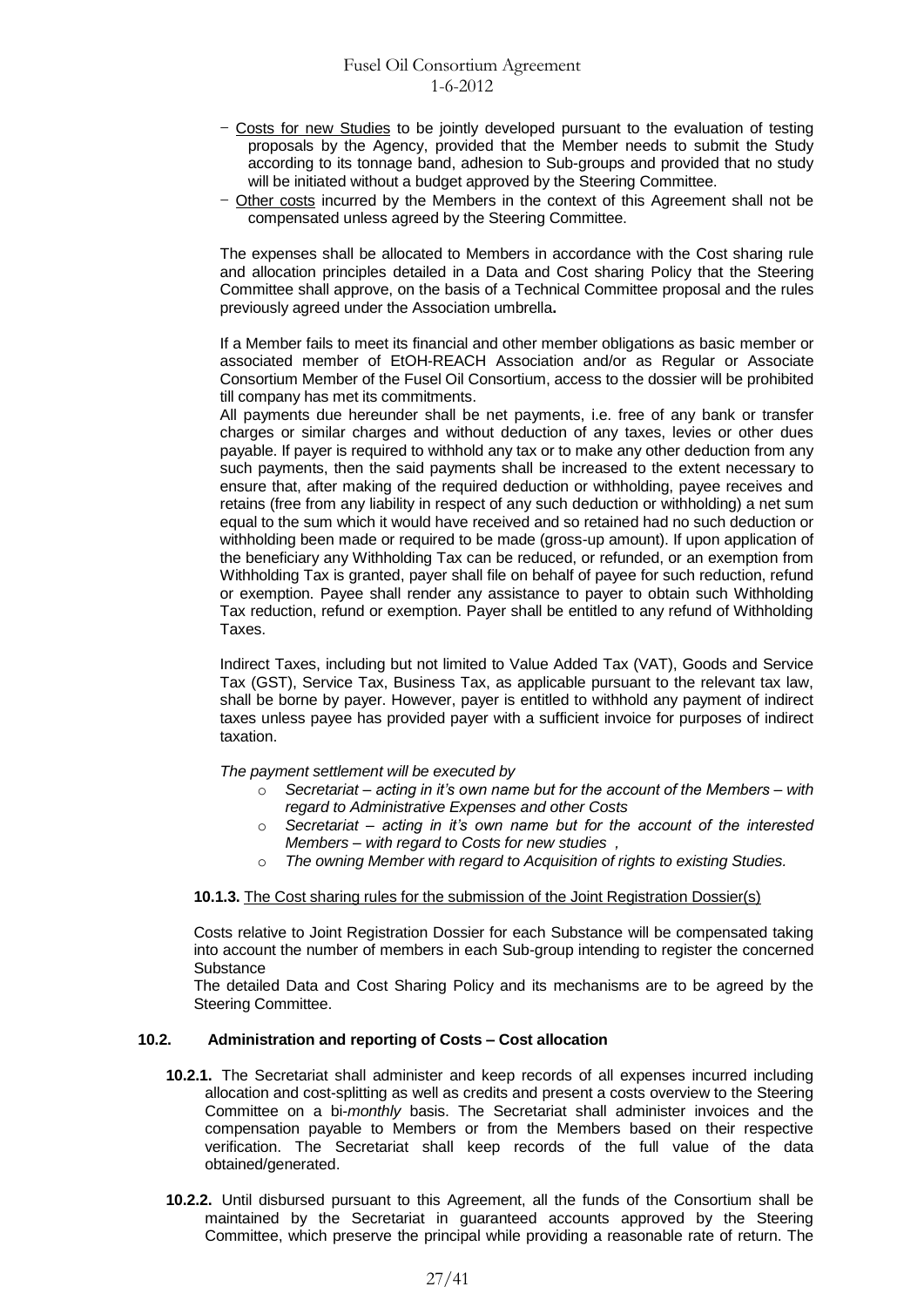Secretariat shall be responsible for making any disbursement relevant for the activities of the Consortium, subject to prior approval of the expense by the Steering Committee. All earnings shall be credited by the Secretariat to the account of the Consortium.

- **10.2.3.** The Steering Committee or Sub-group Committee shall base decisions on contributions and payments on the principle that provided Information shall be assessed and incurred costs shall be split in a fair, transparent and non discriminatory way and in accordance with the detailed Data and Cost Sharing Policy.
- **10.2.4.** The financial year shall run from 1 January to 31 December of each calendar year.
- **10.2.5.** Each year the Secretariat shall submit to the General Assembly for approval the accounts of the past financial year and the budget for the following year.
- **10.2.6.** The Accounts of the Consortium shall be subject to external and independent audit on a yearly basis, by an auditor designated by the Steering Committee, and based on recognized accounting standard procedures. This review shall result in a financial statement to be made available to all the Members that contribute to the budget.
- **10.2.7.** When for appropriate reasons the budget agreed by the Steering Committee has to be increased in the course of the financial year, such budget increase shall be subject to prior approval by the Steering Committee at its next meeting.
- **10.2.8.** A favourable vote of the majority of the Members present or represented shall be required for all decisions concerning financial matters.
- **10.2.9.** To finance the activities carried out under this Agreement, each Party concerned, including any new Party, shall pay the provisional amounts to be jointly determined.

### **ARTICLE 11. LIMITATION OF LIABILITY**

- **11.1.** The Parties shall undertake their Purpose related activities specified hereunder in good faith and according to all applicable laws and regulations, and they shall use all reasonable endeavours to ensure the best possible results based on the evidence, methods and techniques known at the time.
- **11.2.** Subject to **Article 11.3**, each Member shall assume liability for the availability of the Study or Information which he makes available to other Members and that he is authorised to do so. No warranty for acceptance of the Study by the Agency at the dossier evaluation (according to Title VI of REACH) is given.
- **11.3.** The Member who submits a Study to other Members will indemnify them in respect of any claims for unauthorised use or breach of the intellectual property rights of any third party relating to that Study. It is the individual responsibility of each Party to critically assess the Information that is generated or that is made available. Each Party assumes the full responsibility for its own use of the Information so developed or received. No warranty for acceptance by the Agency of the Joint Registration Dossier(s) or any data it contains is given.
- **11.4.** None of the Parties, including the Lead Registrant, shall be held liable for any direct, indirect or consequential loss or damage incurred by any Party in connection with the activities contemplated in this Agreement, unless caused by gross negligence or wilful misconduct. In particular, the Lead Registrant shall not be held responsible and liable for delays in the completion and submission of the Joint Registration Dossier, unless caused by gross negligence or wilful misconduct.
- **11.5.** Each Member shall be liable vis-a-vis third parties within the scope of its responsibility. The other Members of the Consortium shall support to the extent possible and reasonable, any Member against whom a liability claim has been made by a third party in its defence against such claim.
- **11.6.** In any case the liability of Members shall be several and non joint.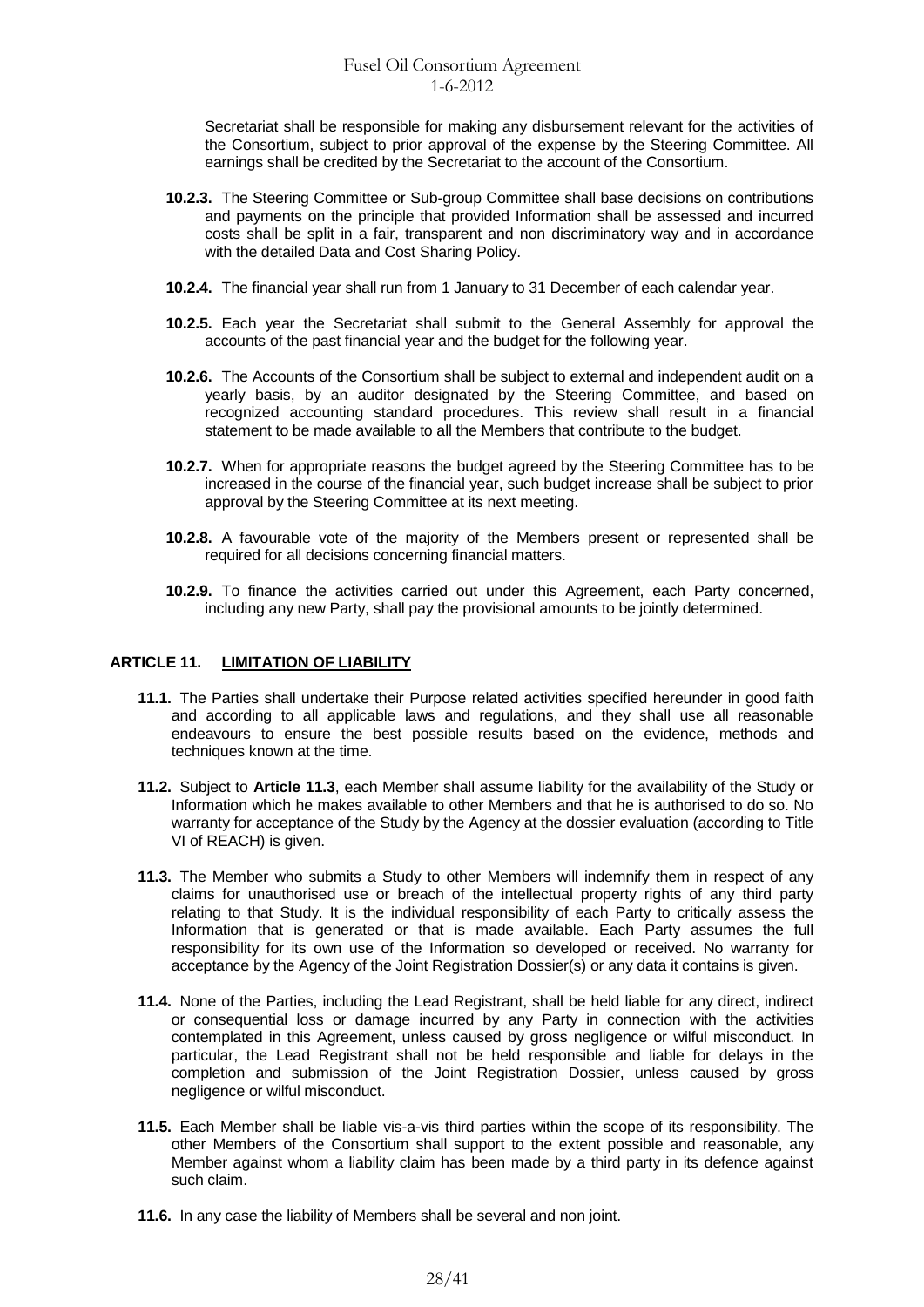**11.7.** The Secretariat acts entirely in its capacity as representative of the Members and bears no individual responsibility or liability for its actions taken in this capacity, with the exception of gross negligence, fraud or wilful misconduct.

# **ARTICLE 12. DURATION AND TERMINATION**

- **12.1.** This Agreement shall enter into force and become effective as of August 11th 2010.
- **12.2.** The initial Parties hereby confirm to accept the resumption of the accomplished acts and commitment signed for the consortium during its constitution and before the signature of the present Agreement, and declares and warrants that during this constitution period they have complied with all terms and provisions of this Agreement.
- **12.3.** The Consortium shall be formed for the duration necessary to achieve the Purpose.
- **12.4.** Upon achievement of the Purpose or prior to that date the Consortium may be dissolved by a *2/3* majority decision of the Steering Committee.
- **12.5.** This Agreement shall become effective upon execution thereof. Neither expiration nor termination of this Agreement shall relieve the Parties hereto from the duty to discharge in full any obligations accrued or due prior to the date of such expiration or termination, and such obligation (until so discharged) shall expressly survive expiration or termination. The obligations set forth in **Article 14** hereof shall expressly survive any termination or expiration of this Agreement.

This Article and the provisions relating to the protection of confidentiality (e), ownership and use of Information (Article 5), dispute resolution and applicable law (Article 14) and limitation of the liability (Article 12) shall survive the termination of this Agreement. With regard to the Studies, the obligations specified in Article 4 of this Agreement shall survive for a period of twelve (12) years following the initial submission to the Agency. With regard to all other Information, the obligations specified in Article 4 shall continue to apply for a period of tweve (12) years after termination of this Agreement

- **12.6.** The Lead Registrant has the right to terminate its functions as lead registrant under the cumulative conditions that
	- it has been validly replaced in its functions within the concerned SIEF
	- its assignee has accepted to be bound by the obligations of the Lead Registrant under this Agreement
- **12.7.** The Secretariat has the right to terminate its functions at any time given a notice period of three ( 3) months.
- **12.8.** At any time and without cause, this Agreement may be terminated by a Party subject to a six months written notice period. The Agreement shall remain in full force and effect for the remaining Parties. In any event, the terminating Party shall fulfill its financial obligations up to the date of termination, i.e. until the end of the applicable notice period, including all payments related to studies agreed on which have arisen during the time of his participation. The terminating Party shall have no further rights to any results arising out of this Agreement in respect of which he has not fulfilled his financial contribution or to any compensation from subsequent Parties. Any rights granted under this Agreement remain unaffected by the termination and the other Parties shall continue to be entitled to make use of the Information made available by the terminating Party on the conditions specified in this Agreement and provided that that Party has been duly compensated under the conditions defined in this Agreement
- **12.9.** This Agreement may be terminated by the non-defaulting Party as to the other Partiesy which is in default of any material obligation set forth in this Agreement and which fails to remedy such default within 45 (forty-five) days after written notice thereof. Upon such termination the Party in default shall not be entitled to rights to use studies until such Party has discharged in full any obligations accrued or due hereunder prior to the date of such termination.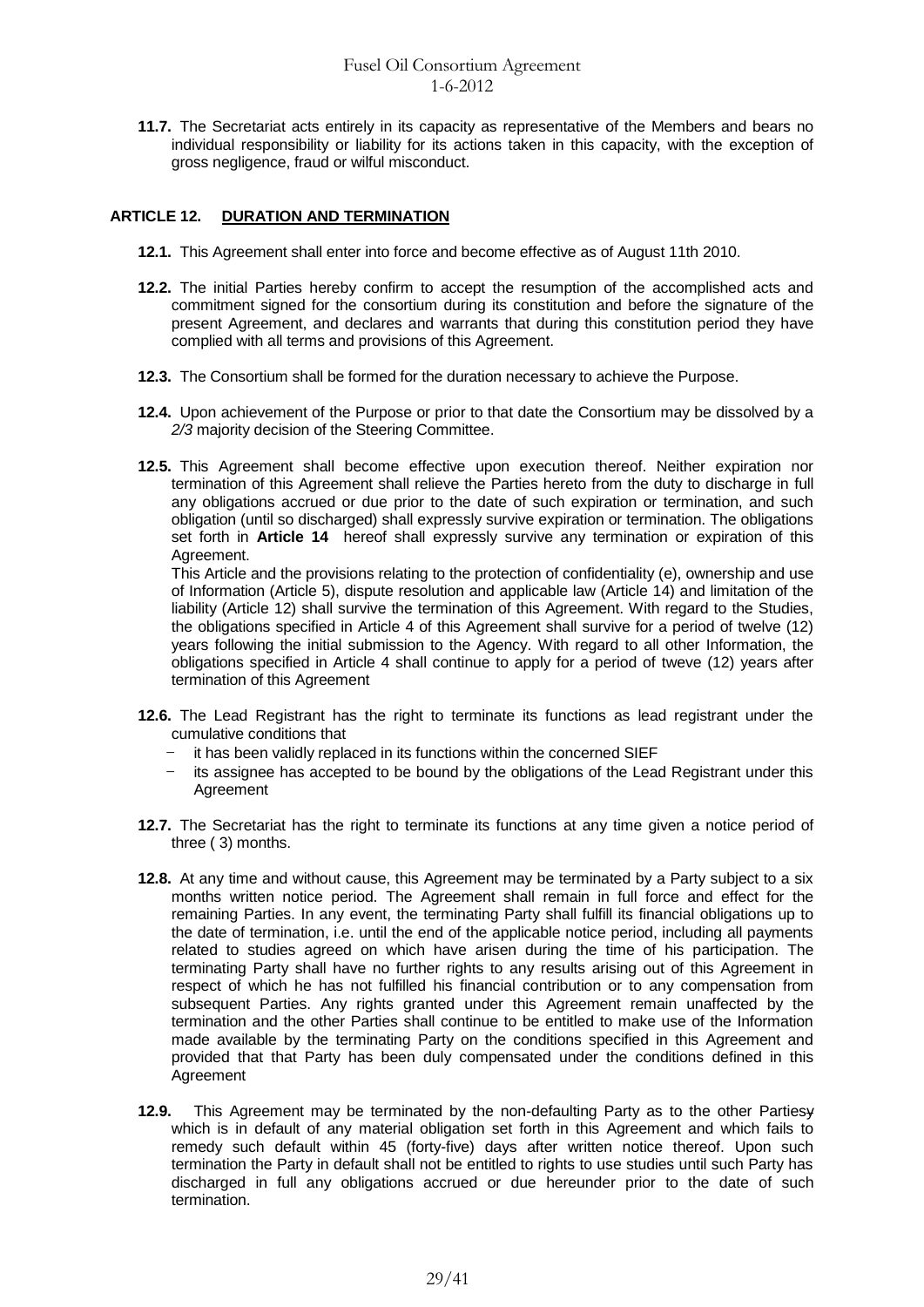**12.10.** Upon termination of the Consortium and after payment of all obligations of any kind to or by the Members, the Steering Committee shall decide on the method of liquidation and the distribution of the Consortium's fund in accordance with Article 13 of the Association's Bylaws. Before dissolution or termination of the Consortium all remaining joint and severable rights and obligations of the Members resulting from this Agreement shall be settled.

# **ARTICLE 13. AMENDMENTS - INVALIDITY**

Amendments to this Agreement must be in written form to be effective.

If at any time any provision of this Agreement is or becomes invalid or illegal in any respect, this shall have no effect on the validity of the remaining contractual provisions. The invalid provisions are to be replaced, backdated to the time of their becoming ineffective, by provisions which come closest to achieving their objective.

This Agreement constitutes the entire agreement and supersedes all other prior agreements and understandings, both written and oral, between the Members with respect to the subject matter hereof.

# **ARTICLE 14. DISPUTE RESOLUTION AND APPLICABLE LAW**

**14.1.** The Members shall first attempt to settle amicably any dispute arising out of this Agreement.

- **14.2.** If differences remain, each Member shall have the right to submit its observations in writing to the Steering Committee, which shall have to reply in writing stating the reasons for the decision within two (2) months. An attempt to arrive at a settlement shall be deemed to have failed as soon as one of the Parties so notifies the other Party in writing.
- **14.3.** Should such amicable settlement fail, the dispute shall be resolved by arbitration, ousting jurisdiction by ordinary courts, by a panel of three arbitrators. Each party to the dispute will nominate one arbitrator. These two arbitrators will then designate a third arbitrator who will also act as chairman. The arbitration decision shall be binding on the parties. The Rules of Conciliation and Arbitration of the International Chamber of Commerce shall be applicable. The place of any hearing shall be The Hague, Netherlands, and the language of the arbitration shall be English

The arbitration shall take place in The Hague, The Netherlands and shall be conducted in the English language.

The award of the arbitrators shall be final and binding on both Members.

The Members bind themselves to carry out the awards of the arbitrators.

Nothing in this Agreement shall limit the Parties right to seek injunctive relief or to enforce an arbitration award in any applicable competent court of law.

**14.4.** This Agreement shall be governed by Dutch law.

# **ARTICLE 15. SIGNATURE AND COUNTERPARTS**

Each person signing below and each Party on whose behalf such person executes this Agreement warrants that he, she or it, as the case may be, has the authority to enter into this Agreement and perform the obligations herein.

This Consortium Agreement shall be executed in a number of counterparts with the Agreement and Signature pages of the Consortium Members, which shall together constitute a single document, held by the Secretariat, as custodian of the Agreement.

The Secretariat shall circulate one complete copy to all Party.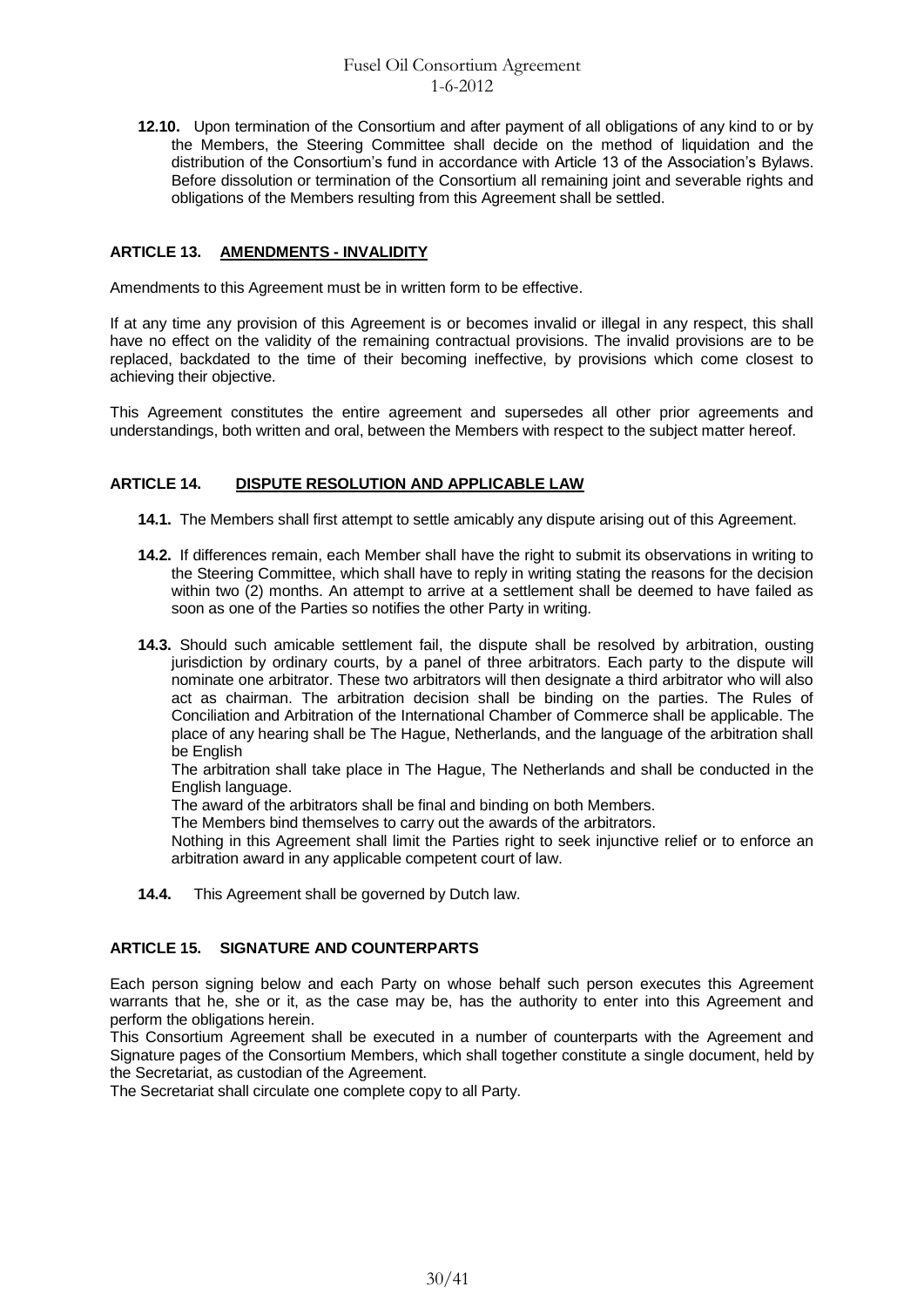# COMPOSITION OF THE PRESENT DOCUMENT

*31 Pages of Agreement + Pages of signatures +2 Appendices* 

LIST OF APPENDICES:

- 1. Names, addresses, representatives of the Parties and tonnage bands of Members
- 2. Substances covered by the Fusel Oil Consortium Agreement

# *PAGES OF SIGNATURES TO FOLLOW*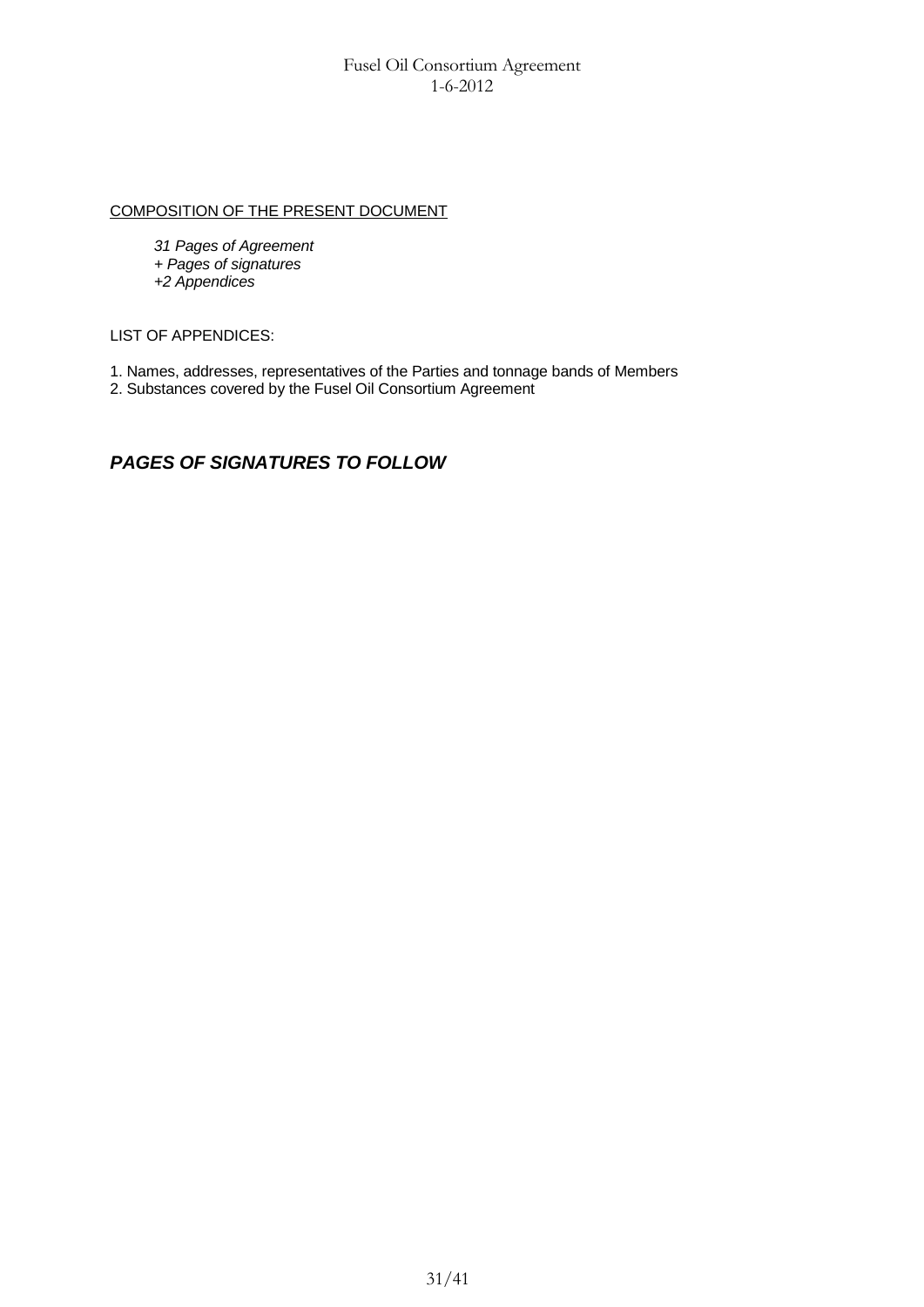# **FUSEL OIL CONSORTIUM AGREEMENT**

Signature page of a Consortium Party

IN WITNESS WHEREOF, the undersigned executes this Consortium Agreement by the signature of its duly authorised representative(s), as of the date first mentioned above this signature.

hereby confirms that it will fulfil its role as

□ Regular Consortium Member

\_\_\_\_\_\_\_\_\_\_\_\_\_\_\_

□ Associate Consortium Member

□ Other party to Consortium

**Signature** 

For and on behalf of \_\_\_\_\_\_\_\_\_\_\_\_\_\_\_\_\_\_\_

Signature:\_\_\_\_\_\_\_\_\_\_\_\_\_\_\_\_\_\_\_\_\_\_ Name: Title: Date:

The Fusel Oil Consortium Agreement is endorsed by the Secretariat as far as its involvement is concerned.

| LEJEUNE ASSOCIATION MANAGEMENT |  |
|--------------------------------|--|
| Secretariat                    |  |
| Name: <b>Name</b>              |  |
| Title:                         |  |
| Date:                          |  |

ONE FORM PER PARTY WILL BE SIGNED AND SENT TO THE SECRETARIAT WHICH SHALL ADD THE SIGNATURES OF ALL PARTIES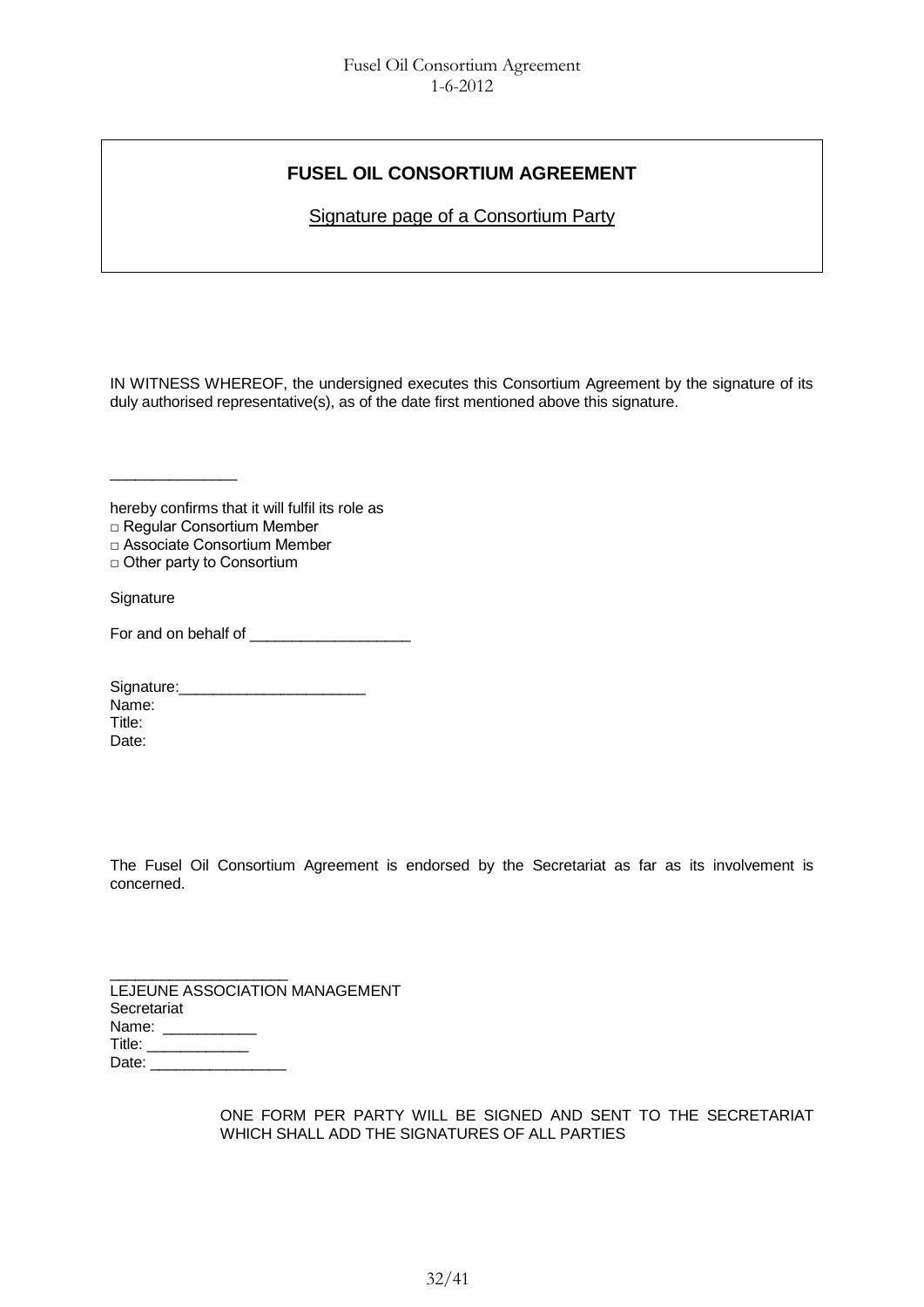# **FUSEL OIL CONSORTIUM AGREEMENT**

### **Appointment of the Secretariat**

IN WITNESS WHEREOF, the undersigned counter-signs this Consortium Agreement by the signature of its duly authorised representative(s), as of the date first mentioned above this signature, to execute the Mission of Secretariat.

LEJEUNE ASSOCIATION MANAGEMENT hereby confirms that it will fulfil its role as Secretariat.

For and on behalf of the Secretariat

| Signature: |  |
|------------|--|
| Name::     |  |
| Title: :   |  |
| Date: :    |  |

This Agreement is endorsed by the Association on behalf of all the Consortium Parties and the Association hereby confirms that LEJEUNE ASSOCIATION MANAGEMENT will fulfil its role as Secretariat.

For and on behalf of ETOH REACH ASSOCIATION

| Signature: |  |
|------------|--|
| Name:      |  |
| Title:     |  |
| Date:      |  |

ONE FORM PER PARTY WILL BE SIGNED AND SENT TO THE SECRETARIAT WHICH SHALL ADD IT TO THE SIGNATURES OF ALL PARTIES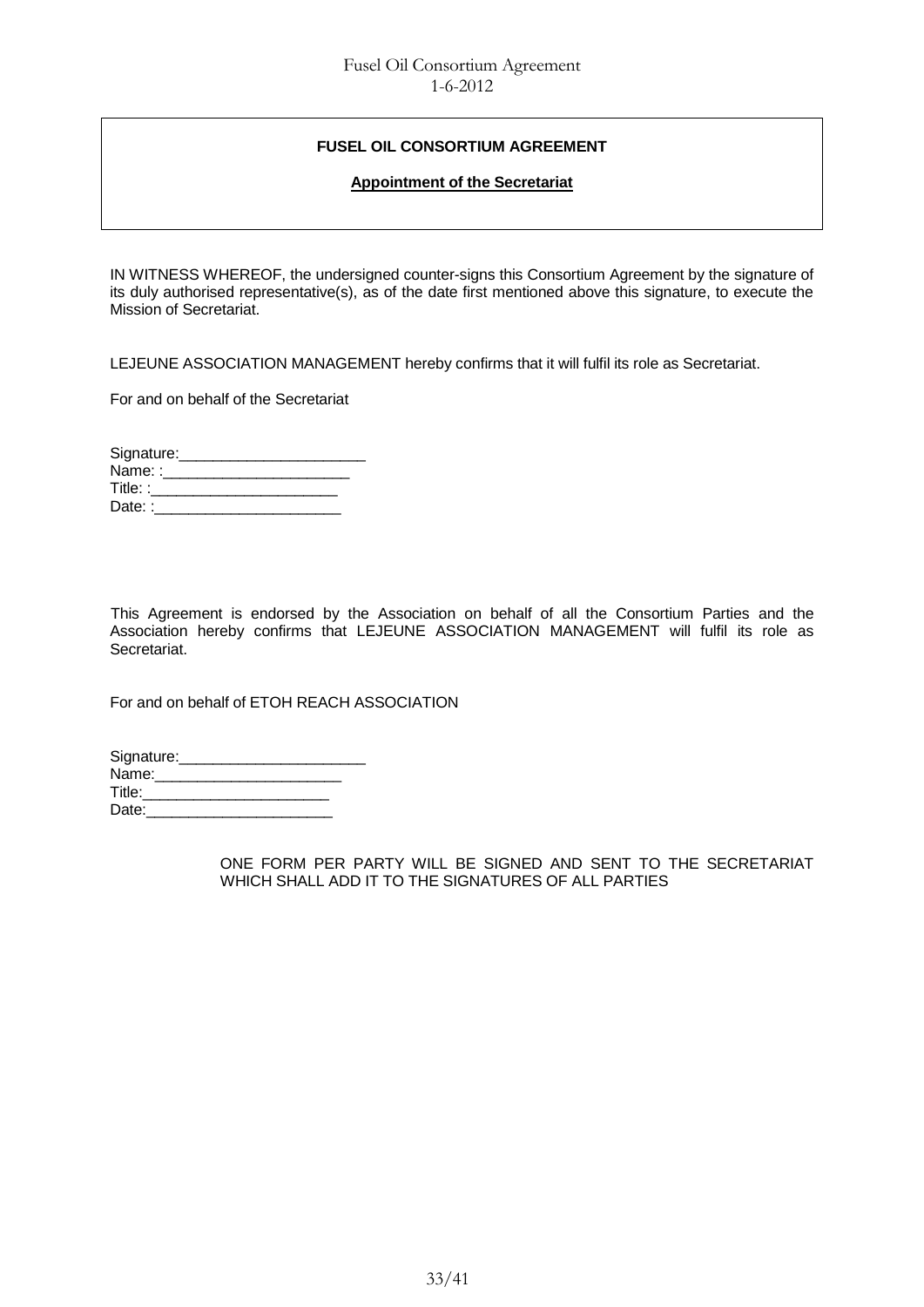#### **Appendix 1 to the Fusel Oil Consortium agreement: List of Consortium members**

# […]

| <b>Legal entity</b> | <b>Associate</b><br>(AM) or<br>Regular<br><b>Member</b><br>(RM) | Name of the Representative | <b>Address</b> |  | <b>Country</b> | If regular<br>Consortium<br>member,<br><b>Category</b><br>according<br>to the art.<br>3.3.3 |
|---------------------|-----------------------------------------------------------------|----------------------------|----------------|--|----------------|---------------------------------------------------------------------------------------------|
|                     |                                                                 |                            |                |  |                |                                                                                             |
|                     |                                                                 |                            |                |  |                |                                                                                             |
|                     |                                                                 |                            |                |  |                |                                                                                             |
|                     |                                                                 |                            |                |  |                |                                                                                             |
|                     |                                                                 |                            |                |  |                |                                                                                             |
|                     |                                                                 |                            |                |  |                |                                                                                             |
|                     |                                                                 |                            |                |  |                |                                                                                             |
|                     |                                                                 |                            |                |  |                |                                                                                             |
|                     |                                                                 |                            |                |  |                |                                                                                             |
|                     |                                                                 |                            |                |  |                |                                                                                             |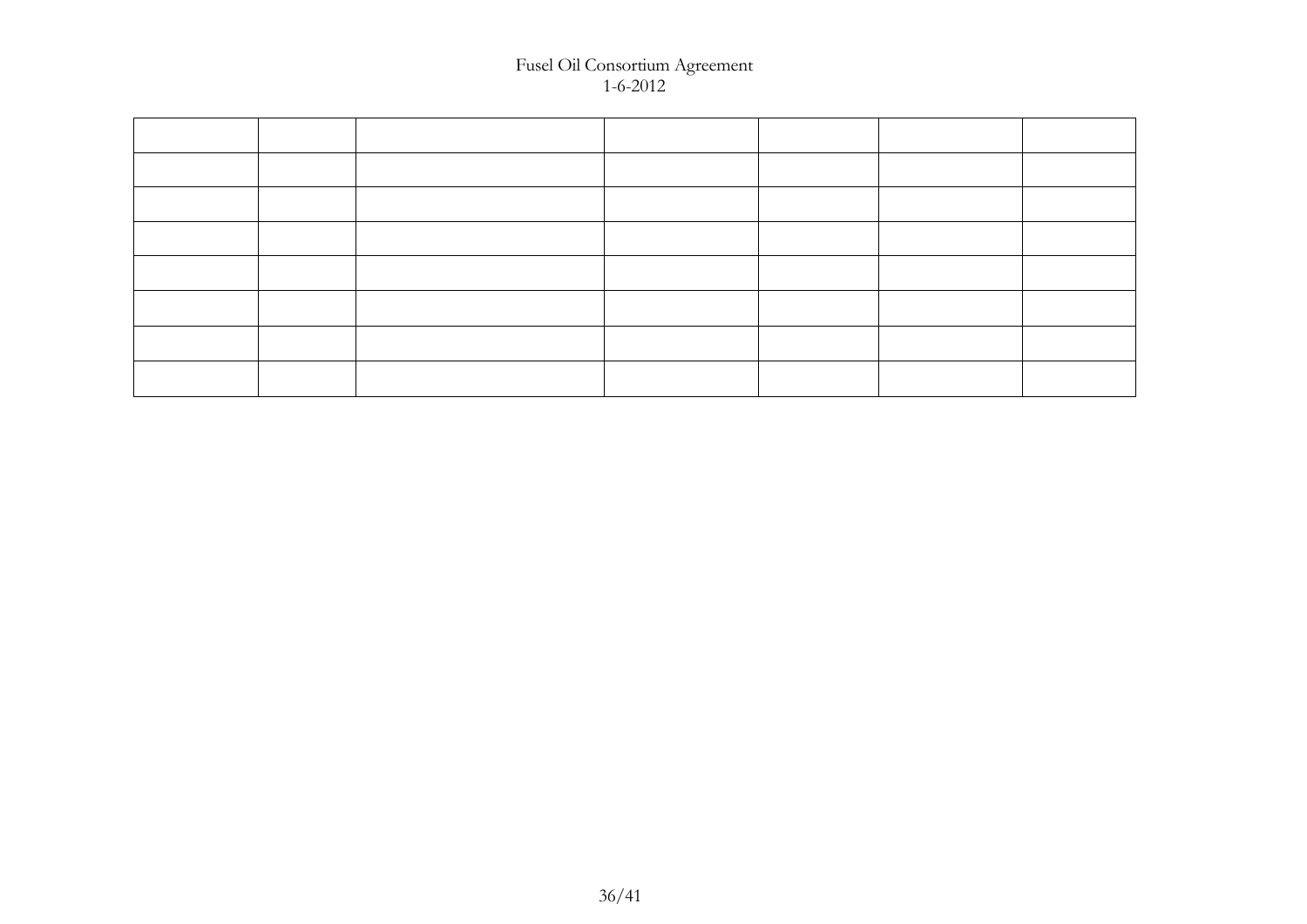# **Appendix 2 to the Fusel Oil Consortium agreement: List of the substances covered by the Fusel Oil Consortium agreement**

In accordance with Article 2, the Substances listed below, are those covered by the Fusel Oil Consortium.

The Substances may be categorised in Sub-groups. Members may choose to participate in one or more Sub-groups. Participation in a specific Sub-group implies the right to use for itself for Registration purpose, the corresponding Information prepared, and acceptance of the duty to share Consortium costs on the cost-sharing mechanisms set out in Article 10 and in detailed Cost Sharing Policy to be agreed by the Steering Committee.

Substances may be added or deleted from a Sub-group by decision of the Steering Committee, based on proposal from the Technical Committees.

The Sub-group(s) shall be determined by the Steering Committee.

# **Appendix 2 A:**

# **List of the substances pre-registered by the Members of the Fusel Oil Consortium**

| <b>CAS</b> | <b>EINECS</b> |
|------------|---------------|
|            |               |
|            |               |
|            |               |
|            |               |
|            |               |
|            |               |
|            |               |
|            |               |
|            |               |
|            |               |
|            |               |
|            |               |
|            |               |
|            |               |
|            |               |
|            |               |
|            |               |
|            |               |
|            |               |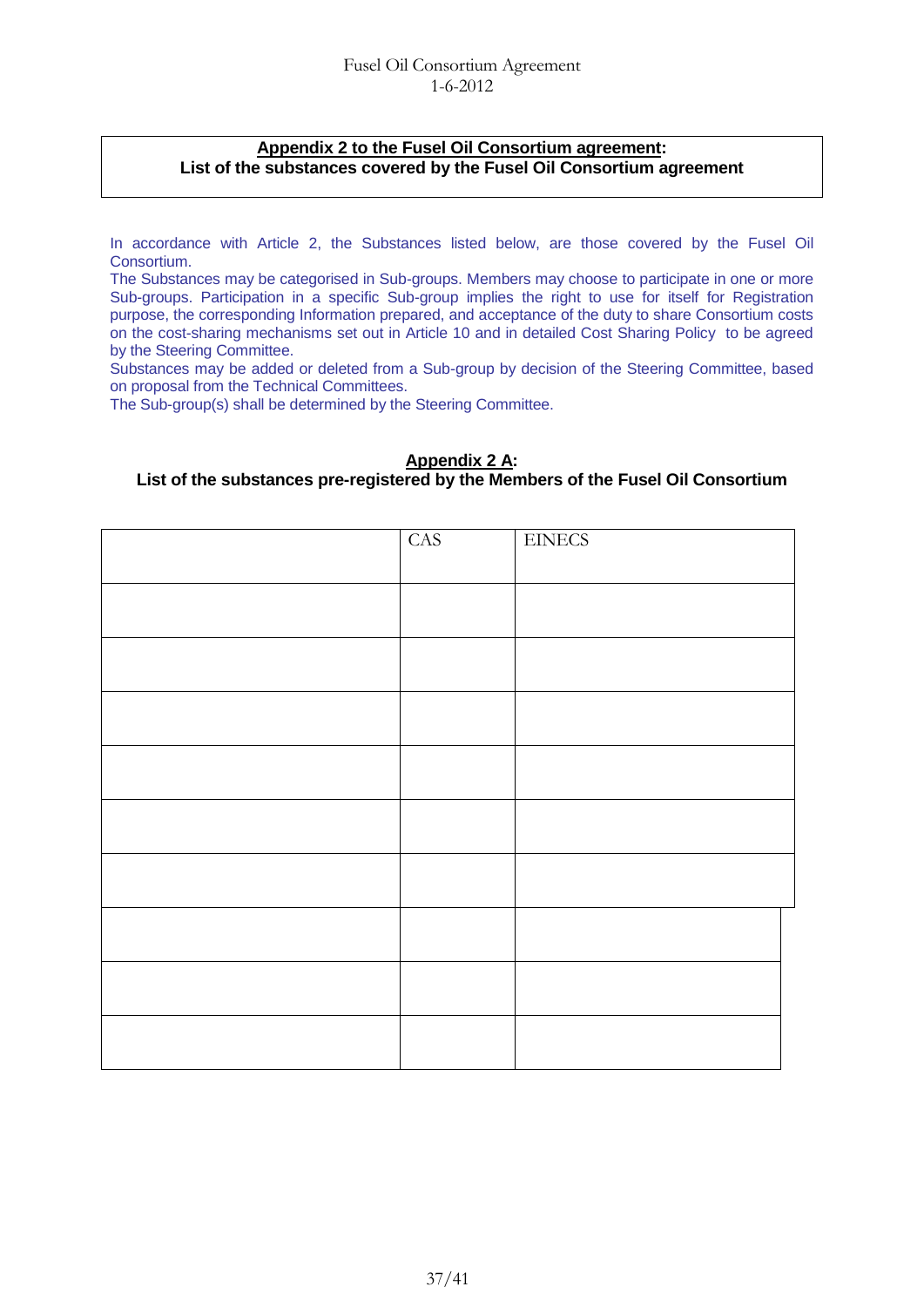# **Appendix 2 B: List of the substances registered by the Members of the Fusel Oil Consortium**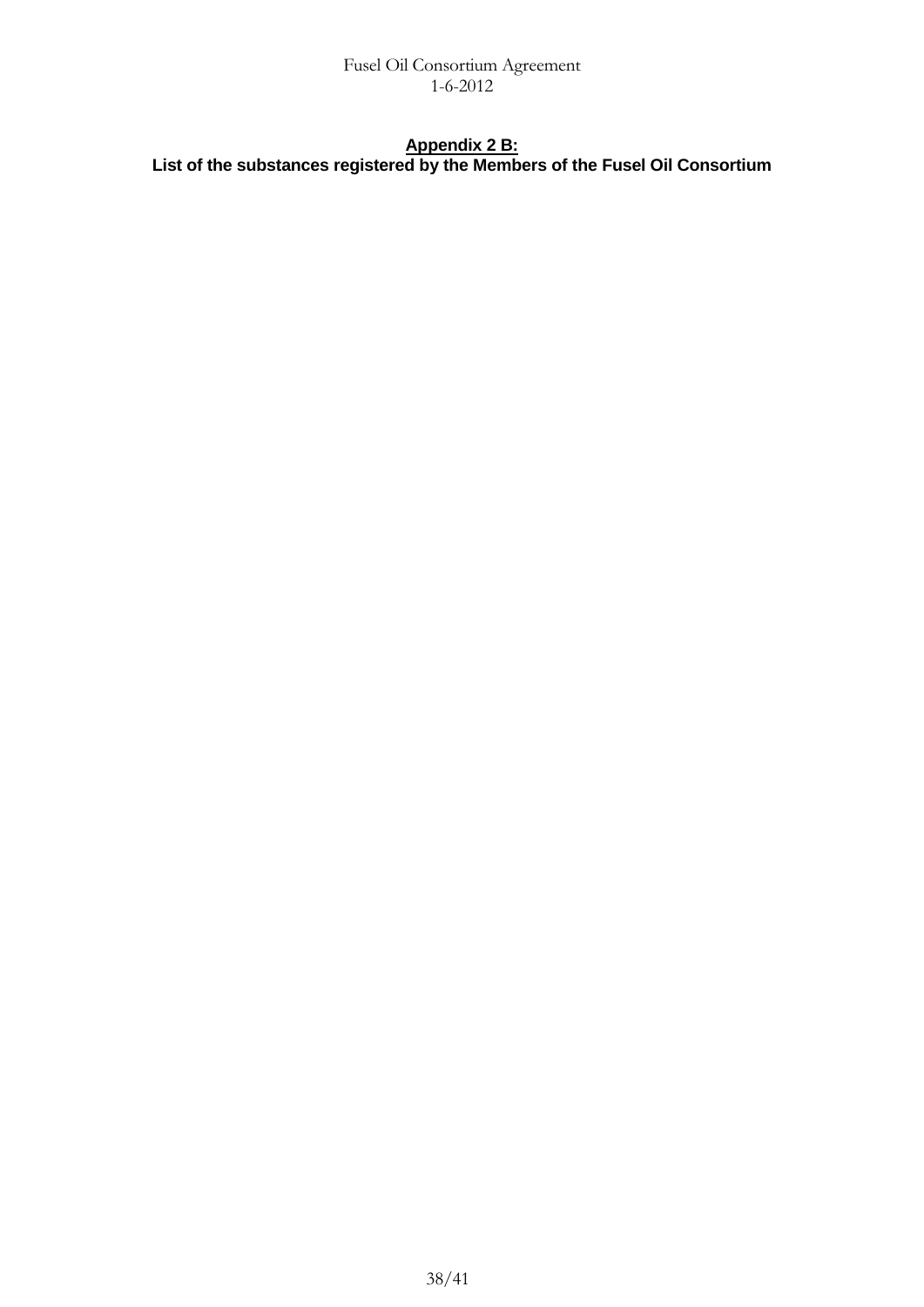# **Appendix 3 to the Fusel Oil Consortium agreement: sub-groups**

# **Appendix 3A: list of the sub-groups and members**

# **Appendix 3B: Internal rules of the sub-groups**

**The X (X) sub groups (SG) are active for the Joint Registration of the X (X) identified Substances in the appendix 2B.**

# **1. Composition of the sub-groups (SG)**

Each sub-group shall consist of:

- The Representatives of Regular Consortium Members concerned by the identified Substance (including the Lead Registrant)
- The Secretariat

Such Representative shall have authority to commit the Regular Consortium Members he/she represents in SG decisions.

Each Representative is entitled to one (1) vote, in the SG meetings.

The Secretariat is allowed to participate in the meetings without any voting rights.

A Representative may be appointed and may represent more than one Member.

Substitutes for representatives may also be appointed. Replacements of Representatives, proxies or substitutes shall be possible and shall be communicated in writing or electronically to the Secretariat who shall promptly advise the other Parties of the change*.*

The Representatives may be accompanied by internal or external experts/consultants in meetings of the Steering Committee.

The Secretariat or the Lead Registrant Representative shall be the Chairman of the SG.

# **2**. **Meetings of the sub-groups (SG)**

Meetings of the SG shall be convened by the Secretariat as frequent as necessary at the request of the majority of the concerned Members in order to review, on the basis of the technical and financial progress reports of the Secretariat and the progress relative to the work schedule and the budget.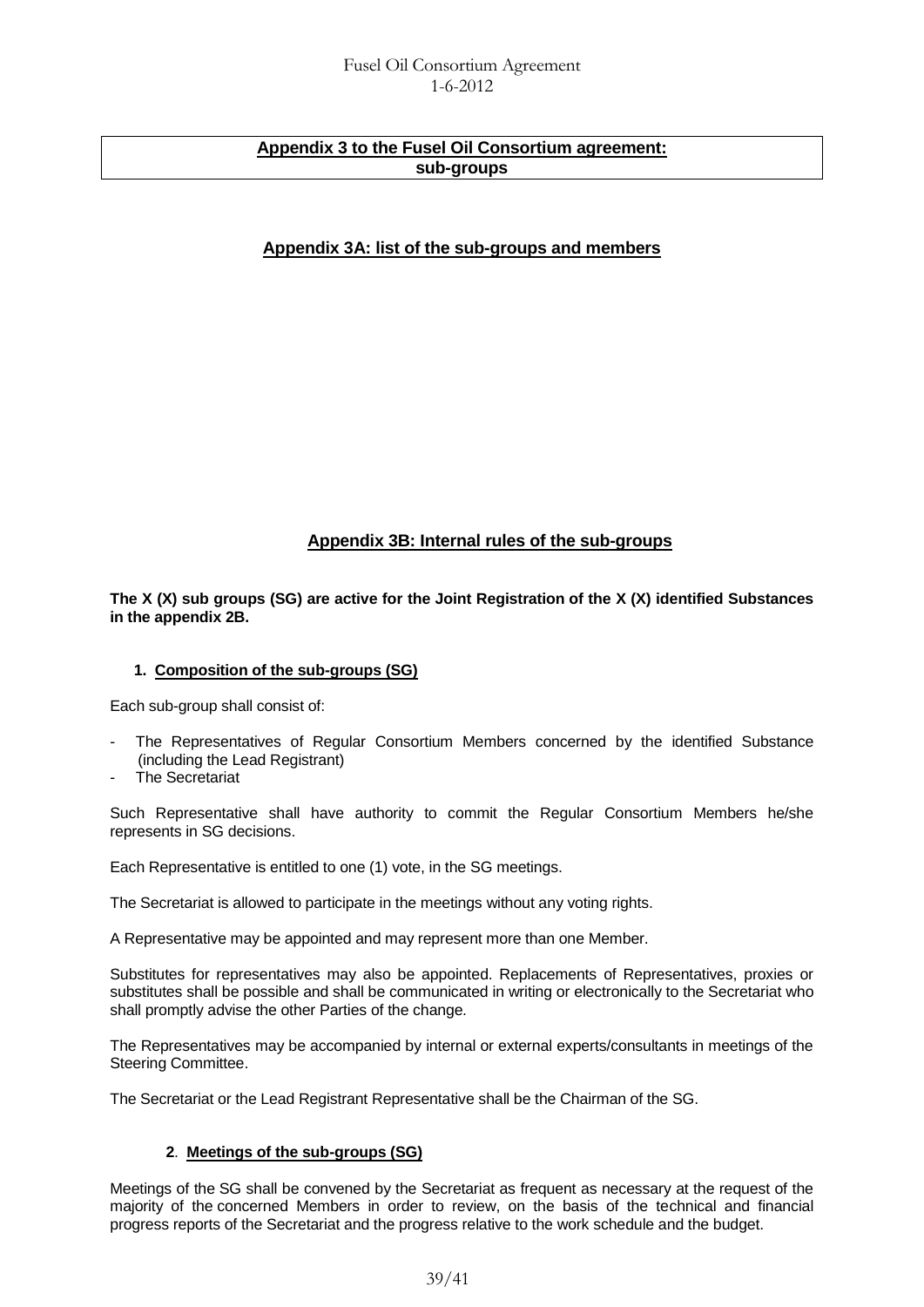Minutes of SG meetings, to include all decisions made, shall be written by the Secretariat which shall issue them promptly, for comments and/or approval, to the SG. Comments and/or approval shall be returned to the Secretariat within fourteen (14) calendar days. The absence of response will be noted, but will be recorded as a positive vote or approval of the minutes.

# **3. Tasks of the sub-groups (SG)**

The SG shall take necessary decisions related to the Substance it registers (hereinafter the "concerned Substance") and the corresponding Joint Registration Dossier, its objectives and activities. It shall have all powers and make all decisions necessary to ensure that the Purpose is achieved. The Secretariat shall inform the members of the Steering Committee about the decisions adopted by the Sub-Group.

The tasks of the SG may include inter alia the following:

- the establishment, terms of reference and composition of the Sub-group, and, if relevant, establishment and approval of the costs incurred by the Sub-group;
- decisions on funding, scope and matters of policy relating to the concerned Substance or the Sub-Group;
- decisions on coordination of and guidance for data collection relating to the concerned Substance;
- decisions to carry out testing relating to the concerned Substance;
- decisions about the Core Data relating to the concerned substance and Joint Registration Dossier (to be) submitted jointly to the Agency; as well as determination of the Information which shall be subject to a request for confidentiality according to Article 119 of the REACH Regulation;
- decisions about the right(s) to use new Information jointly owned by Consortium Members (possible granting of Letters of Access);
- decisions about the Coordination of, and guidance for, Information collection and sharing concerning the concerned Substance;
- compilation of Core Data relating to the concerned substance;
- analysis of tests results relating to the concerned Substance;
- decisions about possible protection of intellectual property rights ("IPR") for new Information jointly owned by Consortium Members (possible granting of Letters of Access);
- response to request(s) for further information by the Agency;
- internal and external communication concerning the concerned Substance;
- proposals to the Steering Committee for adaptation of the Agreement in light of legislative and technical adaptation of the REACH requirements.

In addition, in order to fulfill the Purpose, the SG shall be empowered to set up task forces or consultancy (including appointment of external consultants), the composition, mandate, duration and rules of which shall be determined by the SG in accordance with the rules specified hereunder.

# **4. Decisions Protocols in the sub-groups (SG)**

Decisions can be taken by the SG if at least half of the concerned Representatives are present or represented.

Decisions of the SG *concerning the following aspects shall always be adopted on the basis of a 2/3* majority of the voting Representatives present or represented unless otherwise provided for in this Agreement.

- Designation of the Lead Registrants:
- Decisions to carry out and on proposals for testing;
- Approval of the Core Data and Joint Registration Dossiers to be submitted to the Agency;

Other Decisions of the SG *shall be adopted on the basis of a* majority of the voting Representatives present or represented.

Blank votes, incorrect or incomplete votes or abstentions are not valid.

A Representative shall be excluded from voting in the event of a vote on the exclusion of that Member of the SG or on matters in which he has no vested interest, including a vote on testing proposals which he is not required to provide for the purpose of registration and in which he does not intend to participate, in particular in accordance with the establishment of Sub-group for the Substance, if applicable.